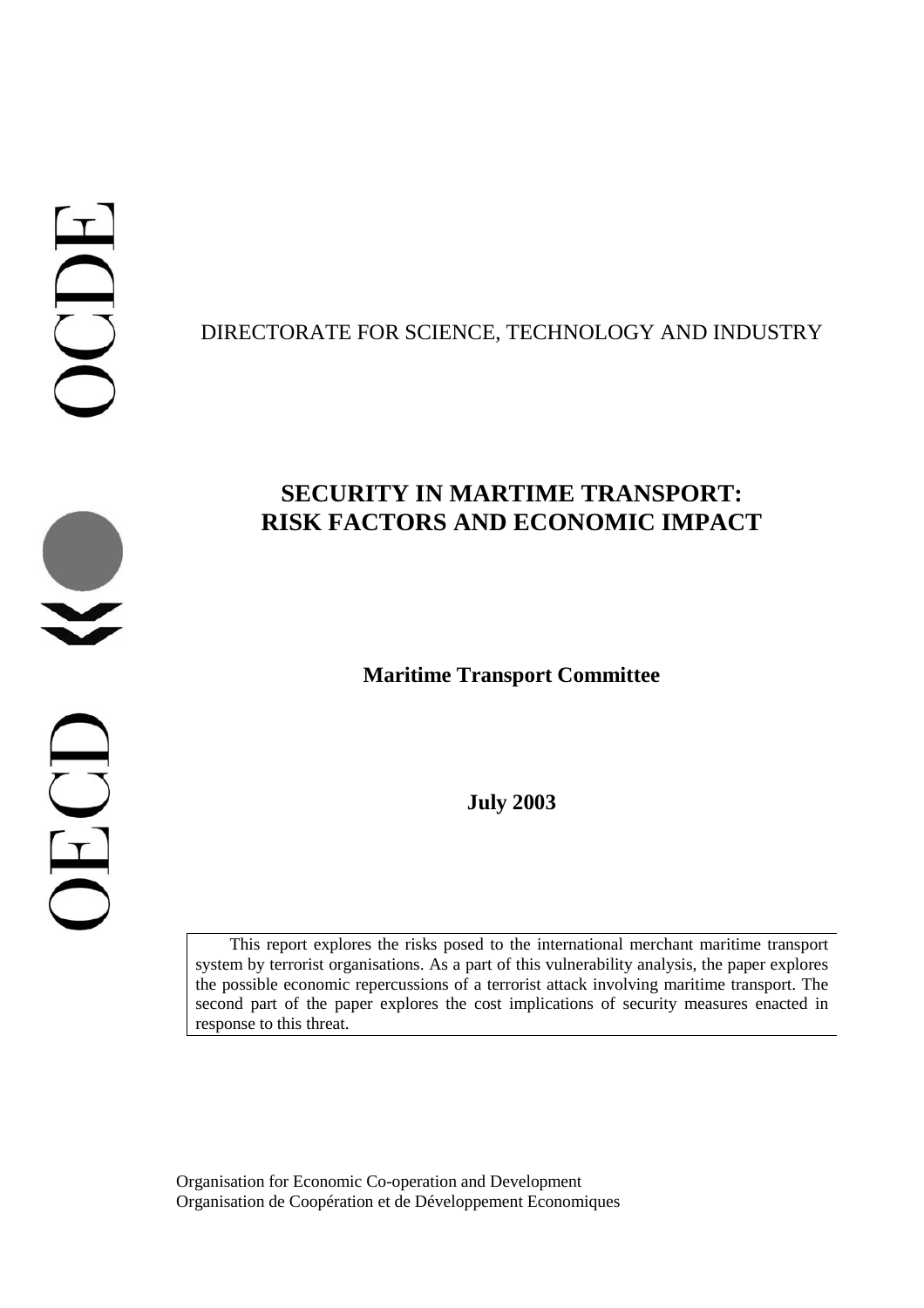#### **FOREWORD**

This report explores the risks posed to the international merchant maritime transport system by terrorist organisations. As a part of this vulnerability analysis, the paper explores the possible economic repercussions of a terrorist attack involving maritime transport. The second part of the paper explores the cost implications of security measures enacted in response to this threat.

In June of 2003 this report was presented to the Maritime Transport Committee (MTC) of the Organisation for Economic Co-operation and Development. It was declassified by the MTC at that meeting.

The report was prepared by Philippe Crist. It is published on the responsibility of the Secretary-General of the OECD.

#### **Copyright OECD, 2003**

**Applications for permission to reproduce or translate all or part of this material should be made to:** 

**Head of Publications Service, OECD, 2 rue André-Pascal, 75775 Paris Cedex 16, France.**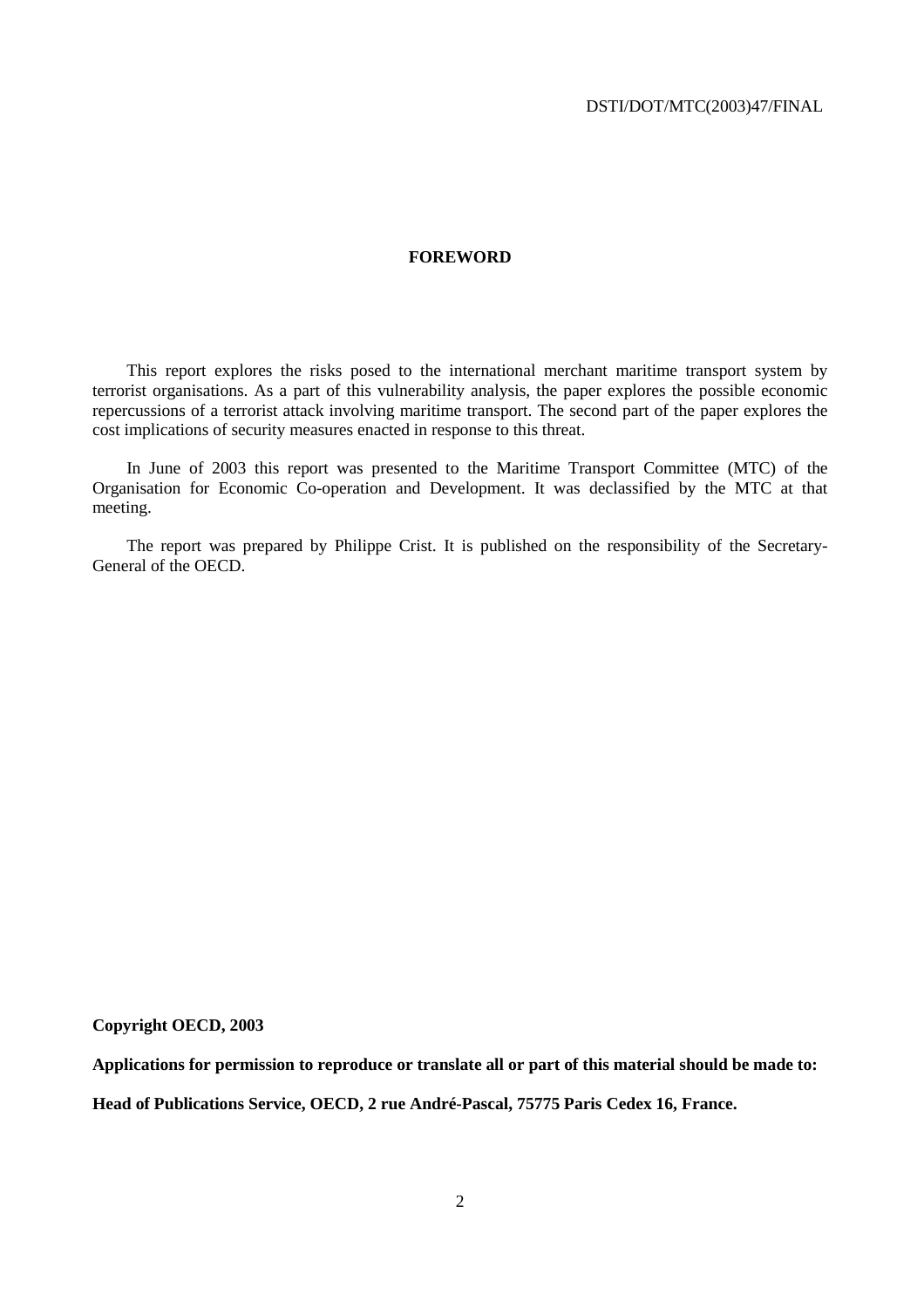#### **FOREWORD**

This report explores the risks posed to the international merchant maritime transport system by terrorist organisations. As a part of this vulnerability analysis, the paper explores the possible economic repercussions of a terrorist attack involving maritime transport. The second part of the paper explores the cost implications of security measures enacted in response to this threat.

In June of 2003 this report was presented to the Maritime Transport Committee (MTC) of the Organisation for Economic Co-operation and Development. It was declassified by the MTC at that meeting.

The report was prepared by Philippe Crist. It is published on the responsibility of the Secretary-General of the OECD.

#### **Copyright OECD, 2003**

**Applications for permission to reproduce or translate all or part of this material should be made to:** 

**Head of Publications Service, OECD, 2 rue André-Pascal, 75775 Paris Cedex 16, France.**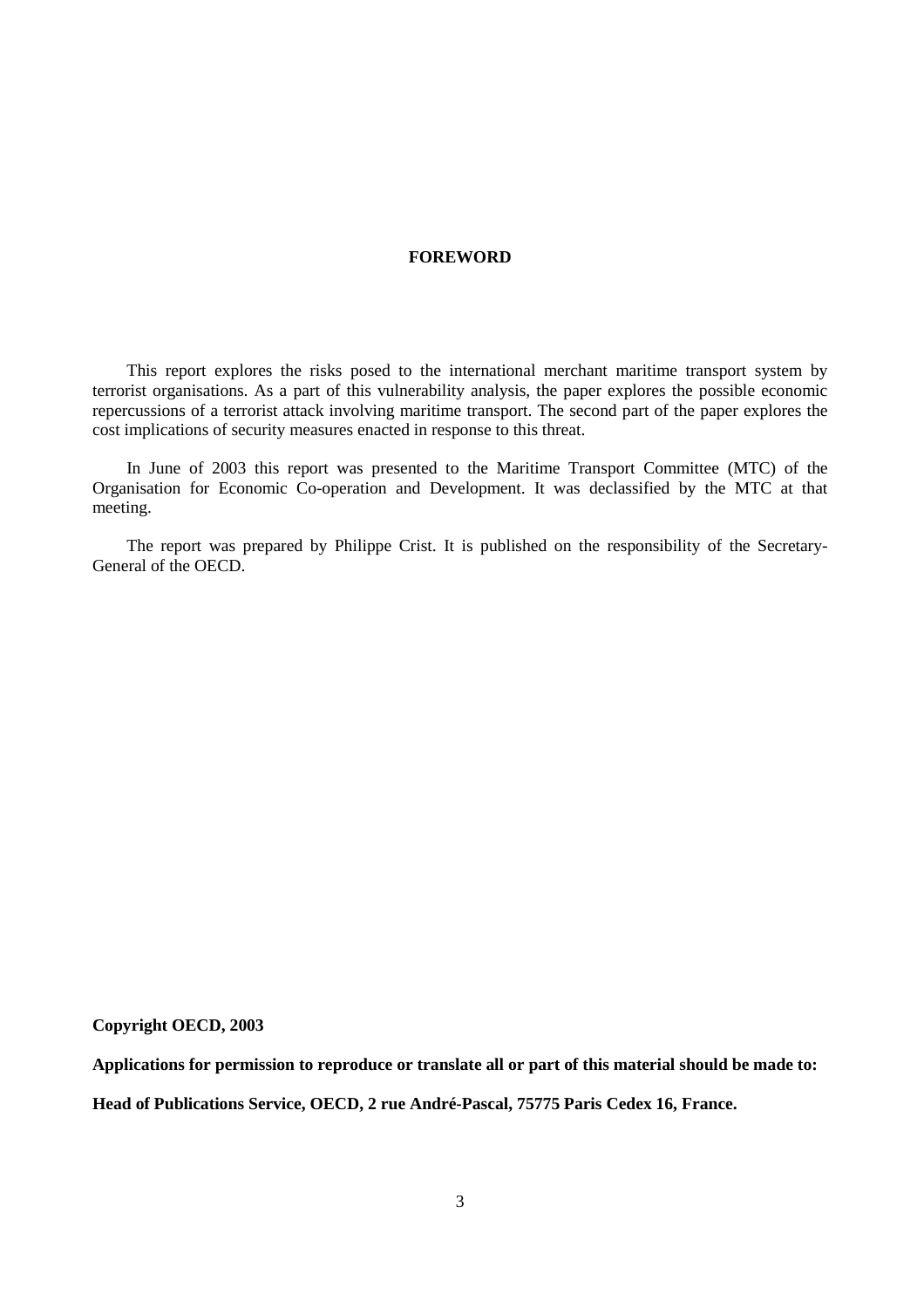# **EXECUTIVE SUMMARY**

1. Immediately after the devastating September 11<sup>th</sup> World Trade Center attacks in New York, governments around the world scrambled to assess their vulnerability to highly organised terrorist groups willing to sacrifice thousands of lives to achieve their aims. The risk of mega-terrorism, once the stuff of spy novels, suddenly became very real, and the maritime transport system loomed large in the eyes of security agencies worldwide as a prime target and/or vehicle for future attacks.

2. World trade is dependent on maritime transport and great strides have been made in recent years to render this system as open and frictionless as possible in order to spur even greater economic growth. However, the very things that have allowed maritime transport to contribute to economic prosperity also render it uniquely vulnerable to exploitation by terrorist groups. The risks are numerous and encompass both containerised and bulk shipping. The vulnerabilities are important, and range from the possibility for physical breaches in the integrity of shipments and vessels to documentary fraud and illicit money-raising for terrorist groups. Finally, the stakes are extremely high, as any important breakdown in the maritime transport system would fundamentally cripple the world economy.

3. Against this backdrop, governments have set in place a series of actions aimed at reducing the risk from the most obvious security gaps in the maritime transport network. The bulk of these have been negotiated at the International Maritime Organization and are set to become effective in July 2004. Additionally, the United States has also developed a set of maritime security measures that are comprised of both mandatory and voluntary elements.

4. These measures come at a cost which this report has tried to ascertain at a very early stage in their implementation – most measures were not yet in place at the time of writing and those that were had only just been implemented. Nonetheless, three broad conclusions emerged from this overview.

5. The first is that the costs of inaction are potentially tremendous. The maritime transport system *is* vulnerable to being targeted and/or exploited by terrorists. A large attack, especially a well-co-ordinated one, could have the result of shutting down the entire system as governments scramble to put in place appropriate security measures. These may be drastic, such as the complete closure of ports, and inefficient, such as duplicative and lengthy cargo checks in both originating and receiving ports. The cost of such an attack would likely be measured in the tens of billions of dollars (*e.g*. up to USD 58 billion for the United States *alone*). It is precisely for these reasons that governments have sought to strengthen their security dispositions *vis-à-vis* maritime transport.

6. The second is that some costs are more easily measured than others – and that those costs that can be measured with some precision are significantly less than the potential cost of doing nothing. Generally, ship-related costs tend to be relatively easy to ascertain as these involve specific equipment purchases and labour costs at known international rates. We estimate the initial burden on ship operators to be *at least* ~USD 1 279 million and USD 730 million per year thereafter. The bulk of ship-related costs are related to management staff and security-related equipment expenditures. Estimates on port-related security costs are extremely difficult to derive as it is yet uncertain what the impact of IMO measures will be on a hiring of new security personnel and if so, what will be the applicable labour rates. Some of the most difficult costs to estimate are those that derive from system-wide procedural changes such as those imposed by the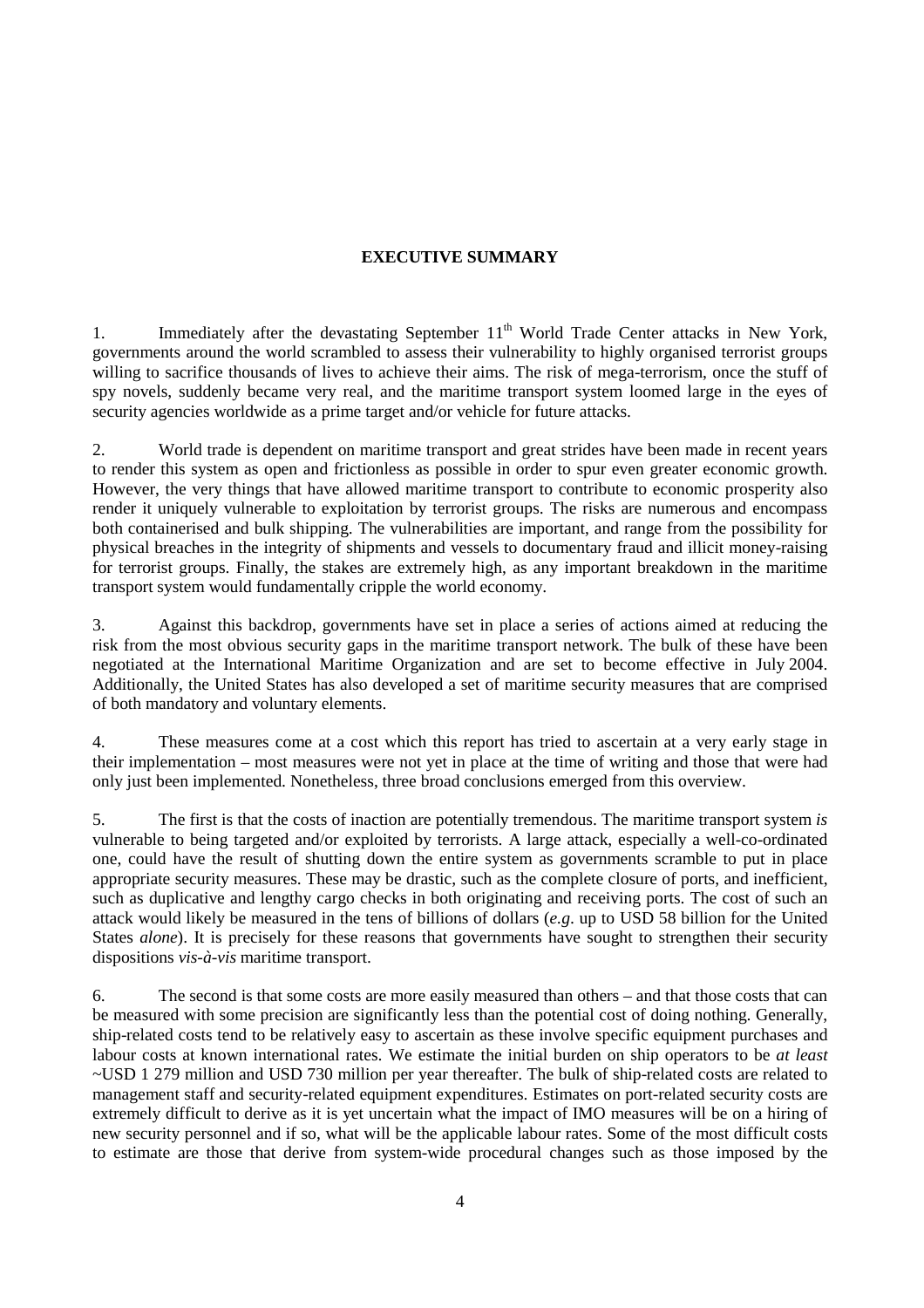United States 24-hour advance notice rule. However, even in the later case, the estimate of approximately USD 281.7 million (using carriers' data) is still significantly below the potential costs of inaction. Overall, we find that, for those costs that can be measured, the resulting figure of slightly over USD 2 billion is still substantially below the costs that might result from a major attack.

7. Finally, the focus of this report has been on *costs*, it should be pointed out, however, that many of the measures proposed have distinct *benefits* that are not related to their anti-terrorism task. These benefits result from reduced delays, faster processing times, better asset control, decreased payroll (due to IT improvements), fewer losses due to theft, decreased insurance costs, etc. These savings can be significant, and can serve to counter-balance the increase in security costs.

8. While the calculation of these benefits falls beyond the scope of this report, some insight may be gained by looking at non-security inspired projects that may have similar impacts on trade facilitation. For example, cost-benefit analyses of a new electronic customs manifest handling system proposed by American Customs before September  $11<sup>th</sup>$ , 2001, estimate the direct savings to American importers alone to be USD 22.2 billion over 20 years and the American government savings to be USD 4.4 billion over the same period. While these estimates are not directly transposable to security-related measures, they do provide a glimpse of the type of savings that can be realised as a result of faster processing times, better asset control, reduced theft, etc. – all potential benefits of the new maritime security measures.

9. In the end, most participants in the international maritime trading system agree that the recently enacted maritime security measures are desirable. They are not free, but they do bring about benefits that go beyond their mitigating impacts on terrorism. The extent of their costs is uncertain but it is likely to be much less than the extent of costs linked to inaction. What is certain is that some of these measures have the potential to change long-established practices in the industry – for the better.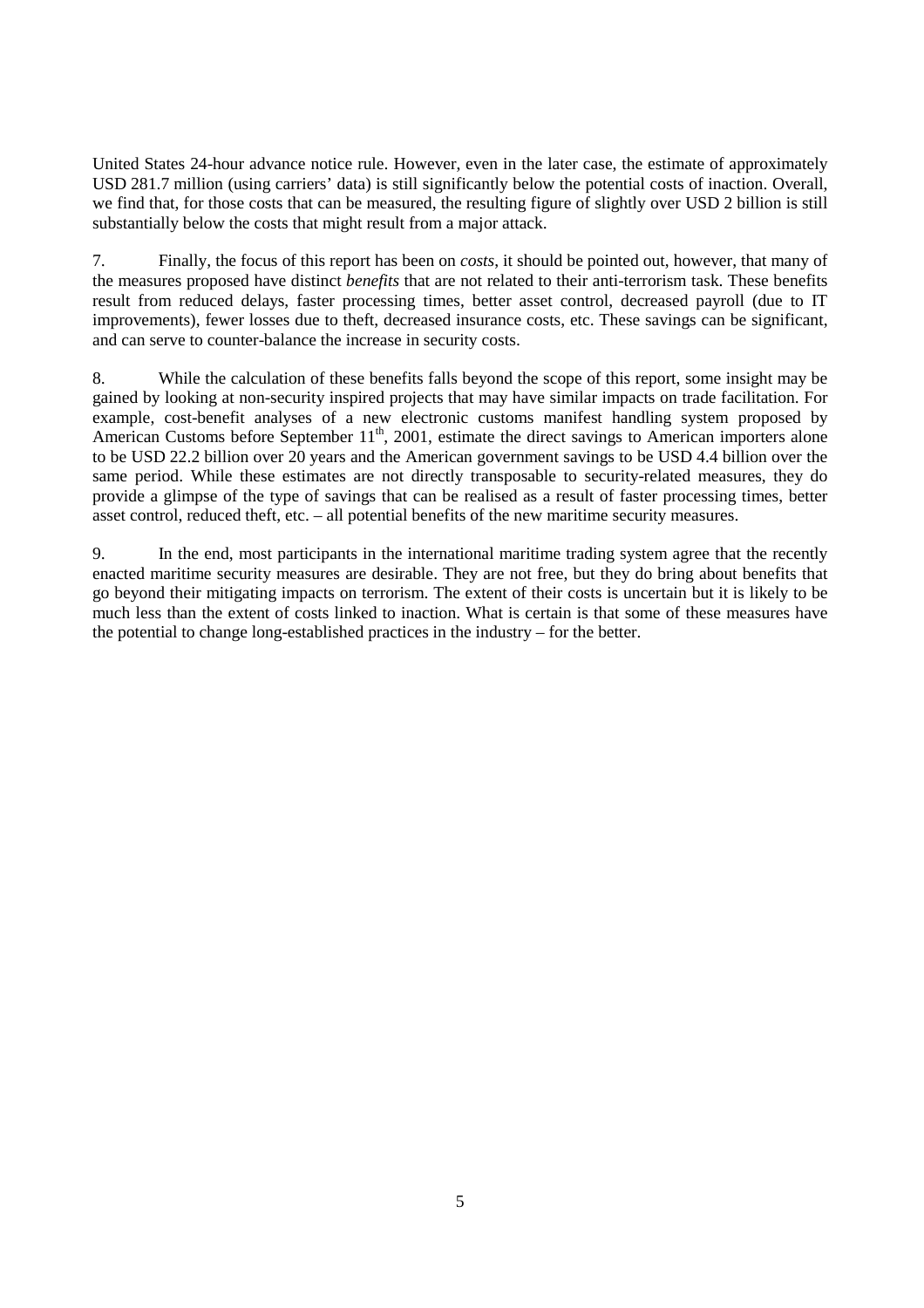# **1. INTRODUCTION**

10. Freely flowing international trade, carried predominantly by a large and heterogeneous fleet of ocean-going vessels, has been the impetus behind the significant advances in world prosperity experienced in the second-half of the  $20<sup>th</sup>$  century. Decreased trading barriers and reduced tariffs have facilitated the development of a truly interlinked and globalised economy. The business community has responded to this new trading environment and has increasingly sought commercial partners, suppliers and customers throughout the globe. The very act of producing goods for markets has also changed radically as suppliers and manufacturers have developed efficient production processes that reduce inventory-holding to a very minimum – production processes made possible by fast, efficient and unfettered international transport. The emerging paradigm for global prosperity has been predicated on near-frictionless transport and trade.

11. This paradigm changed, however, in one horrible day.

12. The initial reactions to the extraordinary 11 September 2001 attacks on the New York World Trade Center Towers by Al'Qaeda operatives focused on the air transportation system. For the first time in its history, the United States completely closed down its airspace to commercial aviation. This measure was understandable given that commercial jets had served as the vector for these attacks. While still a focus of heightened security, the maritime sector remained relatively untouched at the time. Despite the temporary closure of regional ports in the New York area and the interdiction of certain ships in the immediate aftermath of the attacks, trade still flowed freely and the masses of containers and bulk commodities that fuel the world economy continued to flow unimpeded.

13. However, as the level of sophistication, organisation and financing involved in the Al'Qaeda attacks became apparent, governments quickly intensified their scrutiny of the maritime sector, and for good reason. Here is a sector characterised by an extremely diverse international labour force, transporting a vast range of goods whose provenance, description and ownership are often left remarkably vague. This is a system where international transport chains involved thousands of intermediaries, on vessels registered in dozens of countries that sometimes choose not to uphold their international responsibilities and where some vessel owners can and do easily hide their true identities using a complex web of international corporate registration practices. Furthermore, this system had already displayed certain vulnerabilities in the past, especially with respect to its use for the illegal smuggling of drugs or banned goods. And yet this system remains absolutely essential for continued world trade and prosperity. For all of these reasons, the international transport of goods by sea quickly moved to the fore of the international agenda to combat terrorism.

14. No one has seriously proposed that the maritime trading system should be closed down through draconian security measures, and the world community still strongly believes that the twin objectives of trade facilitation and transport efficiency remain as valid now as before 11 September 2001. However it has become evident that these twin objectives must be balanced with heightened security measures that address the system's vulnerabilities and weaknesses. The bulk of the new maritime security measures have emerged from two fora. The first raft of measures emerged in December of 2002 from negotiations at the International Maritime Organization in the form of the International Ship and Port Safety (ISPS) Code. This code enacts changes to the Convention on the Safety of Life at Sea (SOLAS). The second set of measures are largely supplementary to the ISPS and have been developed and adopted by the government of the United States in response to its own analysis of the vulnerabilities of the maritime transport system.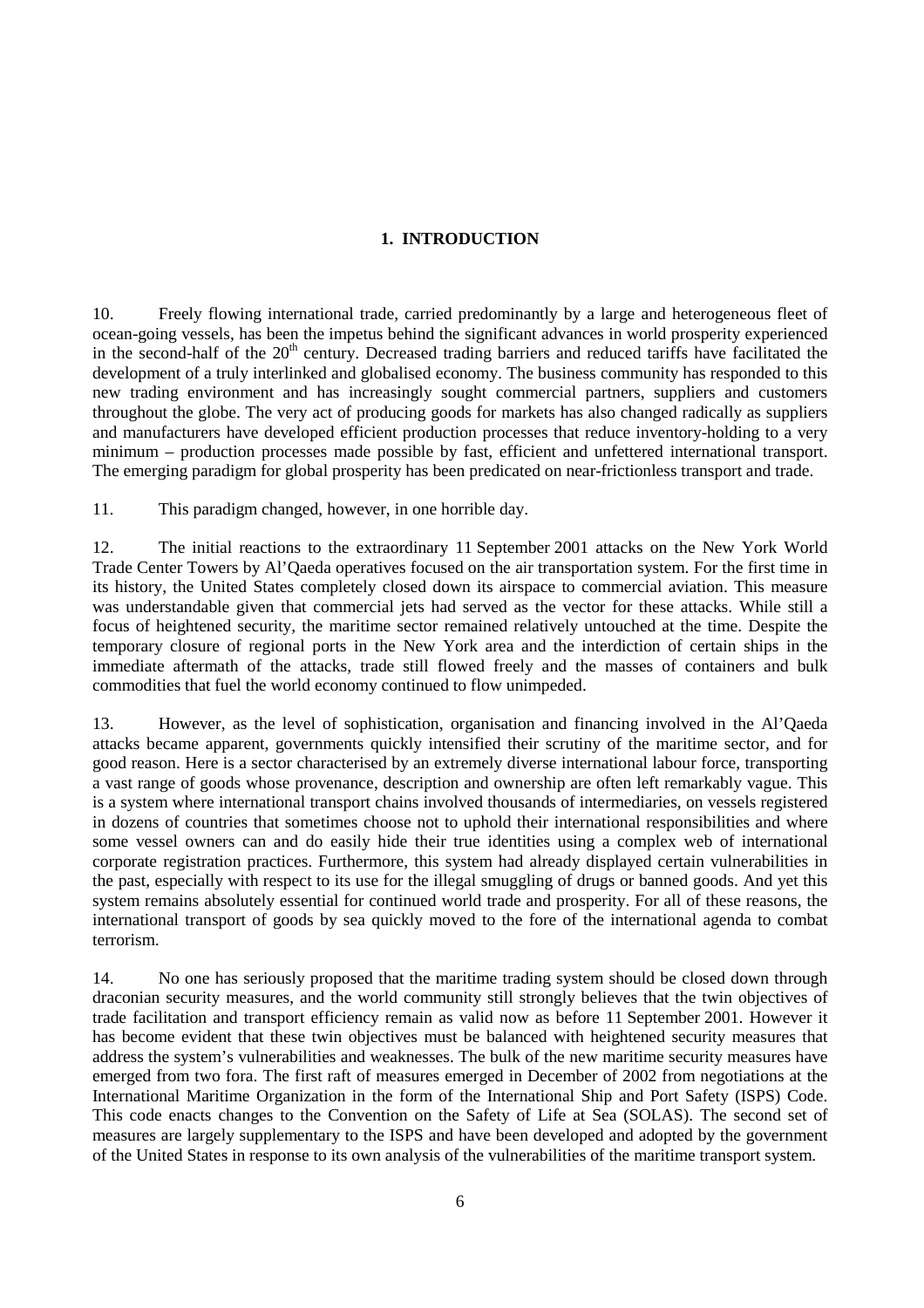15. This report explores the risks posed to the international merchant maritime transport system by terrorist organisations<sup>1</sup>. As a part of this vulnerability analysis, the paper explores the possible economic repercussions of a terrorist attack involving maritime transport. The second part of the paper explores the cost implications of security measures enacted in response to this threat.

16. At the time of this report's writing, the world had thankfully not experienced a major terrorist attack using ships or maritime infrastructure. The cost estimates of such an event provided in this report therefore should only be taken as an approximation. While these are based on a broad range of sources and can be considered to be a reasonable estimation, they are only indicative of the magnitude of costs. Likewise, at the time of writing, many international and/or national maritime security measures were only just in the process of being implemented. Given the lack of actual experience with the new measures, estimates of the costs of these range from fairly precise (when these account for mandated equipment costs) to necessarily vague (*e.g*. when system-wide procedural changes are under consideration). Again, these estimates should serve as an indication of the *magnitude* of likely costs, rather than *exact* costs, imposed by maritime security measures.

 $\frac{1}{1}$ 

Security costs for passenger vessels, while important, fall beyond the scope of this report.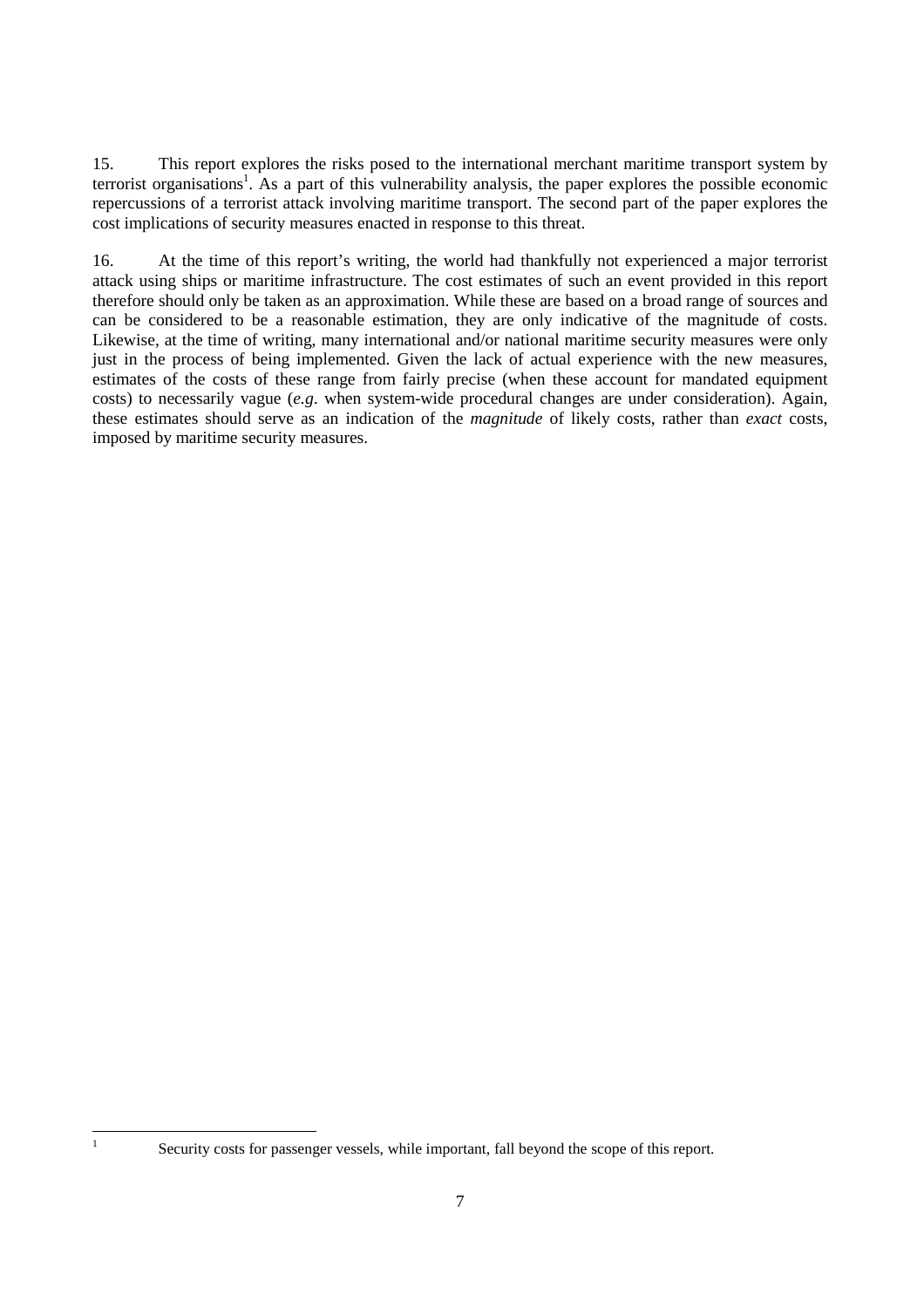# **2. RISK FACTORS: WHAT ARE THE THREATS?**

17. Perhaps foremost among the risk factors associated with maritime transport is the sheer volume and numbers of goods moving by sea. The United Nations Conference on Trade and Development (UNCTAD) estimates that 5.8 billion tons of goods were traded by sea at in 2001. This accounts for over 80% of world trade by volume. The bulk of this trade is carried by over 46 000 vessels servicing nearly 4 000 ports throughout the world. And there are no signs that world maritime trade will be decreasing any time soon, especially as international negotiations have expressly sought to facilitate and accelerate world trade rather than slow it down.

18. In addition to its size, the maritime sector, by its very nature as a complex, international open transportation network, poses several additional challenges from a security standpoint. One of these is the multiplicity of terrorist risk factors associated with shipping.

19. Sea-going vessels can be the vector for, or target of, attacks. They can also serve to facilitate other attacks and/or raise revenue for terrorist organisations. The principal risk factors related to shipping – cargo, vessels, people and financing – are also linked to the broader risk of major disruptions in world trade and increased economic costs linked to heightened security. It is important that governments address all of these risks with broad-based security policy responses, since simply responding to threats in isolation to one another can be both ineffective and costly.

# **Risk factors: cargo**

# *Containers*

20. Most of the world's non-bulk cargo travels in marine shipping containers. These standardised boxes have revolutionised the transport of goods by sea since their first appearance in the 1950's and have given rise to a multitude of specialised road and rail carriers, a fleet of over 2 700 modular container vessels and the emergence of a global network of over 430 highly automated port handling facilities. In 2002, the Bureau International des Containers (BIC) estimated that approximately 15 000 000 containers were in circulation – almost evenly shared between the self-owned and leased fleet. Data from Containerisation Online indicate that 232 million containers were moved through container ports in 2001. The staggering volume of container movements, their relatively high velocity in the international trading system and their uniformity all pose formidable challenges from a security perspective.

21. The first of these is that the system is porous enough that it can be relatively easily subverted from legitimate commercial purposes. Section 4 provides a brief description of the container transport chain and highlights many of the system's current vulnerabilities. Suffice to say that the opportunities are numerous to misuse this mode of freight shipment.

22. Immediately following the World Trade Center attacks, attention quickly shifted to the possibility that containers could be used to conceal and deliver relatively crude weapons of mass destruction. In a worst case scenario, a terrorist organisation could pack a global positioning satellite-enabled weapon of mass destruction within a shipping container, introduce it into the international transport system using legitimate shippers, intermediaries and carriers, and remotely detonate the weapon upon its arrival in the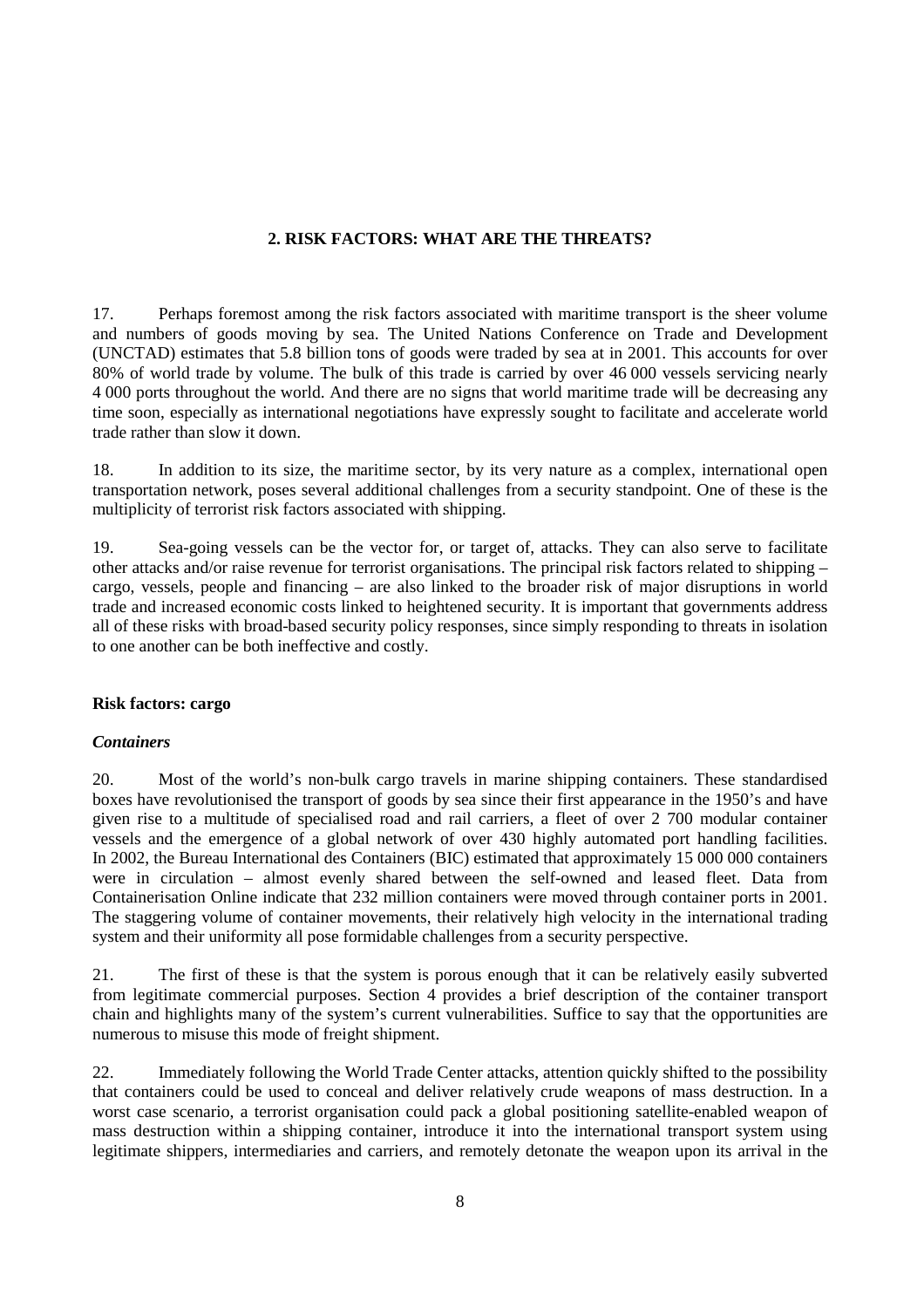heart of a major population centre. All that would be required is a weapon, a few well-placed agents and a basic understanding of international trading practices. The likelihood of success of such an operation would be heightened by that fact that only a small number of containers are ever physically examined (*e.g.* approximately 2% in the United States prior to the World Trade Center attacks).



# Terrorist Risk Factors from Shipping

23. The fear that terrorists could exploit the container transport system for their ends was confirmed on 18 October 2001 when port authorities in the southern Italian port of Gioia Tauro discovered a stowaway within a well-appointed shipping container complete with bed, heater, toilet facilities and water. The man's belongings included a cell phone, a satellite phone, a lap-top computer and, ominously, given recent events, airport security passes and an airline mechanic's certificate valid for New York's JFK, Newark, L.A. International and O'Hare airports. After his arraignment and subsequent release under bond, the stowaway disappeared before further information could be gathered. However, what did become apparent was the apparent ease with which the container transport system was subverted in this case. The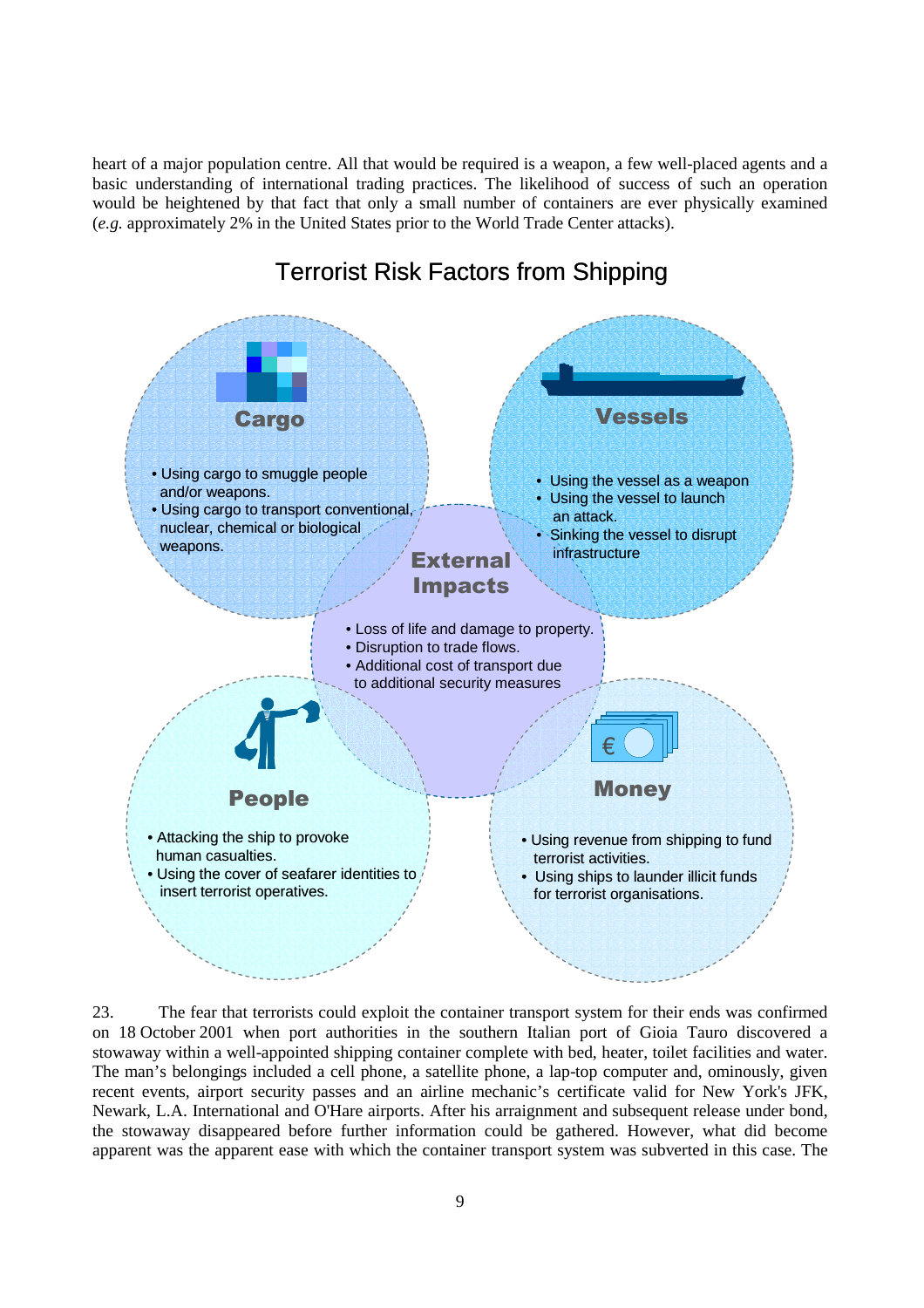container slot was chartered by Maersk Sealand's Egyptian office and the container loaded in Port Said onto the German-owned, Andrew Weir-chartered, Antigua & Barbuda flagged, 2 959 TEU Ipex Emperor. The container was set to be transhipped at Gioia Tauro, carried to Rotterdam before once again being transhipped to its final destination in Canada. With the exception of its unusual cargo, this container move was nearly indistinguishable from any of the other 2.5 million handled at Gioia Tauro in 2001. In fact, had the stowaway not been attempting to widen the container's ventilation holes when port workers were nearby, the container would have likely passed through unhindered to its final destination.

24. Long before the world focused its attention on the possibility for terrorists to use containers as delivery vehicles for weapons of mass destruction and/or operatives, customs authorities had already been fighting a rear-guard battle against the misuse of containers by drug dealers, crime syndicates and contraband traders.

25. Figures on the amount of drugs and illegal goods concealed within containers are hard to come by – but what is certain is that the system has been, and continues to be, exploited by clever criminals. Authorities in the United States, one of the world's leading destination for illegal drugs, reported 950 seizures of cocaine, marijuana and heroin in commercial ocean cargo shipments and vessels from 1996 to 1998 – accounting for 223 502 kilos of drugs. When these figures are compared to the other main drug entry pathway into the United States – along the Southwest land border with Mexico – it becomes apparent that the maritime vector seems to be the preferred option for drug smugglers. Seizures in 12 seaports surveyed by the United States Interagency Commission on Crime and Security in American Seaports accounted for 69%, 55%, and 12% respectively for all cocaine, marijuana and heroin seized nationwide (by weight). Analogous figures for the Southwest American border were 13%, 36% and less than 1%, respectively. A substantial proportion of drugs seized in American seaports was found concealed in shipping containers.

26. Beyond their criminal uses for drug and contraband goods smuggling, containers have also been the target of cargo thieves' intent on quickly and easily stealing high-value cargoes. Estimated losses from cargo theft range from USD 30 to USD 50 billion per year – with most of the thefts involving trucks. However, seaports and container staging areas are also prone to containerised cargo theft. Port container crime is often accompanied by some form of internal conspiracy where criminals are assisted by individuals legitimately employed in seaports or in the transport industry. These conspiracies enable thieves to correctly identify and target containers carrying high-value goods. The level of sophistication involved in some cases of cargo theft is such that sealed containers can be rapidly emptied with no exterior signs of foul play. The same techniques employed by thieves – use of a network of conspirators and technical means to bypass container doors, seals and locks – can be also used by terrorists intent in placing a load within the container and/or removing a shipment sent by colleagues overseas.

27. Containers also pose a threat when they carry legitimate cargo that can be used by terrorists for nefarious purposes. Many containers and/or tank-containers are used to ship hazardous cargo. These cargoes are diverse and can include explosive compounds, munitions, fireworks and dangerous chemicals. While thousands of hazardous goods containers are safely shipped every day, several significant accidents have occurred in the past. For example, in November 2002, an explosion involving improperly stored fireworks and calcium hypochlorite containers (a bleaching agent used in swimming pools) caused one death and extensive damage to the 4389 TEU *Hanjin Pennsylvania* and its' cargo near Sri Lanka. Other explosions and fires linked to containers carrying calcium hypochlorite include the *Sea-Land Mariner* near Crete in April, 1998 and the *CMA Djakarta* near Egypt in July 1999.

28. In another example of the risk posed by certain containerised cargoes, storm damage to the *Santa Clara I* off the eastern coast of the United States in January 1992 caused several containers containing magnesium phosphide to spill their contents in the hold. This compound, when mixed with air and/or water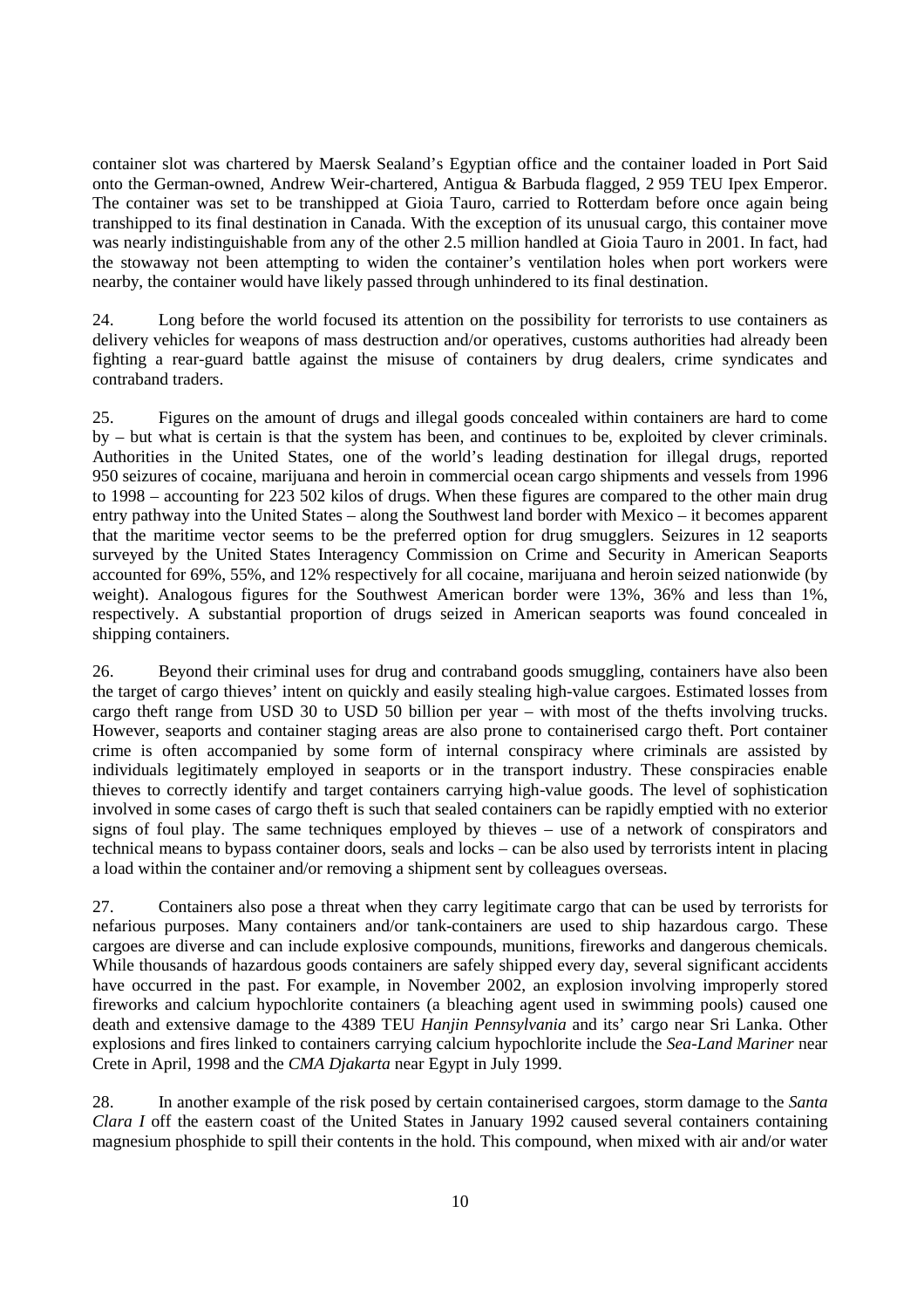forms two highly reactive gases – phosphene and diphosphane – that can explosively auto-ignite at ambient temperatures. Cargo loss surveyors did not realise the danger posed by the spill in Baltimore, the ship's first port of call, and it was only on survey in the following port, Charleston, that the danger was recognised. In this case, danger was averted by quick decontamination and clean-up but had the gas ignited, the force of the resulting explosion would likely have caused significant damage to the port area and surrounding neighbourhood.



# **Risks of hazardous goods containers: internal hold of the Hanjin Pennsylvania, November 2002**

Source: photo credit: Countryman & McDaniel (www.cargolaw.com).

29. In the case of the *Santa Clara I*, the magnesium phosphide containers were improperly manifested thus hiding the dangerous nature of their contents. This case of mislabelled containers is not a unique occurrence and, because of the constraints placed on hazardous compound handling and stowage both in ports and on ships, some unscrupulous shippers and forwarders ambiguously- and/or mislabel containers containing these compounds. Anecdotal evidence from the port of Rotterdam provides an indication of the extent of the phenomenon as recent container inspections have revealed that a significant number of containers containing Class 1.1 fireworks (according to the International Maritime Organization's International Maritime Dangerous Goods – IMDG – Code) were mislabelled as less dangerous Class 1.3 and 1.4 fireworks – presumably to avoid the constraints, permitting costs and delays imposed on the import of Class 1.1 substances.

30. The fact that some unscrupulous shippers and/or careless carriers sometimes mask the true identity of hazardous cargo underscores the ease with which terrorists could do the same for more sinister purposes. Terrorists could use knowledge of legitimate hazardous cargo and/or conceal the true identity of otherwise dangerous goods in order to place such containers onboard vessels where they can then be detonated, provoking damage ranging from the loss of a substantial part of the cargo to destruction of port infrastructure and its surroundings.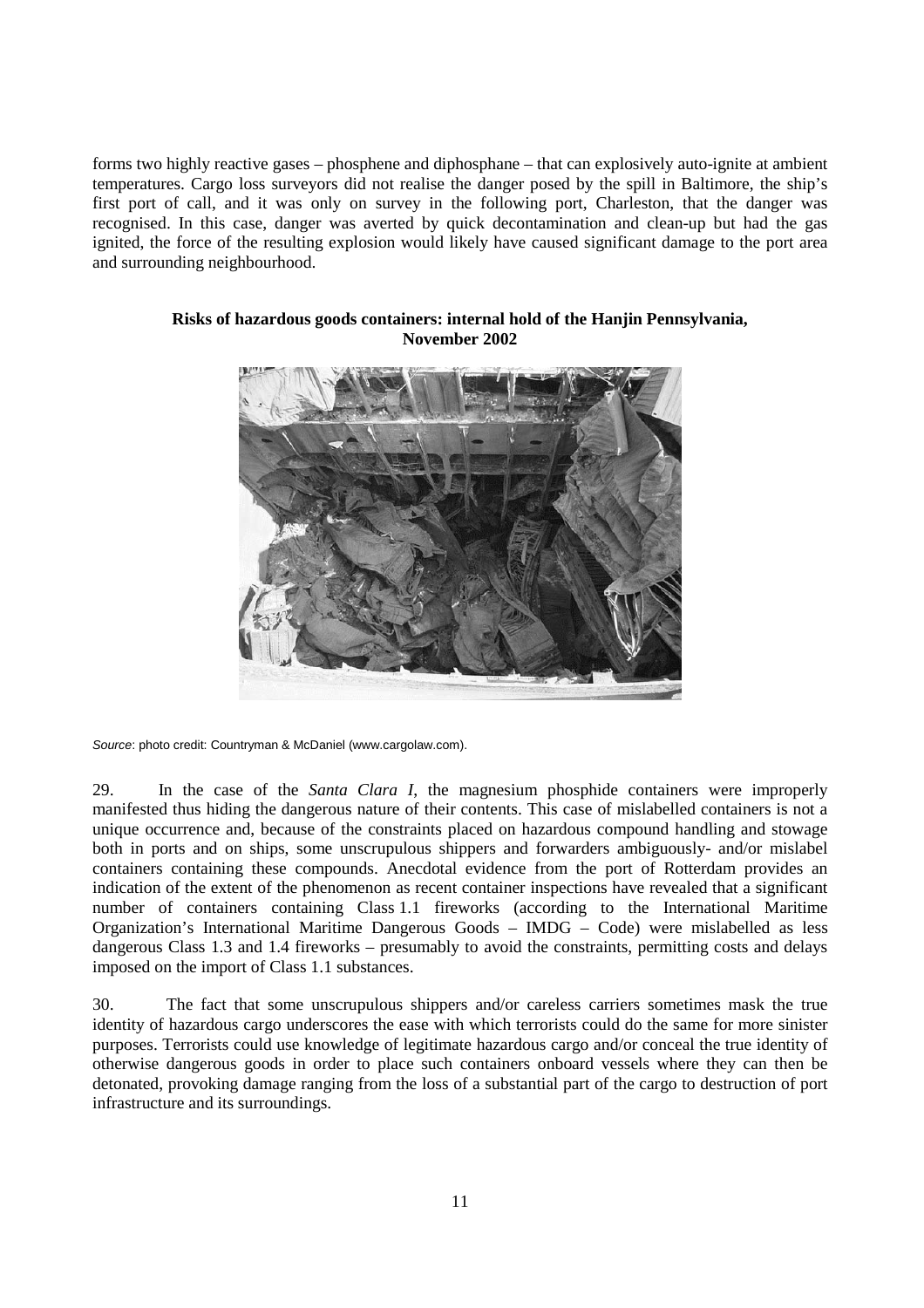# *Bulk shipments*

31. The other principal maritime freight sector – bulk shipping – has generally received less scrutiny from security authorities. This sector is divided between bulk liquid shipments (ranging from crude oil, distilled oil derivatives, LPG and LNG to molasses and vegetable oils) and solid bulk cargoes. The risk posed by liquid bulk cargoes is commensurate with their volatility with some cargoes presenting extreme risks (gasoline, kerosene, LPG and LNG). Security efforts targeting bulk shipments have focused most on shipments of volatile liquid compounds -- *e.g*. one of the first maritime related security actions taken following the World Trade Center attacks was to ban entry to a shipment of LNG to Baltimore harbour on 12 September 2001.

32. Shipments of LPG and LNG have generated special concern among security agencies and have prompted special navigational restrictions and escort requirements in many ports for the world's fleet of approximately 1 153 LPG/LNG tankers. While the destructive potential of these cargos is great, it must be noted that LPG/LNG tankers tend to be expensive and relatively modern vessels operated by reputable firms. Furthermore, given the dangerous nature of their cargoes, these vessels tend to have robust cargo security systems in place (*e.g.* a November 2002 fire aboard the LPG tanker *Gaz Poem* failed to ignite the partially laden tanks. In another example, a direct hit on a LNG cargo tank by an Exocet missile during the Iran-Iraq war also failed to cause an explosion). The principal risk from these types of cargoes is posed during loading and/or unloading operations when the cargo can accidentally be released in a gaseous state. These factors make it relatively unlikely that a terrorist group could successfully rig the explosion of a LPG/LNG vessel's cargo. To a lesser extent, terrorist groups would face similar difficulties in seeking to detonate other volatile liquid cargos. In any case, there are many easier targets in bulk shipping for terrorists to choose from – such as the bulk shipping sector.

33. While the majority of bulk shipments carried by the world's fleet of 23 281 bulk/general cargo vessels carries relatively inert compounds such as iron ore, coal, grains, bauxite/alumina and rock phosphate, a certain number of bulk cargoes are considered extremely hazardous and have the potential to be manipulated by organised terrorists groups. Chief among these are bulk shipments of fertilizers such as ammonium nitrate.

34. Ammonium nitrate is widely used throughout the world as an agricultural fertilizer and is generally considered a safe and stable compound when stored and handled correctly. However, with some manipulation (*e.g.* through the addition of fuel oil) and triggered by a sufficiently large explosive catalyst, fertilizer grade ammonium nitrate can be used as a powerful explosive. Terrorist organisations throughout the world have been known to use adulterated nitrogen fertilizers to make powerful explosives (*e.g.* the truck bombings in Bali, Nairobi, Mombassa, Oklahoma City as well the first World Trade Centre attack) prompting many countries to ban the import of ammonium nitrate. The scale of potential destruction by a shipload of ammonium nitrate is several orders of magnitude greater than these truck bombs as can be seen from the 1947 Texas City explosion or the recent massive ammonium nitrate explosion in AZF plant in Toulouse, France.

35. OECD countries imported over 1.6 million tons of ammonium nitrate in 2000 – mostly by sea. Bulk shipments of nitrogen fertilizers receive greater scrutiny and are typically handled in accordance with the IMO Code of Safe Practice for Solid Bulk Cargoes. However, this code is designed to reduce the risk of *accidents* involving hazardous compounds such as ammonium nitrate – as such, it does not guarantee that such shipments might not be wilfully rigged and detonated by determined terrorists. The configuration of many fertilizer importing/exporting ports further contributes to making these shipments a prime terrorist target. For example, in 1997, over 400 000 tonnes of ammonium nitrate were shipped along the winding 235-mile-long lower Mississippi waterway, the world's largest bulk commodity port area. Many of these shipments pass by the populous city of New Orleans on their way to ports upstream, heightening the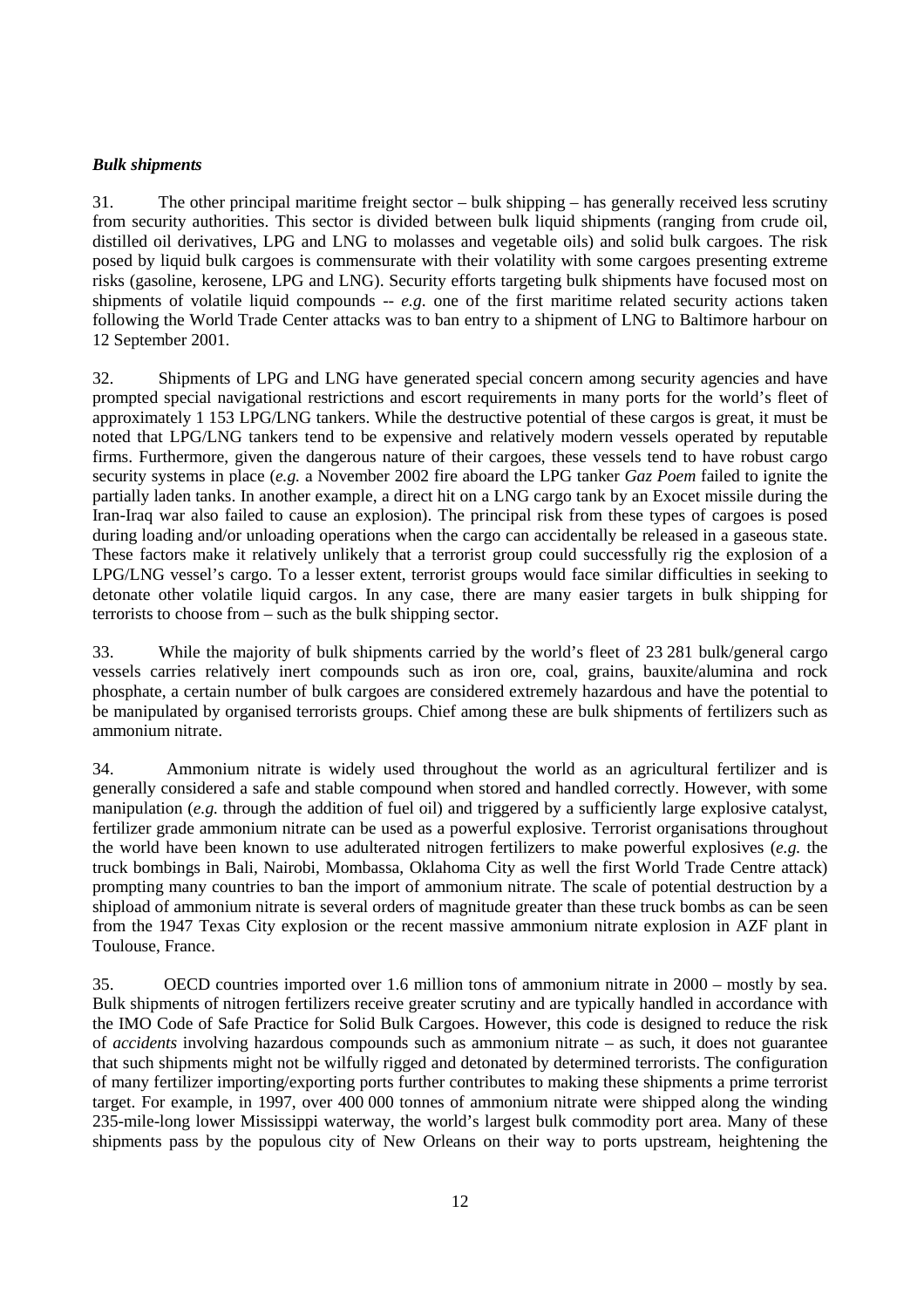potential impact from a terrorist explosion. Similarly, the port of Rotterdam also receives a significant amount of fertiliser traffic along its narrow access channel where the risk to other port infrastructure is elevated.

36. Another risk to be considered in the shipment of dry bulk cargoes is the general structure of the tramp freighter fleet. A significant number of these vessels are operated as one vessel companies using opaque ownership mechanisms. The fleet is generally older (*e.g*. 78% of the bulk/general cargo fleet is over 10 years old vs. 66% for LNG/LPG carriers and 73% for the world commercial fleet in 2001 – Lloyd's List World Flet Statistics) and is characterised by a larger percentage of sub-standard – and therefore presumably less scrupulous owners. Past efforts aimed at reducing the incidence of sub-standard shipping have revealed the difficulty of positively identifying these owners. Organised terrorist groups have in the past used commercial vessels to support their operations and it is likely that they will continue to do so (see discussion on page 16). Reports from United States intelligence sources indicate that the Al'Qaeda group is suspected of owning or having long-term time-charters on a fleet of 15-18 bulk/general cargo vessels<sup>2</sup>. While it is believed that these vessels are used to generate revenue and/or support the group's logistics network, it is feasible that one of these vessels could be used in a "suicide" operation making use of a modified fertiliser cargo.

# **Risk factors: vessels**

37. The previous section discusses the dangers posed by bulk vessel cargoes. These dangers highlight the potential for an entire vessel to be used as a weapon in a terrorist strike just as jet aircraft were used in the 2001 World Trade Center attacks. In such cases, a vessel can be used against a population centre adjacent to port facilities and/or shipping channels, to damage port facilities themselves or to sink the vessel(s) and block access to a port facility.

38. While the potential damage from such an attack is great, previous terrorist incidents involving ships have tended to *target* vessels rather than use them. The boarding of the cruise vessel *Achille Lauro*, the suicide attacks against the *USS Cole* and the oil tanker *Limberg,* and the discovery of an Al'Qaeda linked plot to attack vessels passing through the straits of Gibraltar, all point to the risk of attack faced by vessels. Given the relative difficulty in triggering a major explosion through an attack on a vessel, it is more likely that the principal motivation for terrorists to attack a vessel would be to hijack its cargo, hold its crew hostage for ransom or political purposes, sink the vessel and cause as much loss of life as possible, or cripple trade by threatening to close down access to ports and/or vulnerable trade routes.

39. The risk to shipping from terrorist attacks is underscored by the persistent problem of modernday piracy. Every year cargo, passenger and fishing vessels come under attack by pirates seeking to gain revenue by hijacking and selling cargo and/or ransoming crew. While most incidents involve attacks and thefts from vessels at anchor or in ports, a significant number of attacks are mounted by relatively well organised and heavily armed gangs of pirates on the high seas. In the years 1999-2001, the Piracy Reporting Centre of the International Chamber of Commerce registered a record number of attacks against vessels. Targets of these attacks included most classes of vessels: bulk/general cargo vessels, tankers, container carriers and chemical and LPG carriers. The attacks were concentrated in several distinct geographical areas including the Malacca straits, Indonesian and Malaysian waters, the coasts of Bangladesh and India, the Red Sea/Horn of Africa area and the west coast of Africa.

 $\frac{1}{2}$ 

 <sup>&</sup>quot;15 Freighters Believed to Be Linked To Al Qaeda", *Washington Post*, December 31, 2002.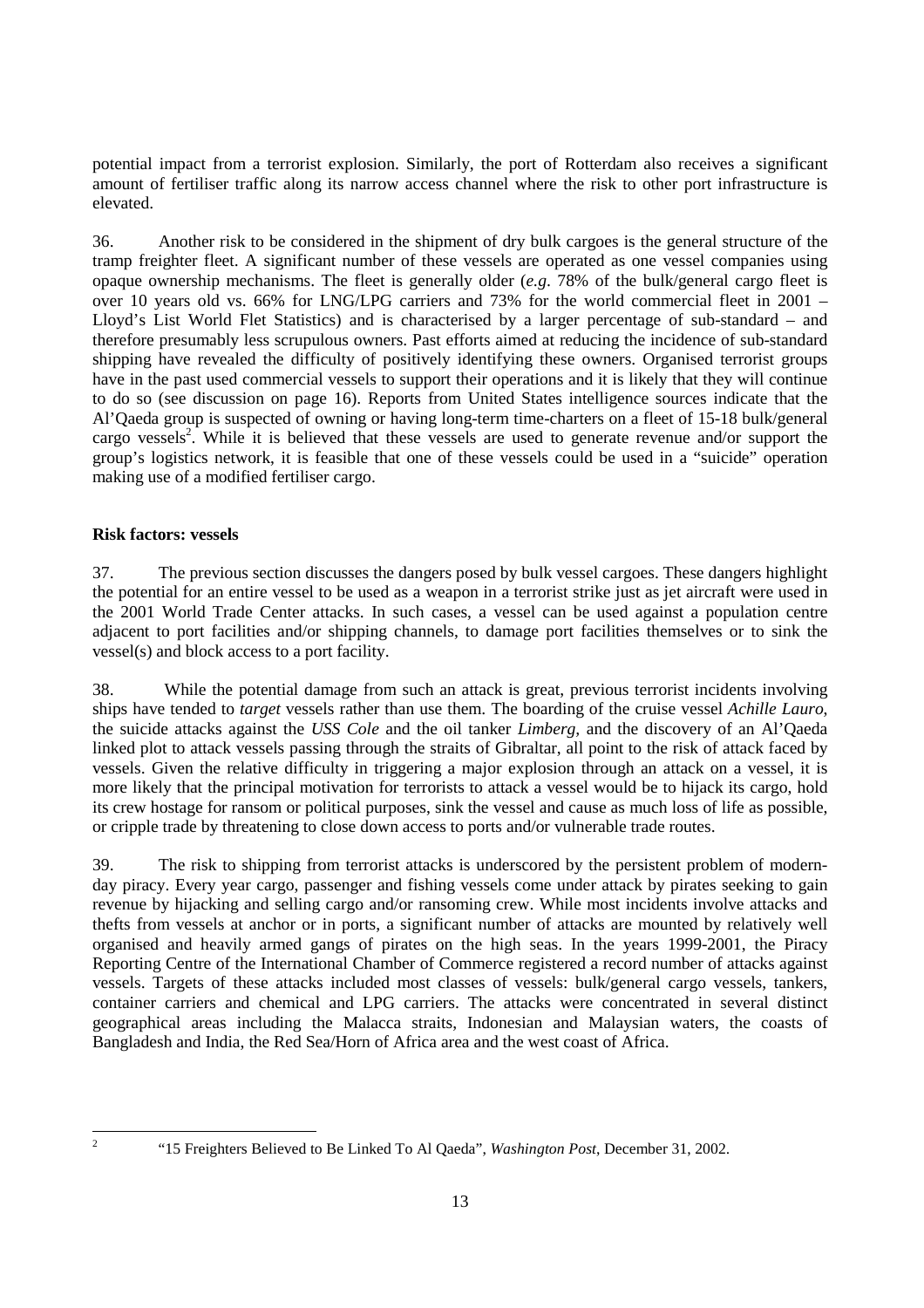#### **Acts of piracy: 1999-2001**

| Vessel attacked while | 1999 | 2000 | 2001 |
|-----------------------|------|------|------|
| Underway              | 103  | 146  | 130  |
| At anchor             | 144  | 210  | 156  |
| At berth              | 25   | 50   | 46   |
| Unspecified           | 13   | 63   |      |
| <b>Total</b>          | 285  | 469  | 335  |

Source: Source International Chamber of Commerce (ICC) International Maritime Bureau, Piracy Reporting Center.

40. Piracy can be a highly lucrative venture considering that many vessels carry large sums of cash in order to pay for port fees and crew salaries. Crew members can also be ransomed for cash. In some cases, however, pirates hijack the entire vessel and sell the cargo for considerable profit (*e.g*. up to USD 1 000 000 in the case of an oil tanker). Furthermore, a hijacked vessel can be turned into a source of steady revenue by being operated as a "ghost" vessel. In this instance, the hijacked ship is re-painted, renamed, supplied with false documentation and operated as a commercial vessel. Unsuspecting and timepressed shippers contract for carriage of their goods on the "ghost" vessel through a normal commercial transaction. Once underway, however, the ship is diverted, the cargo sold and the cycle repeats itself in another port.

41. Organised, sophisticated and cash-flush criminal gangs are active in south-east Asian waters. Some intelligence analysts have warned that Indonesian and Filipino terrorist organisations have also realised the cash potential of piracy and are either directly implicated in pirate operations or collaborate with pirate gangs. The implications of terrorists acting as pirates go beyond the possibility for these groups to gain considerable revenue. Pirate attacks against vessels can also be used as a political tool to dissuade vessel passage through certain maritime bottlenecks. This is especially true in the case of the strategically important Malacca Straits where most Middle-East oil exports to Asia and most commerce between Asia and Europe pass. Major trade disruptions would result should the risk of piracy induce carriers to bypass this passage and prolong their trips around Indonesia.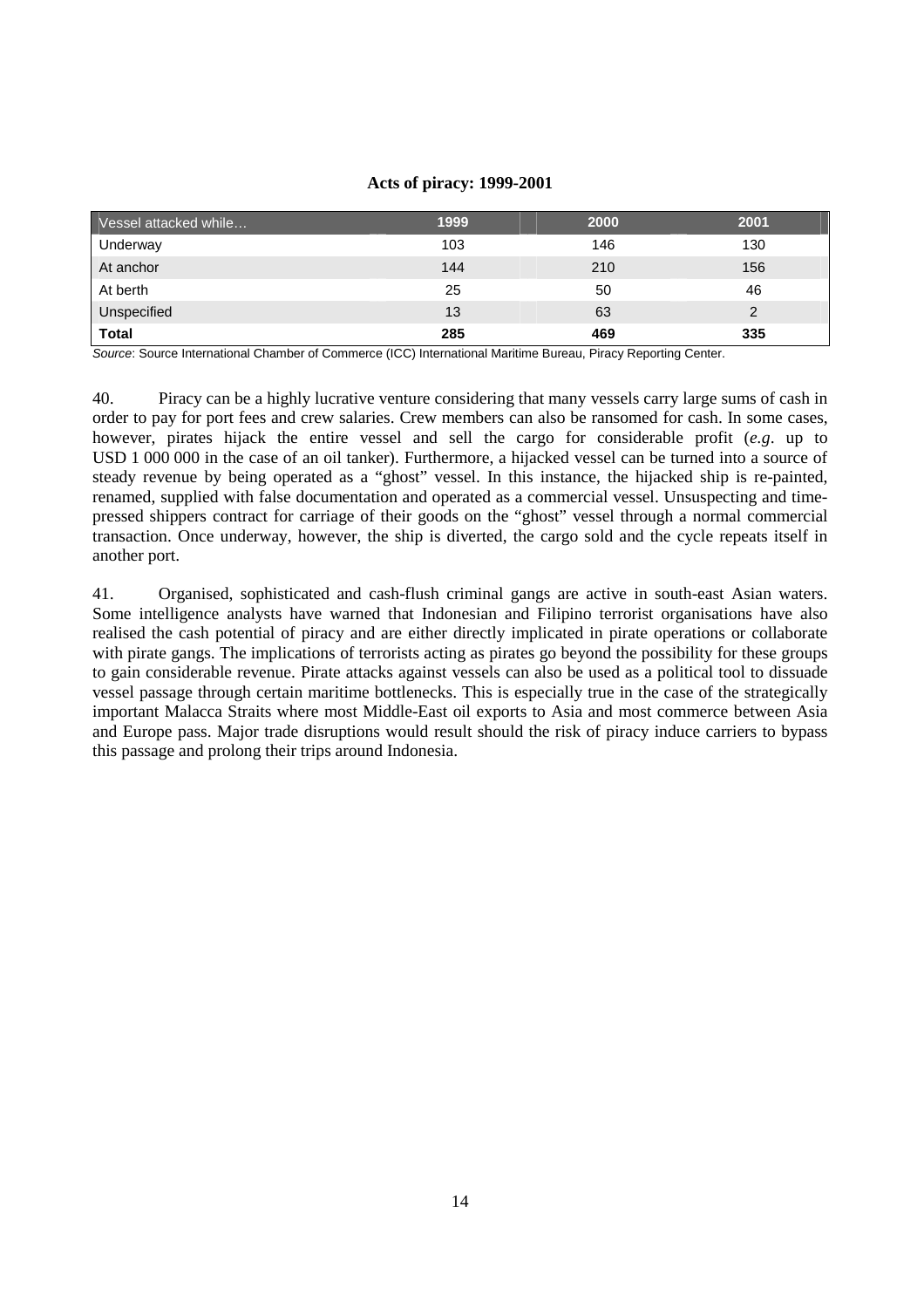

**Vulnerability of navigation: major world maritime routes, bottlenecks and areas of private activity** 

# **Risk factors: people**

42. There are approximately 1 227 000 officers and ratings manning the merchant fleet<sup>3</sup>. Not all of these seafarers operate on internationally trading commercial vessels but a significant portion do. The terrorism-related risk involving this vast labour force is two-fold. As seen in the previous section, seafarers are often directly targeted (in many cases of piracy) and/or indirectly suffer from terror attacks targeting vessels (as in the case of the *Limberg*). The second risk factor is that some seafarers, or individuals posing as seafarers, may actually be accomplices to and/or members of terrorist groups. The latter is especially worrisome given that seafarers have traditionally been granted relatively liberal travel rights by governments through non-immigrant crew list visas, or simply upon presentation of their seafarer identity documents.

43. Data compiled on incidents of piracy reveals that a number of attacks were carried out with the help of an accomplice stowed away or serving among the ship's crew. A significant proportion of the world's commercial fleet is crewed through the assistance of professional crewing agencies that match candidates with ship owners/operators. While many of these agencies are reputable and ensure that the seafarers they represent fulfil international requirements and pass background checks, some do not. In the case of the latter agencies, it is feasible that seafarers with missing and/or falsified documents and with criminal backgrounds could be placed on ships<sup>4</sup>. Furthermore, several recent high-profile cases involving major registries and seafarer-supplying nations have shown the relative ease with which forged and/or falsified seafarer certificates and identity documents can be bought on the black market.

 3 Total seafarers in 2000 according to the BIMCO/ISF Manpower Update Report.

<sup>4</sup> As in the case of the MT Pulau Mas that was hijacked and subsequently used in 21 other pirate attacks as a "mother ship" communicating with a phoney crew member on board the target vessels (see http://www.cargolaw.com/presentations\_pirates.html)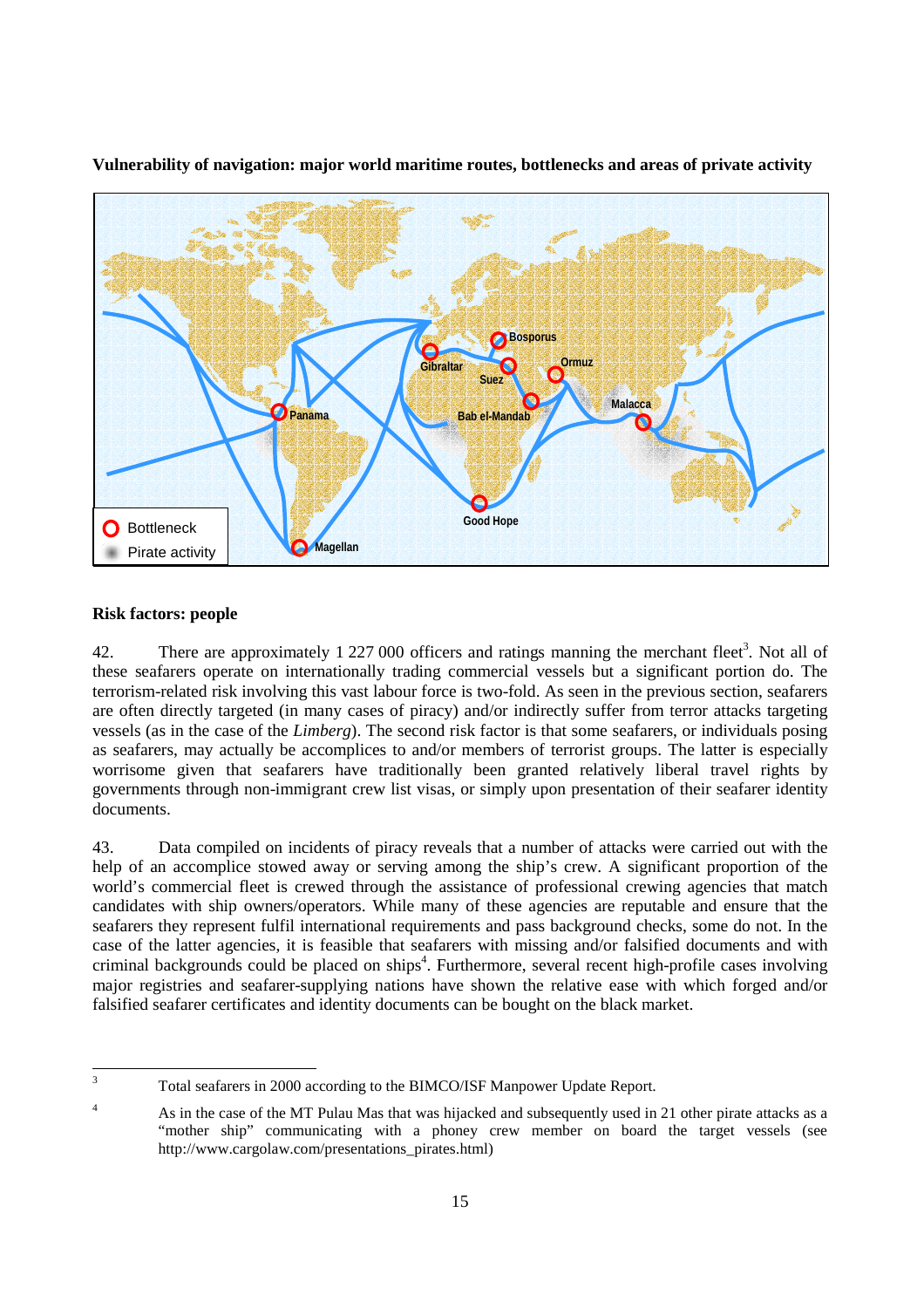44. If unscrupulous persons are already aware of these subterfuges and are already operating in the world's fleet, it is not unreasonable to assume that terrorist groups are also aware of these possibilities and have, or are planning to, exploit them.

45. Ships operated or chartered by terrorists can also be used to deliver operatives into countries that otherwise would be difficult to enter. In many cases, intelligence agencies have been alarmed that commercial vessels have illegally discharged crew and/or passengers while at quay. While in many cases, these may simply be incidents of illegal immigration, some are genuinely worrisome.

# **Risk factors: financing/logistics support**

46. That terrorist groups can operate single vessels or entire fleets in order to generate funds and support their logistics operations is no secret. In fact, one terrorist group's commercial maritime operations have been extensively documented.

47. Ever since the mid 1980's the Liberation Tigers of Tamil Eelam (LTTE), have developed and operated an extensive and profitable network of freight forwarders and ship operators. Current estimates of the LTTE's fleet size range from 10-12 reasonably well-maintained bulk freighters bearing Panamanian, Honduran or Liberian flags. The vessels are crewed by Tamils and owned by front companies in Asia. The majority of the cargo carried by the vessels is comprised of legitimate goods such as hardwood, tea, cement, fertilizer etc. and the vessels operate openly in the world shipping market. The funds generated through these activities are used to support the LTTE's ongoing war against the Sri Lankan government. However, approximately 5% of the cargo carried by these vessels is thought to be arms, ammunition and other war-related material necessary to carry out LTTE attacks in Sri Lanka. In some cases, the LTTE has also carried weapons and ammunition for other paying terrorist groups.

48. The LTTE's arms procurement network is highly sophisticated and depends on extensive knowledge of maritime trading practices and procedures. This knowledge has even been used to steal a major weapons shipment intended for the LTTE's adversary – Sri Lankan Defence Ministry – in a brazen case of documentary fraud (see Box).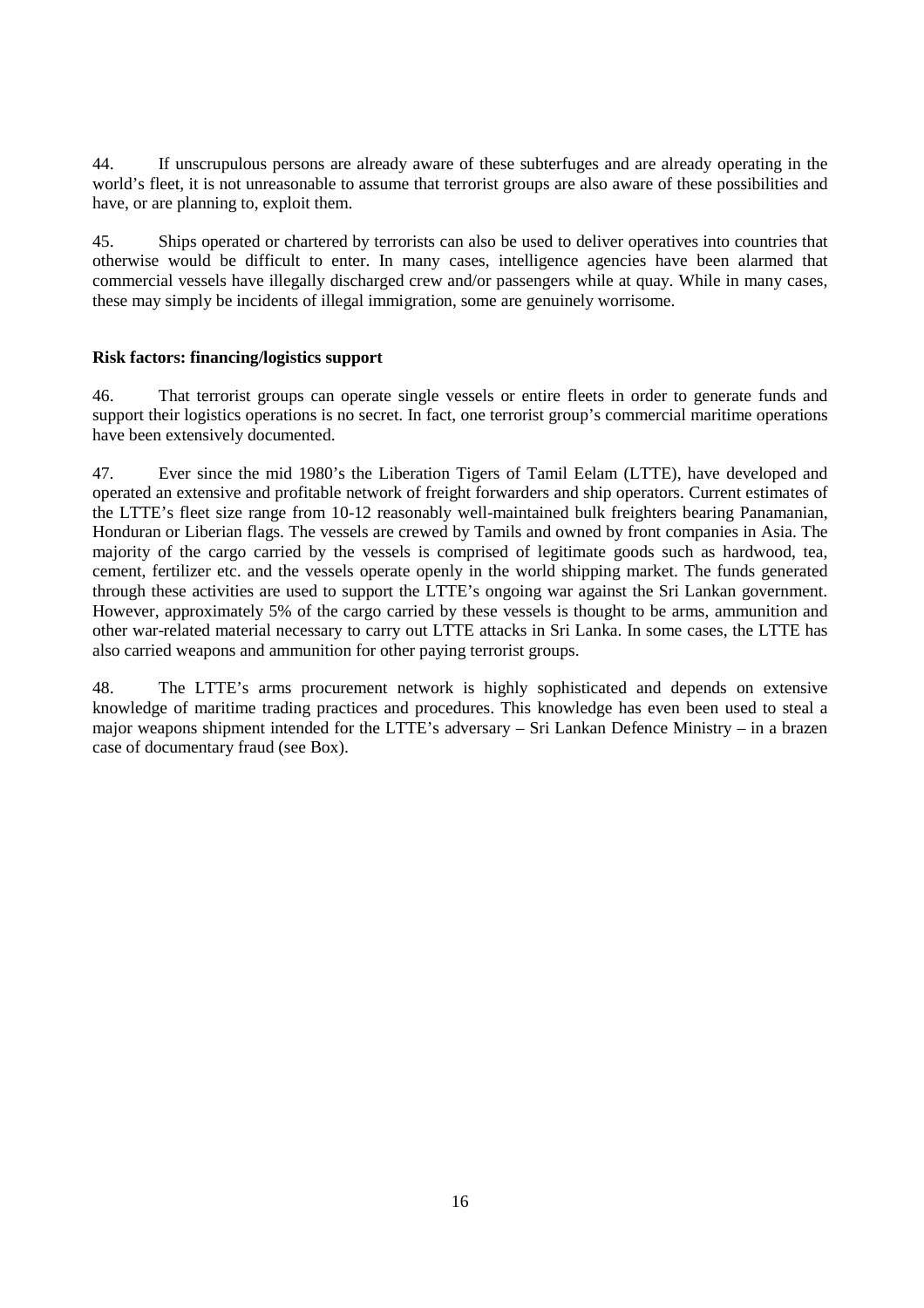#### **Operational details on the use of maritime companies by the LTTE**

On 23 May 1997, a Greek-registered freighter named Stillus Limassul left the Mozambican port of Beria for Sri Lanka carrying 32 400 81mm mortar bombs intended for that country's army. The USD 3 million arms deal had been arranged between officials of the Sri Lankan Defence Ministry and the government-owned, Chinese-built Zimbabwe Defence Industries (ZDI) and shipped by train to Beria. The Sri Lankan military never received the munitions…

Subsequent investigations revealed, however, that the Stillus Limassul was not included in Lloyds international shipping registry but was, in fact, owned by the LTTE itself. Further inquiries uncovered a paper trail that led to Ben Tsoi, an Israeli arms subcontractor who had arranged the mortar deal and apparently had been bribed by the Tigers to let one of their own freighters pick up the consignment. It is believed that Tsoi's company, L.B.J. Military Supplies, had persuaded ZDI to agree to the "sting" by providing false information to Colombo confirming that the shipment had been loaded, as scheduled, at the Mozambican port of Beira on 21 May 1997. Apparently, L.B.J Military Supplies then informed the Sri Lankan Government that the munitions were en route via Walvis Bay and Madagascar. By the time Colombo learned the full extent of what had happened, the mortars had been off-loaded and transshipped via smaller vessels to LTTE jungle bases off the Mullaitivu coast. A month later, the weapons were being used by the Tigers with devastating effect in the continuing battle for control of the A9 highway in northern Sri Lanka.

… Explosives have consistently been emphasized in [the LTTE's] global weapons procurement efforts. In the early days of the LTTE insurgency, these had been supplied directly to the LTTE. However, the curtailment of Indian support from 1987 onwards necessarily forced the group to seek new outlets further afield. Since the collapse of the Soviet Union in the early 1990s, the new favoured source has been Ukraine. One of the largest single consignments took place in August 1994 when an LTTE freighter, the MV Swene, left the Port of Nikoleyev laden with 60 tons of RDX and TNT explosive acquired from the Rubezone Chemicals plant. The transaction had been arranged through Carlton Trading, a LTTE front company located in Dhaka, which had produced a forged end-user certificate showing the Bangladeshi military as the approved recipient. The explosives were transported to the northeastern Sri Lankan coast and, protected by special Sea Tiger speed boats, off-loaded and transferred to several secret LTTE jungle bases. Some of these explosives (300-400 kg) were subsequently used in the massive January 1996 truck-bomb attack against the Central Bank building in Colombo – widely recognized as one of the most devastating terrorist assaults in history

Source: Chalk, Peter, Liberation Tigers of Tamil Eelam's (LTTE) International Organization and Operations – A Preliminary Analysis, Commentary No. 77, Canadian Security Intelligence Service, 17 March 2000.

49. The LTTE has been implicated in arms shipments to several international terrorist groups, including to the Harkat-ul-Mujahideen of Pakistan which is a member of the Al'Qaeda-linked International Islamic Front. It is not unreasonable to assume that Al'Qaeda and other terrorist groups have taken notice of the LTTE's use and manipulation of the maritime trading network for their purposes. As mentioned previously, it is believed that Al'Qaeda might already control a fleet of cargo vessels in order to generate revenue. Testimony emerging from the trial of the 1998 Embassy in Kenya has also revealed that Al'Qaeda operatives received bomb-making components via an Al'Qaeda controlled vessel. Tracking terrorist ownership and/or control of vessels, however, is a daunting task given the multiple possibilities for groups to obscure their true identities through weak vessel and/or corporate registration requirements.

### **Risk factors: trade disruption and security costs**

50. Communiqués emerging from Al'Qaeda soon after the World Trade Center attacks revealed that one of the group's principal motivations was to inflict massive economic losses on the United States and its allies. Indeed, while the economic losses directly stemming from the attacks were extremely large, they were followed by medium- and long-term economic repercussions as costly security measures were quickly introduced (*e.g.* losses suffered by the airline industry following the 4-day closure of American airspace). Given that a) most of the world's trade travels by sea, b) most seaborne trade (by value) travels in containers; and c) increased concentration in port activities means that most seaborne trade arrives in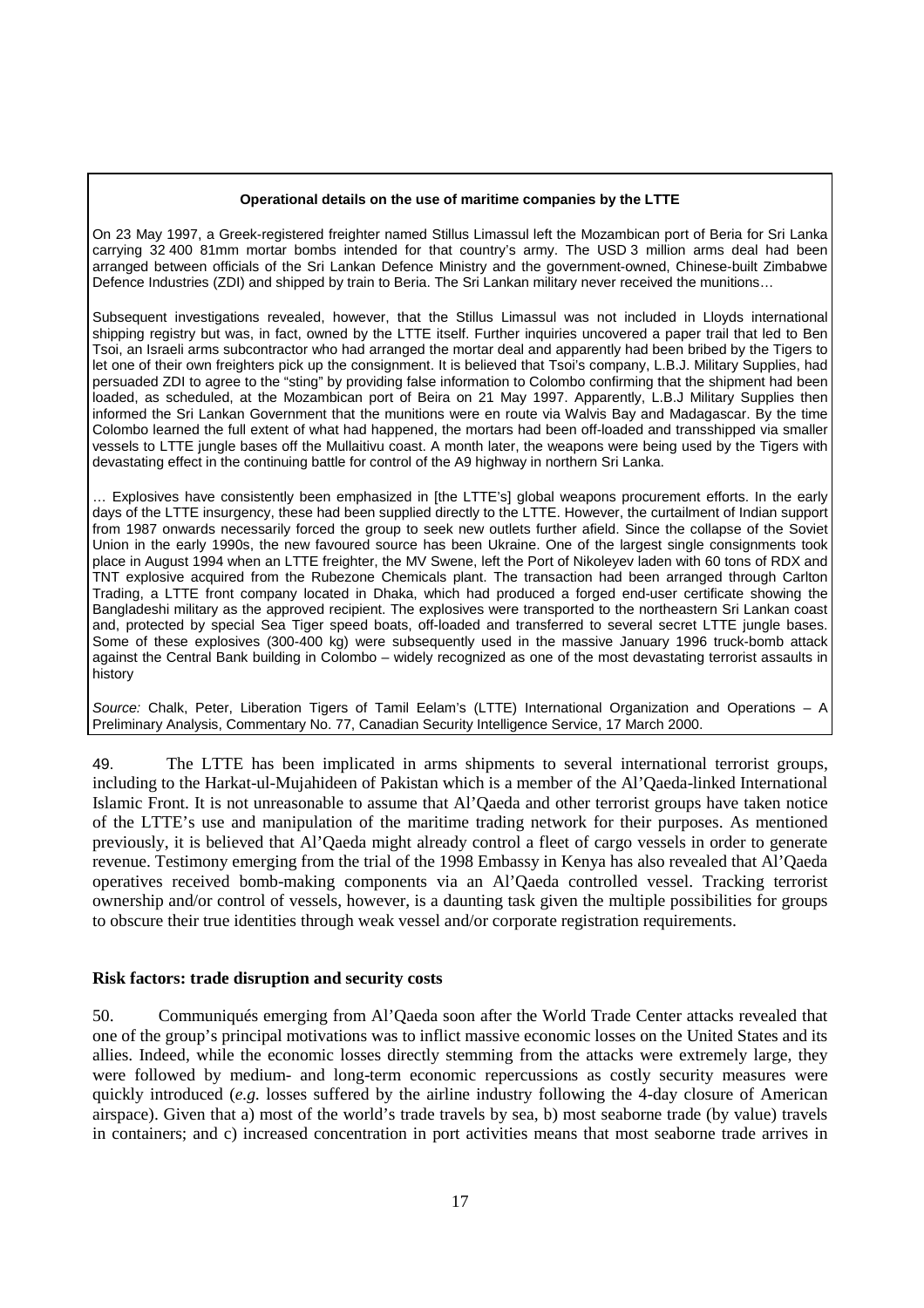relatively few terminals, one can easily see the potential for major economic disruption following a terrorist attack on the maritime transport network.

51. As an illustration of the latter point, consider that the port of Long Beach/Los Angeles receives 42% of the total container imports (by value) to the United States or that 2 port areas (the Lower Mississippi Waterway and the Houston Ship Channel) receive 50% of the United States tanker imports, mostly of oil (both by value and weight). A co-ordinated attack on these ports/waterways could have tremendous short- and medium-term impacts on the United States economy. Likewise attacks on other major ports such as Hong Kong, Singapore, Rotterdam or Antwerp could have devastating impacts on both the regional and global economy.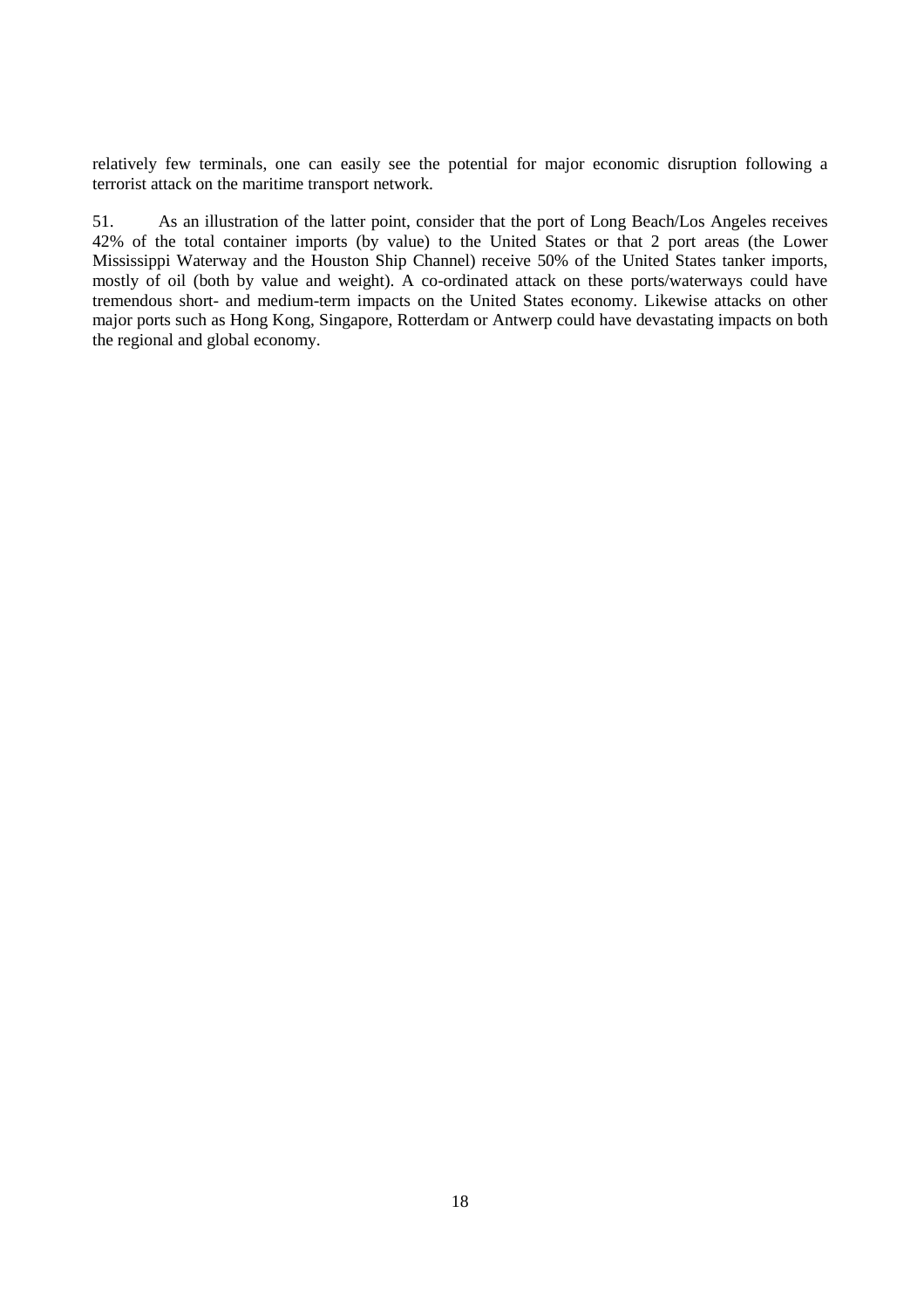# **3. COSTS OF A TERRORIST ATTACK ON MARITIME TRANSPORT**

52. The potential direct cost of a terrorist attack on shipping or maritime infrastructure varies tremendously according to the scope of the attack, its target and its location. A single attack on a tanker, as in the case of the *Limberg*, could have relatively low direct costs (*e.g*. for repairs), whereas the detonation of an ammonia nitrate-carrying vessel in downtown New Orleans could result in tremendous loss of life and inflict massive property damage. The direct costs of such an attack, however, would likely be dwarfed by costs linked to reactions to the attack and disruptions engendered by emergency security measures.

53. As a case in point, we can turn to the costs stemming from the October 2002 *Limberg* attack. Immediately following the attack, underwriters tripled insurance premiums for vessels calling on Yemeni ports. These premiums, reaching as much as USD 300 000 per vessel (and USD 250 per TEU), led some lines to cut Yemen from their schedules and/or switch to ports in neighbouring countries despite attempts by the government to put in place a loss guarantee programme. Yemeni terminals saw throughput plummet (from 43 000 TEU in September 2002 to 3 000 TEU in November 2002) and have had to lay off workers. Local sources claim that as many as 3 000 people have lost their employment and government estimated losses stemming from attack are USD 15 million per month. Assuming that these losses are sustained over a 6-month period, they would account for nearly 1% Yemen's 2001 GDP.

54. Despite Al'Qaeda's claim of responsibility in the *Limberg* attack, the incident has generated relatively little disruption of global oil trade. This may be due to a perception that the risk to tankers is extremely localised and therefore easily mitigated (*e.g*. by bypassing Yemen and posting extra lookouts on deck). In the previous sections of this report, however, we have outlined scenarios of terrorist attacks – especially combining shipping containers and weapons of mass destruction – that pose global risks and are extremely difficult to mitigate. In order to get an idea of the magnitude of costs from such a major coordinated and sophisticated attack on ships and/or maritime infrastructure, we turn to two examples: the impacts from the October 2002 shut-down of United States west coast ports and the results of a recent strategic gaming exercise in the United States.

# **United States west coast port lock-out**

55. In response to a dispute between labour and management, all American ports on the west coast of the United States Ports closed for 11 days in October of 2002. These ports handle approximately 60% of the United States maritime imports and exports by value and the losses from the lock-out were projected to reach in the billions of dollars. The port closure and the weeks of efforts necessary to clear the ensuing back-log imposed a high cost on American importers and exporters – how high exactly, however, has been subject to some debate.

56. Port management projected losses of approximately USD 19.4 billion for a ten-day lock-out with costs increasing exponentially as time went on. This estimate did not cover costs borne by non- American ports and manufacturers faced with container back-logs and increased warehousing costs. However, another study pointed out that the figure of USD 19.4 billion was more in line with the costs of *sinking* the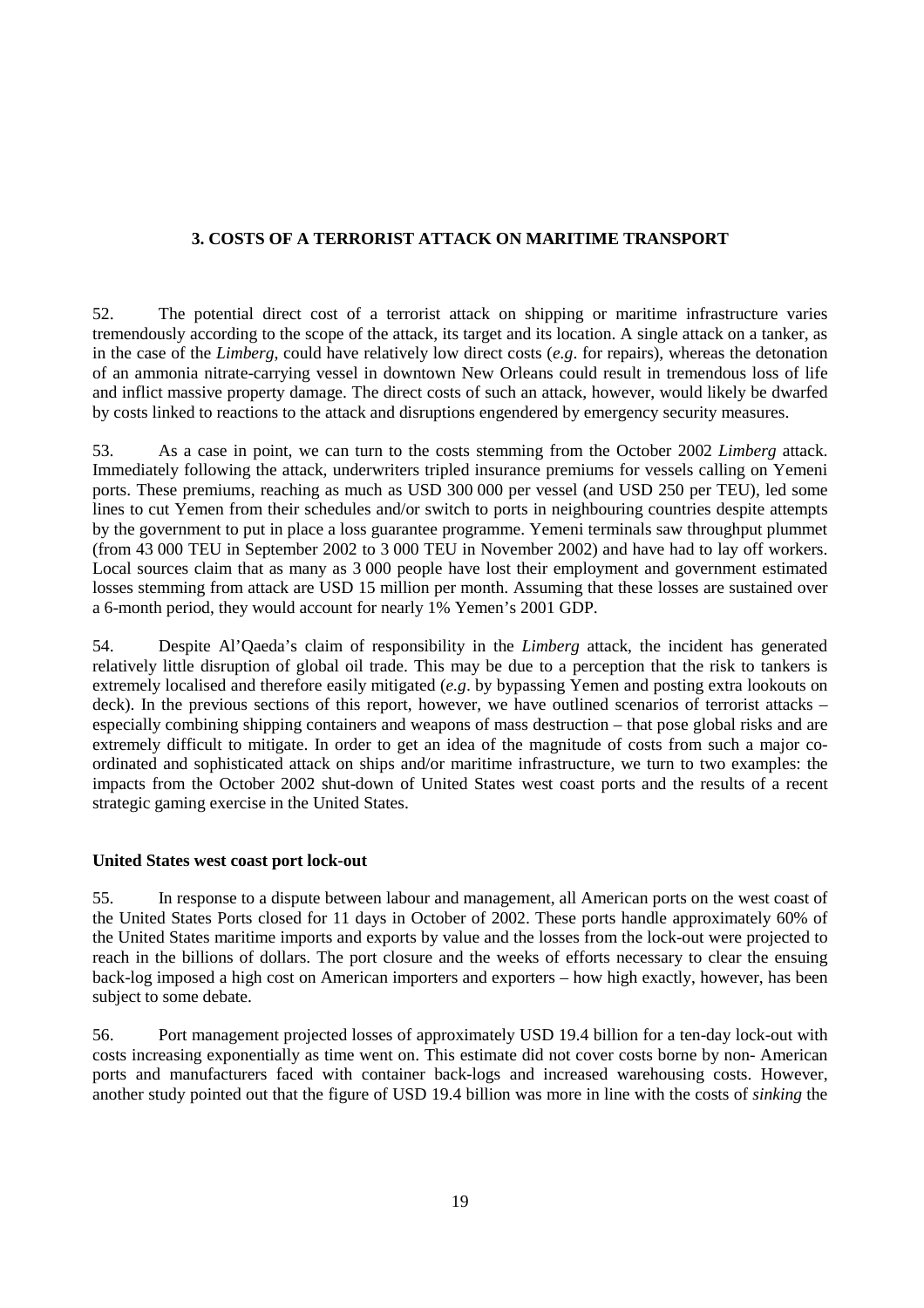vessels heading for west coast ports rather than simply *delaying* them<sup>5</sup>. This report estimated potential losses borne by American workers, consumers and producers due to a 10-day lock-out to be approximately USD 466.9 million.

57. These figures are several orders of magnitude apart and do not accurately reflect the scope of costs likely to be imposed by a terrorist attack leading to a shut-down of these same ports. Not included in these figures are property damage costs (*e.g.* approximate construction costs for a modern 16 ha container terminal are USD 32 000 000 to which must be added land acquisition costs and container handling equipment including several cranes at USD 4.7 million apiece), costs related to port shut-downs in other countries, loss of life, insurance premia, etc.

58. As of yet there are no definitive *ex post* estimates of the total losses incurred due to the 11-day lockout but the current estimates of the port closure, as wide-ranging as they may be, should be seen as the absolute lower bound of potential costs stemming from a port-related terrorist attack.

59. What can be seen from these estimates, and from importers' actions before the lock-out, is that costs due to port closures are likely to rise exponentially with the duration of the closure up to a threshold at which radical changes in supply-chain strategies become cost-effective. Many American importers stated that a lock-out of several days and up to a duration of two weeks did not pose significant problems insofar as they had adjusted their inventory holdings beforehand. During that initial period importers with time-sensitive and perishable cargo faced the greatest losses. Beyond this window, however, many importers stated that they were willing to consider radical supply-chain changes in order to ensure their production/retail needs. These included paying for air transport and/or longer ocean transport through the Panama Canal and eastern coast of the United States, to changing their supplier base to non-Asian sources.

# *"Just-in-time" to "just-in-case"*

60. Whereas importers were able to adjust their inventory holdings in the case of the west coast lockout because the disruption could be foreseen, they obviously could not do so in the event of an unpredictable terrorist attack. One response to this uncertainty has been for manufacturers to move slightly away from a reliance on "just-in-time" deliveries as they have increased their inventory holdings. David Closs of Michigan State University has estimated that in 2001 average large American companies held 1.36 months of inventory, down from 1.57 months in the early 1990's. He projects that this figure will rise to 1.43 months in 2002 as companies hold more "just-in-case" inventory in order to weather unpredictable trade flow disruptions. In effect, this means that, according to these estimates, the threat of terrorist attacks has wiped away approximately half of the logistics productivity gains realised in the United States over the past 10 years. Closs predicts that increased inventory holding could add USD 50 billion to USD 80 billion to business costs in the United States alone in 2002<sup>6</sup>.

#### **Conference board/Booz Allen Hamilton port security war game**

61. In October of 2002 the American-based Conference Board and the consulting firm of Booz Allen Hamilton assembled 85 high-level government and industry representatives to test their responses to a major crisis involving the threat of terrorist attacks using containers shipped through North American

 5 Anderson, Patrick, L. "Lost Earnings Due to the West Coast Port Shutdown--Preliminary Estimate", Working paper 2002-10, Anderson Economic Group LLC., October 2002.

<sup>6</sup> See "The Friction Economy", *Fortune,* February 3, 2003 and Bowserbox, Donald and Closs, David. "Supply Chain Sustainability and Cost in the New War Economy." *Traffic World*, April 1, 2002.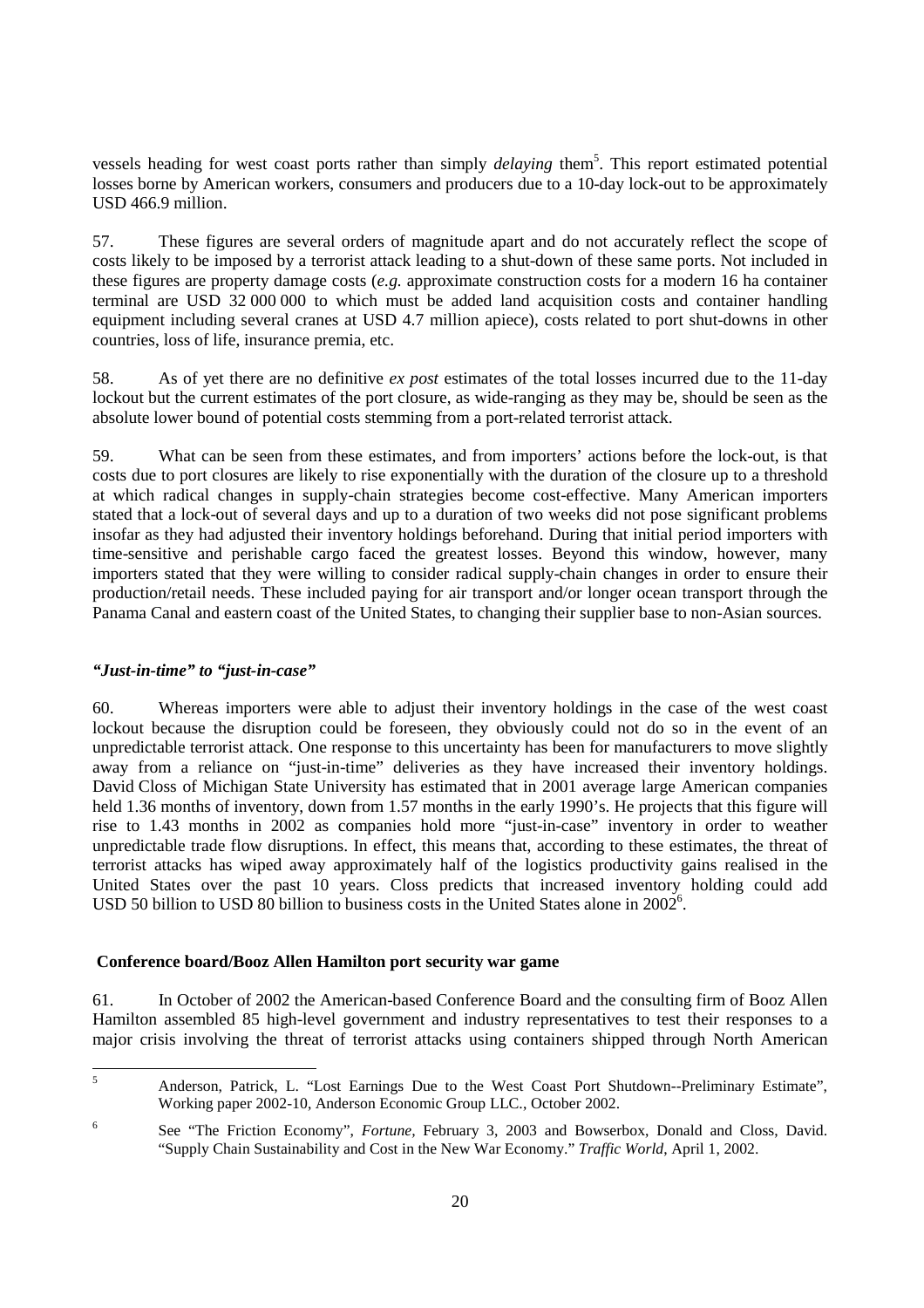ports. Government agencies represented included the Department of Transportation, American Customs, American Coast Guard, Department of Defence, Office of Homeland Security, intelligence agencies and port authorities. These policy-makers interacted with senior industry representatives from the transportation, distribution, logistics automobile, technology and food/beverage sectors. The war game scenario was based on a sophisticated and co-ordinated terrorist plot to smuggle in and detonate both radiological and conventional bombs (see war-game time-line below).

62. The principal motivation for undertaking the exercise was not to predict the exact impact from such an attack, but rather to identify barriers to better co-ordination among actors involved. For instance it became clear that emergency measures such as the immediate closure of all ports were easy to implement but could not be sustained very long. Authority for reversing the emergency measures, however, was relatively diffuse, and confusion over final authority in the matter lengthened the amount of time needed to get back to "normal" operations. Furthermore, even with 24-hour inspections assisted by the United States National Guard, only 20% of incoming containers could realistically be physically inspected. Measures that could have reduced the need for these inspections, such as measures that move inspections to origin ports and/or help to secure supply chains, could not be implemented in the time-frame of the war-game. The fact that many of the longer-term measures that could attenuate the impact of such a crisis are currently being implemented through multilateral (IMO, ILO) and bilateral initiatives would argue for the war game's estimate of a USD 58 billion impact should be treated as an upper bound. That estimate, in fact portrays the magnitude of potential costs likely to be faced in such a crisis *absent many of the security measures already being implemented and discussed further on*.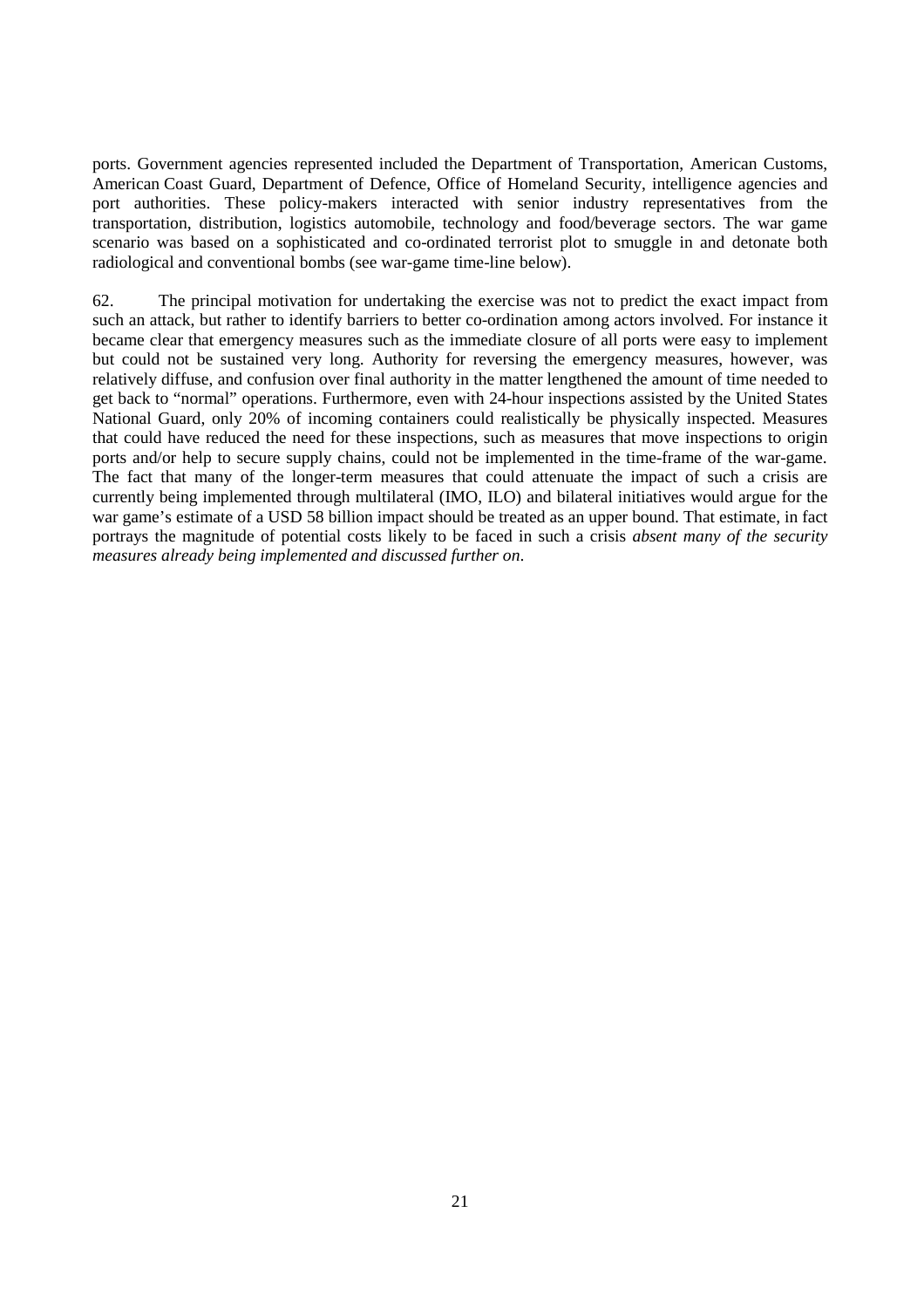# **Conference board & Booz Allen Hamilton port security war game: timeline**

# **Control actions Control actions Actions Actions Participant decisions**

| unknown number<br>Threat revealed of an<br>οf<br>radiological bombs entering the United States via<br>shipping containers. One such bomb discovered by<br>accident at port of LA and 3 men on FBI Watch list<br>arrested for suspicion of cargo theft at Port of<br>Savannah | day<br>1                       | Ports of LA and Savannah shut down<br>Carriers issue 24-hour stand-down, cargo<br>is<br>inspected and most carrier services are halted. |
|------------------------------------------------------------------------------------------------------------------------------------------------------------------------------------------------------------------------------------------------------------------------------|--------------------------------|-----------------------------------------------------------------------------------------------------------------------------------------|
| Public panic ensues in LA despite reassurances from<br>the Port, mayor and Governor                                                                                                                                                                                          | day<br>$\overline{2}$          |                                                                                                                                         |
| One of the suspects arrested in savannah is linked to<br>Al'Qaeda; claims his mission was to pick up supplies<br>in a container at the port and reveals that other teams<br>may have similar missions at other American ports.                                               | day<br>3 <sup>2</sup>          | Carriers conduct voluntary self-inspection all trucks<br>carrying containers in the United States.                                      |
| Identical radiological bomb to the first one found while<br>unpacking a container at a distribution centre near<br>Minneapolis - container transported from Thailand to<br>Port of Halifax and by truck to Minneapolis.                                                      | day<br>4                       | Customs closes all ports and border crossings<br>indefinitely                                                                           |
| DOW drops 500 points                                                                                                                                                                                                                                                         | day<br>$\overline{\mathbf{5}}$ | California national Guard activated and set to be<br>deployed                                                                           |
|                                                                                                                                                                                                                                                                              | days<br>$6 - 7$                |                                                                                                                                         |
| Gas prices skyrocket as port closures prevent ships<br>from delivering fuel                                                                                                                                                                                                  | day<br>8                       | Supply chains report inventory shortages and plant<br>closures                                                                          |
|                                                                                                                                                                                                                                                                              | day<br>9                       | Port of LA requests that backlogged ships not<br>targeted for inspection be sent to Canada and<br>Mexico                                |
| Canada opens ports to ships unable to reach<br>American ports                                                                                                                                                                                                                | day<br>10                      | Industry-Government taskforce agree on container<br>prioritisation protocols for container inspections                                  |
|                                                                                                                                                                                                                                                                              | day<br>11                      |                                                                                                                                         |
|                                                                                                                                                                                                                                                                              | day<br>12                      | All US ports open with 24 hr, 7-day operations<br>Port of LA requests that ships return to its port                                     |
|                                                                                                                                                                                                                                                                              | days<br>$12 - 17$              |                                                                                                                                         |
| Radiation detected on two ships at Port of Savannah;<br>USCG orders them back to sea for inspection                                                                                                                                                                          | day<br>18                      |                                                                                                                                         |
|                                                                                                                                                                                                                                                                              | day<br>19                      | Ports return to normal operations (not 24hr/7 days)                                                                                     |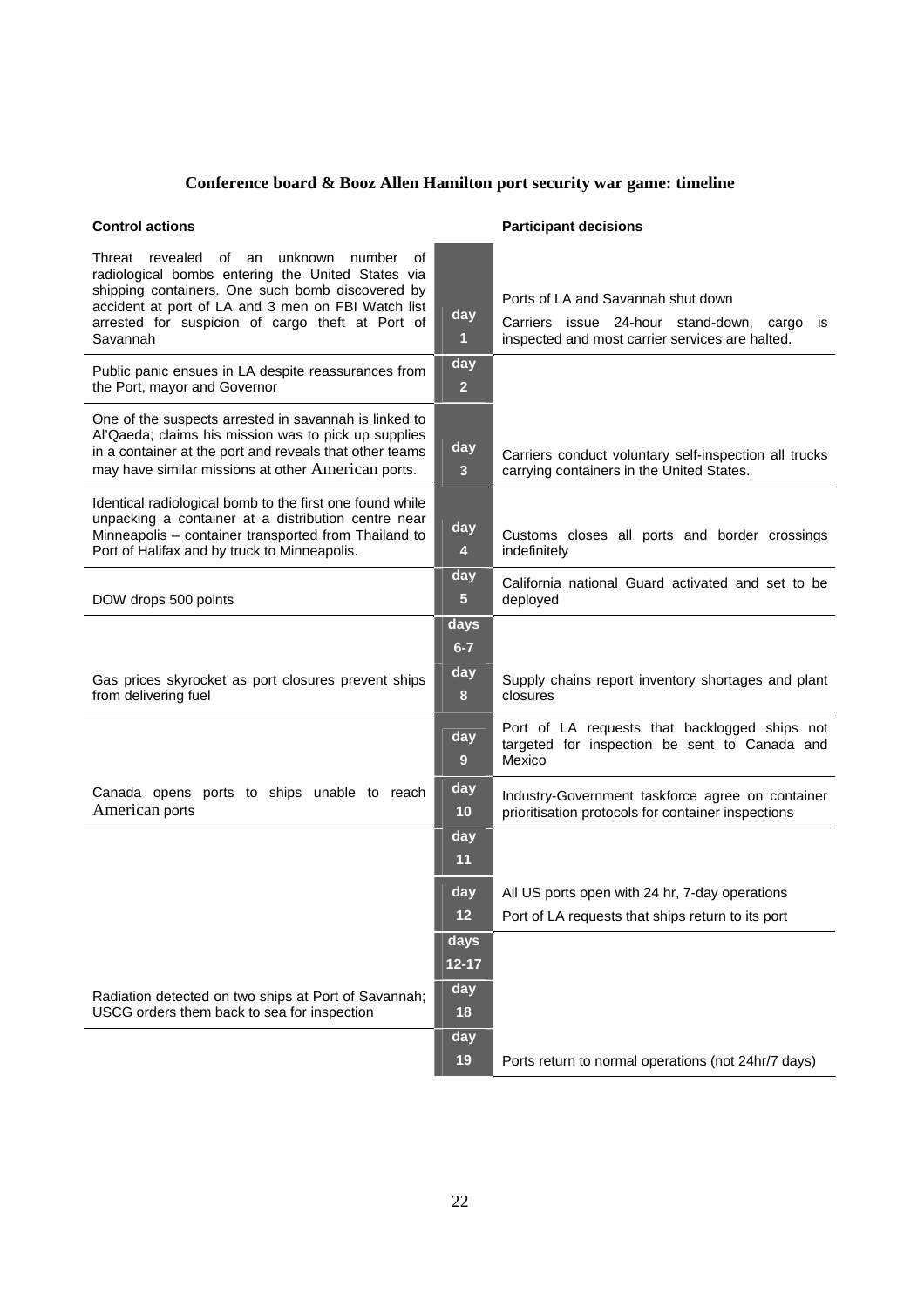| Railcar carrying container of imported wine (entered<br>US through port of NY/NJ) explodes in downtown<br>Chicago |           |                                                                 |
|-------------------------------------------------------------------------------------------------------------------|-----------|-----------------------------------------------------------------|
| Major indices plunge Wall Street trading halted and<br>more than half of Fortune 500 firms issue earnings         | day       |                                                                 |
| warnings                                                                                                          | 20        | Carriers call for second 24-hour stand-down                     |
|                                                                                                                   | days      |                                                                 |
|                                                                                                                   | $21 - 25$ |                                                                 |
|                                                                                                                   | day<br>26 | Port of LA returns to normal schedule<br>and<br>inspection rate |
|                                                                                                                   | day       |                                                                 |
|                                                                                                                   | $27 - 51$ |                                                                 |
|                                                                                                                   | day       |                                                                 |
|                                                                                                                   | 52        | All ports report vessel backlog cleared                         |
|                                                                                                                   | day       |                                                                 |
|                                                                                                                   | 53-91     |                                                                 |
|                                                                                                                   | day       | Container backlog stabilises                                    |
|                                                                                                                   | 92        | Total losses as of day 92: USD 58 billion                       |

#### PORT SECURITY WAR GAME-ECONOMIC IMPACT

Exhibit 4

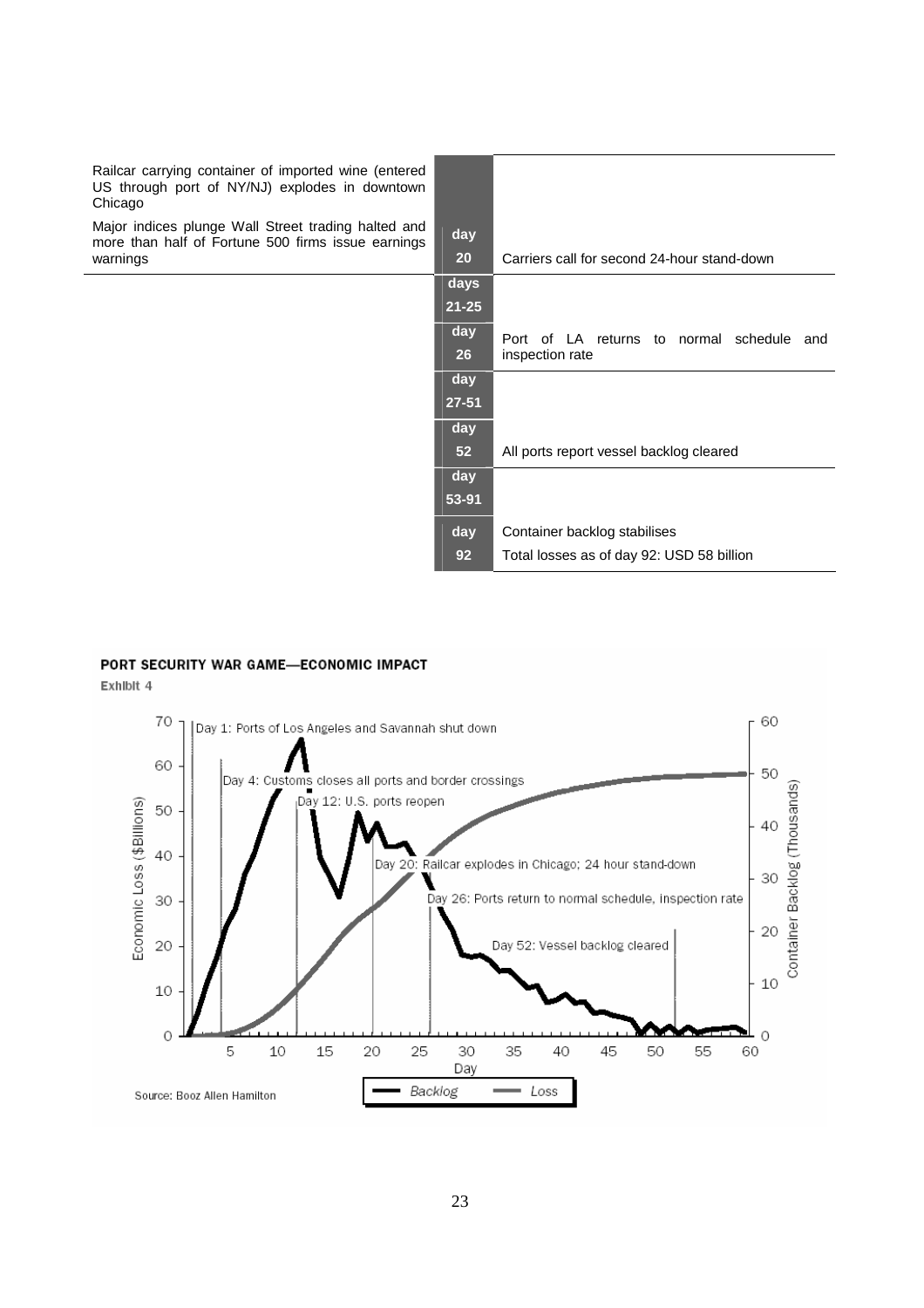63. Terrorist attacks are by definition highly unpredictable. As such, attempts to quantify the economic impact of a theoretical attack are bound to be vague and deal *in orders of magnitude* rather than in precise sums. As such, little can be concluded as to the exact *quantitative* impact of a terrorist attack on, or using, the maritime transport network. Experience from Yemen, the American west coast port lockout and the recent Conference Board/Booz Allen Hamilton war gaming exercise do, however, point to the following conclusions as to the nature and magnitude of these costs:

- Potential direct costs of a terrorist attack are highly variable.
- − Direct costs are likely to be dwarfed by indirect costs stemming from the attack and the reactions it provokes.
- − Terrorist attacks targeting or using containers will likely have the largest secondary impacts,
- − Costs linked to terror-related trade disruptions rise exponentially over time, up to a certain threshold where supply chains undergo radical changes.
- Total costs resulting from a sophisticated terrorist attack involving the maritime transport network and entailing major trade disruption will likely be measured in the billions, rather than in the millions, of dollars.
- Increased inventory costs resulting from uncertainty about trade flows are significant, possibly as high or higher than the total costs stemming from an attack.

64. Under normal circumstances, policy-makers facing a known risk should undertake a benefit-cost exercise to ensure that their responses to that risk do not impose greater costs than those imposed by the risk itself. The threat of terrorism, however, is difficult to label as "normal" circumstance and, as pointed out above, comprises so many unknown variables that traditional benefit-cost analysis is rendered nearly impossible. The conclusions outlined above cannot serve as a basis for comparison with the costs imposed by security measures except in their most rudimentary expression as indicative of the general scope and magnitude of potential costs likely to be incurred following a terrorist attack.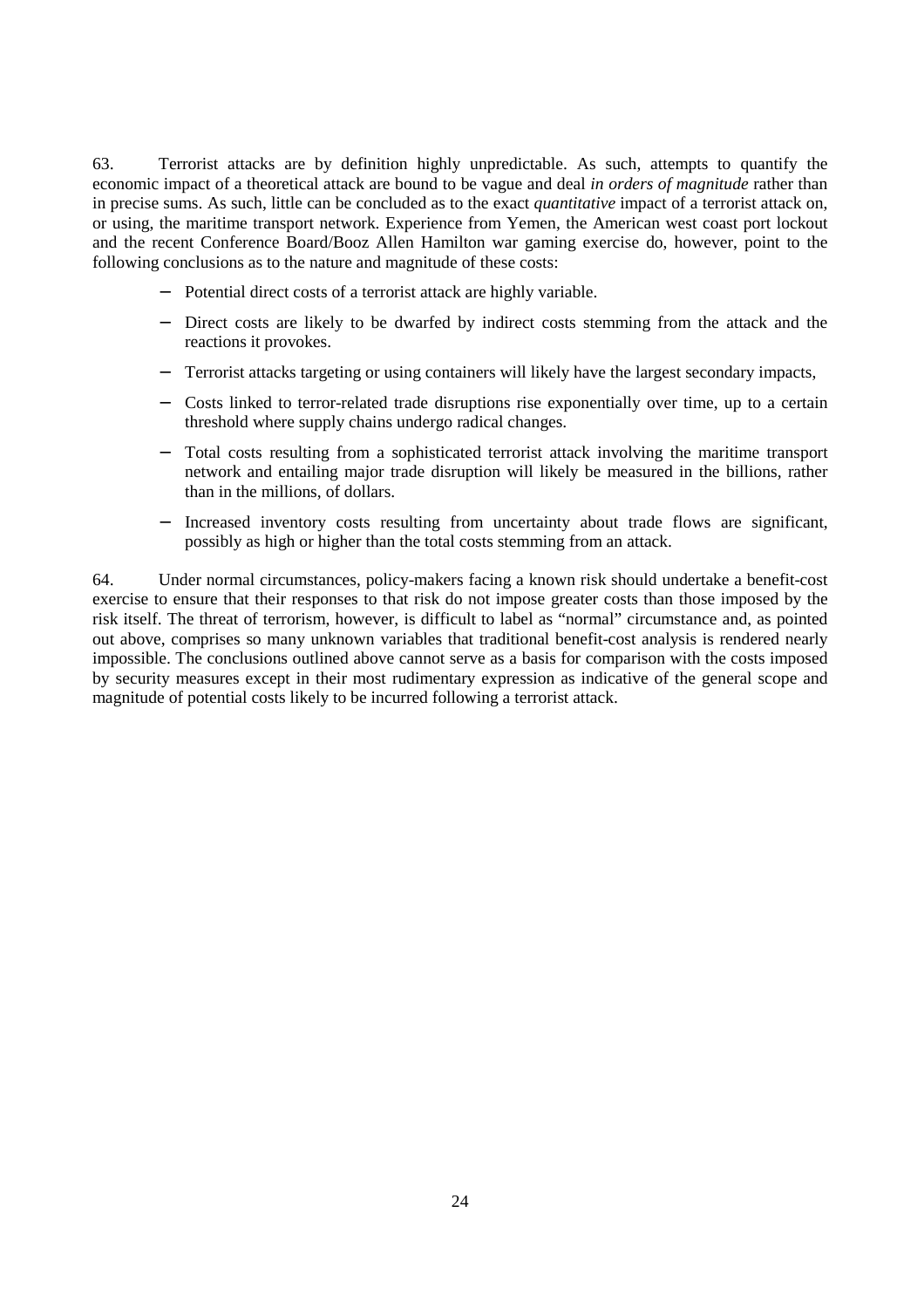# **4. INTERNATIONAL CARGO: THREE CRITICAL FLOWS**

65. Before examining the cost burden imposed by maritime transport security measures, it may be helpful to quickly describe the environment in which these measures will be implemented. This section examines the principal flows associated with the movement of maritime cargo in general – and of containerised cargo in particular.

66. Previous attempts to address maritime security in international fora have focused on the vessel itself and, at most, the immediate area surrounding the vessel in port. This focus was an outgrowth of the ship-focused mandate given to the International Maritime Organization – the UN body responsible for developing the common regulatory framework for international maritime transport. Inspired by similar approaches in the passenger aviation sector, this vessel- and passenger-centric approach has obvious limitations when dealing with the international movement of cargo by sea.

67. The reality today is that while most of the world's trade travels by sea, the ocean voyage is only one element in a complex chain. A typical door-to-door journey using a shipping container will involve the interaction of approximately 25 different actors, generate 30-40 documents, use 2-3 different modes and be handled at as many as 12-15 physical locations. The complex web of people, interactions, movements, and information associated with the international movement of goods can be broken down into three principal flows:

- − Movement of goods from place to place.
- − Movement of custody from person to person.
- − Movement of information regarding the cargo.

# **Places and modes**

68. The first chain involves the physical movement of cargo from place to place and from mode to mode. This is the most tangible chain from a security perspective. Once suspected and/or confirmed, threats can be localised along this chain and actions can be taken to physically neutralise the threat. Knowing where a shipment originated, how it has travelled, where it can be localised and whether its integrity has been compromised are key questions for security agencies intent on intercepting threatening cargo. As such, it is important for policy-makers to also be aware of the physical reality of the cargo logistics chain.

69. Cargo originates from the manufacturer's premises. Here it is palletised and/or packed into a container and transported by road/rail either directly to a port, or to an intermediary's premises. In the latter case, the shipment will be consolidated with others and transported to a multi-modal staging area or to a port. While in transit, the container may be stationary for various periods of time as trucks are stopped on the roadside and/or container-carrying trains are being assembled in freight yards. Once in port, the container is sent to a staging area before it is placed immediately next to the vessel at quay. Even within the port area, a container may be moved several times as required by the port operator and/or customs. After being placed on board a ship, the container can be removed and trans-shipped in another port onto another vessel before arriving at its destination port. Here again, the container may be moved several times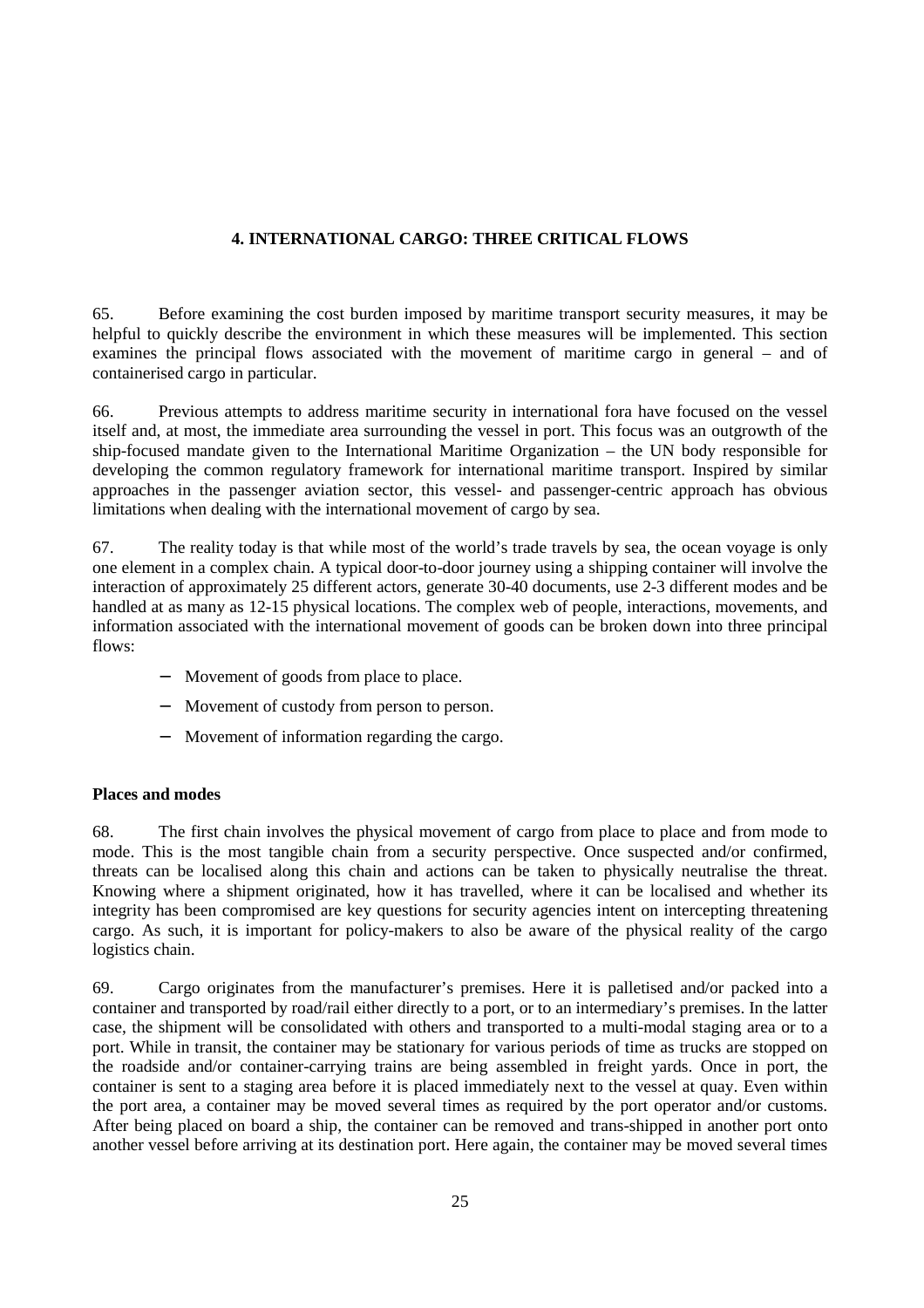for customs clearance and into temporary storage areas while waiting to be picked up. Carried by road, rail or inland waterway to its final destination, the shipment may again transit through several intermediaries' facilities where the container is unpacked and the palletised shipments it contains are distributed.

70. The logistics chain described above is not uniformly secure and the level of protection offered containers and their contents can vary tremendously from node to node and among modes. The risk of security breaches at any one of its links compromises the security of the whole chain and imposes additional costs as additional security checks must be put in place to compensate. Also, the level of protection present at different nodes and in transit is often directly related to the value of the goods being shipped. A major electronics manufacturer will invest much more in securing his/her supply chain than will a small low-volume exporter of inexpensive porcelain objects. And even in cases where relatively high levels of protection are put in place, cargo theft remains a problem. There are literally tens of thousands "entry points" along modern logistics chains that could be exploited by terrorist groups.



# **International Container Logistics Chain Vulnerability Assessment:** Places in the logistics chain

#### **Actors in the logistics chain**

71. Every trade transaction involves dozens of primary agents. In addition, hundreds of people can potentially come into contact with containers and their contents along the logistics chain described above. Understanding the flow of custody for the contents of a container and identifying and ensuring the security clearance of people who come into contact with containers are key challenges facing governments world-wide.

72. At the beginning of every container journey is a buyer and an an originating shipper – most often a manufacturer. There are hundreds of thousands of manufacturers around the world and many of them are active in international trade. These manufacturers may produce high enough volumes or be located near enough to a port that they can ship full container loads directly. Most however, produce less than container load (LCL) shipments that must be consolidated before being shipped by sea.

73. Buying agents and/or freight forwarders serve as the most common intermediaries between originating shippers and ocean carriers. There are approximately 40 000 freight forwarders world-wide in an industry employing 8 to 10 million people. While many freight forwarders handle full container load shipments for their clients, their principal task revolves around the assembly and consolidation of LCL shipments into full containers. They also facilitate the entire international trade transaction by serving as agents for the cargo with other transport intermediaries, customs and other government agencies, banks and receiving parties. In some cases, the forwarder will negotiate each transaction on behalf of the shipper while in other cases, the forwarder will be the principal agent contracting with the shipper.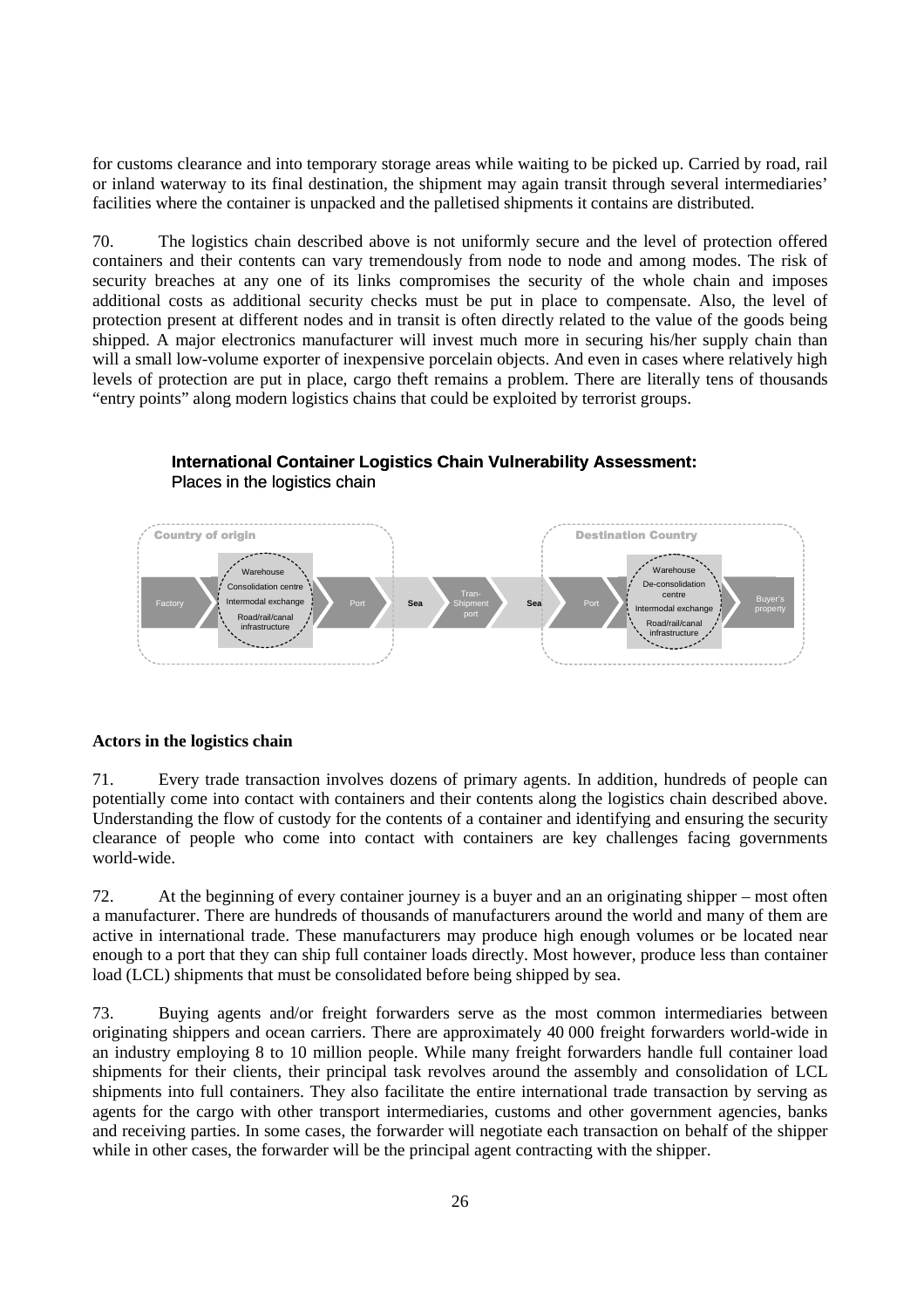74. While forwarders offer multiple services in the logistics chain, other parties also offer these individually as well – *e.g*. customs brokers, truckers/rail carriers, warehouse agents, etc. Furthermore, when in transit or in port areas, hundreds of warehouse/staging yard/port workers may have physical access to shipping containers. Each service offered along the logistics chain implies the involvement of a company comprised of several, to several hundred, people – any one of whom may potentially have nefarious intentions.



**International Container Logistics Chain Vulnerability Assessment:** People/Actors involved

75. As with the security of nodes in the logistics chain, the level of scrutiny given every worker potentially coming into contact with containers and their contents varies considerably among companies and countries. While some companies may require extensive background checks for their workers, many do not. But even background checks do not represent a panacea as an entire company can be owned or operated by a terrorist group as has been seen in the past with the LTTE (see box on page 16). The principal foil in such a case – where a terrorist group runs a "legitimate" operation for several years to build a reputation of trust – is better intelligence and transparency in company ownership disclosure requirements.

#### **Cargo information flow**

76. International trade is impossible without the secure transmission of key pieces of information among dozens of actors who may have never met. These information requirements include the specification of the good to be shipped, the quantity, the number packed onto each pallet and into each container, details about custody/liability, information regarding the timing and responsibility for payment, information regarding who is authorised to act on behalf of the shipper and/or receiver, etc. As noted above each transaction can involve up to 40 separate documents – some of them duplicative of others (e.g. in the case of a forwarder issuing a bill of lading that is duplicated by the ocean carrier's bill of lading). Because customs and security agencies rely on this information in order to make informed judgements on which containers to inspect, small manipulations along this chain can have potentially serious consequences. The risk is real as attests to the incidence of documentary fraud used for cargo theft. Furthermore this risk is compounded because most of the information flow in international trade is still paper-based, costly and inefficient.

77. There are many scenarios for import-export transactions but we will illustrate two of the most common to give an idea of typical paper-based information flows. The first entails a buyer and seller transacting through their respective banks using a negotiable bill of exchange and the second represents the two operating the same transaction using a documentary credit.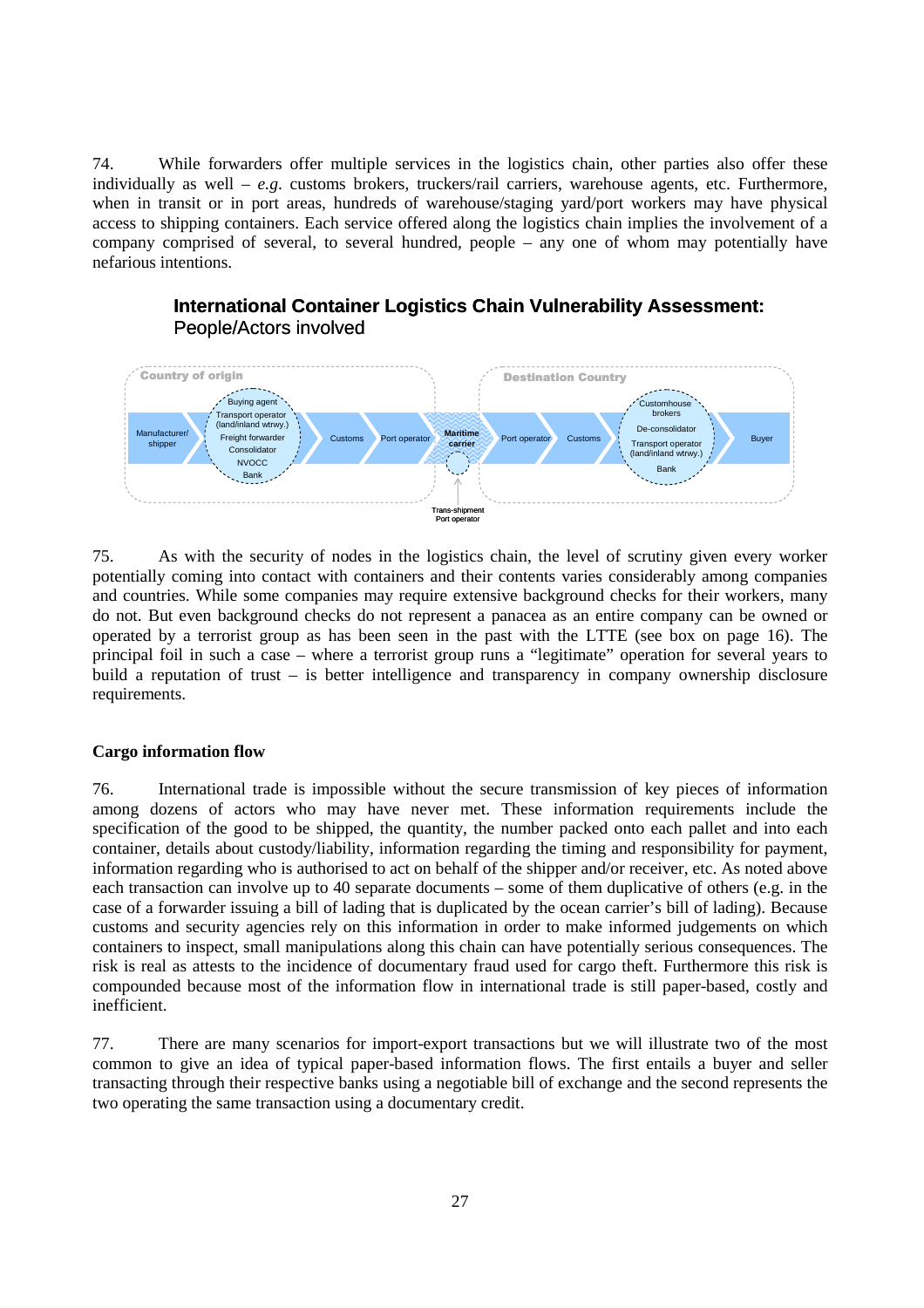

# **Flow of information/money: bill of exchange (BE)**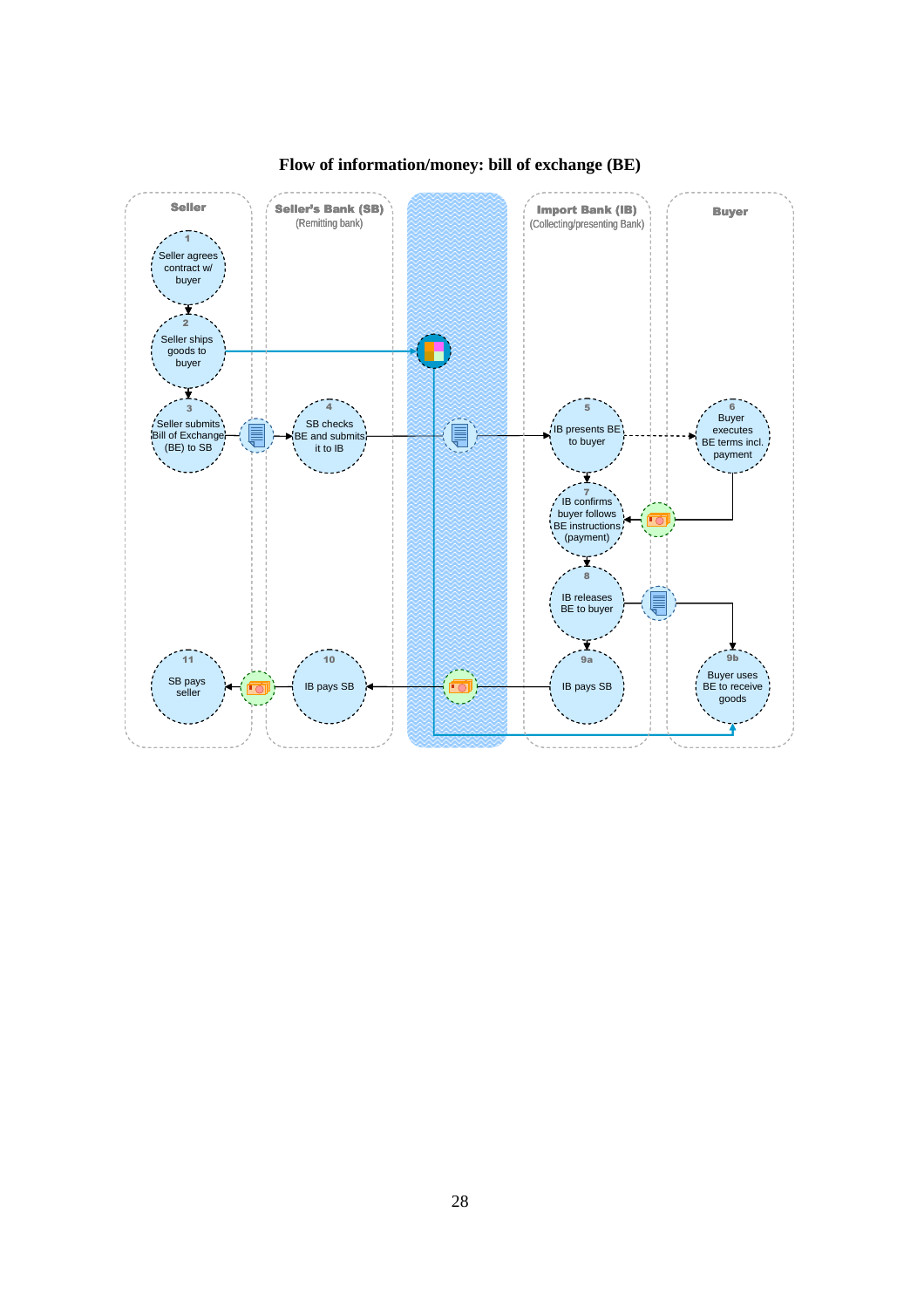

**Flow of information/money: documentary credit (DC)** 

78. These represent the purely commercial transactions involved in the two instances. In addition to these are the security-related information flows that operate between shippers, freight forwarders, carriers and customs/security authorities. The level of automation for the latter vary widely throughout the world with some countries boasting high rates of electronic data transmittal (*e.g*. the American Customs claims that 90% of import documents are filed electronically through their Automated Manifest System). However, in many cases what is being transmitted electronically is simply an image of a paper document with little real digital value. In other cases, data on shipments is being re-copied by carriers and some forwarders before being sent on to customs authorities (until very recently, only carriers could submit documents electronically to American Customs). While many in the industry claim that transforming the paper-based chain to an electronic one would be prohibitively expensive, continued decreases in the cost of computing equipment and increasing computer literacy world-wide might make such a change feasible sooner than later. A switch to an electronic-based information system underpinning world trade would likely be accompanied by a number of new security loopholes but, at least from the perspective of integrating information on shipments, shippers and intermediaries with security-related databases, the switch could potentially reduce the vulnerability of the system to be misused by terrorists.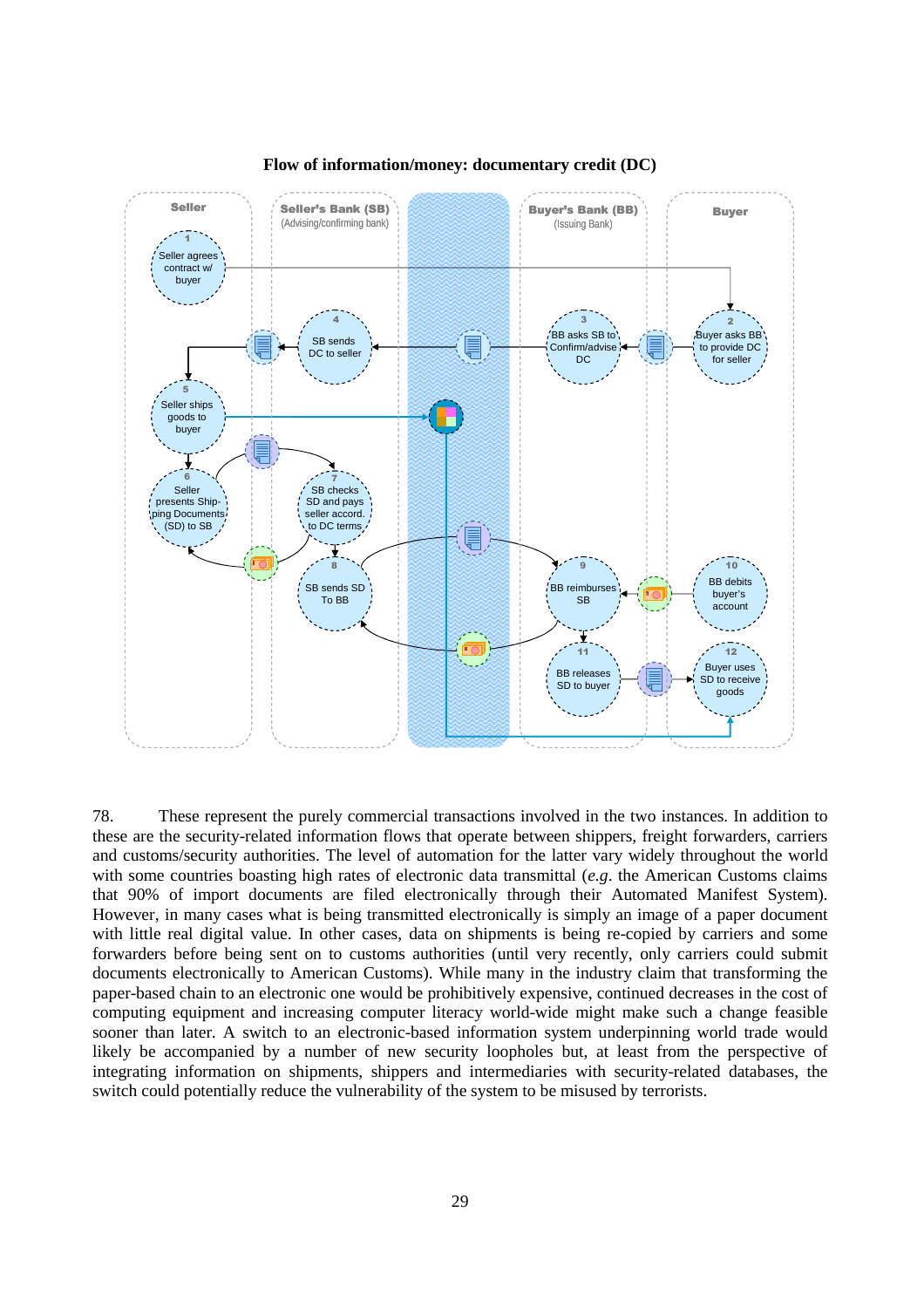# **5. MARITIME SECURITY: COST CONSIDERATIONS FOR ENACTED AND PROPOSED SECURITY MEASURES**

79. Very quickly after the World Trade Center attacks, attention shifted from aviation to maritime security as it became evident that the vulnerabilities detailed earlier in this report could potentially be targeted by organised terrorist groups such as Al'Qaeda. Following the unprecedented security measures taken by the United States *(e.g.* the closing of its national airspace for 4 days), a concerted international effort was undertaken to rapidly develop a strategy to reduce the danger from terrorist acts on the maritime transport system. Four principal elements emerged as part of that strategy; the need to track vessels, the need to address the security of vessels and ports, the need to verify and authenticate the identity of seafarers and the need to ensure the integrity of containerised cargo. These four elements formed the basis of a draft proposal to the IMO that was reviewed at a special meeting Maritime Safety working group in February 2002. After some changes – notably the removal of IMO action on seafarer identity documents (transferred to the International Labour Organization) – the strategy was accepted at the September meeting of the working group and adopted at the IMO Maritime Safety Committee (MSC 76) meeting in December 2002.

80. The IMO package of security measures included changes to the Safety of Life at Sea (SOLAS) Convention – including a new Chapter X1-2 that solely addresses ship security – and a new, 2-part, International Ship and Port Facility Security Code (ISPS) Code. Part "A" of this code details mandatory measures to be taken by contracting governments, shipowners, and ports and part "B" lists voluntary measures to enhance maritime security. The changes and additions adopted at MSC 76 in December 2002 will come into force on July  $1<sup>st</sup>$ , 2004.

81. Beyond the compulsory elements of the IMO package are a number of mandatory national initiatives, for the most part taken by the United States. These are binding for vessels and cargoes leaving, arriving and passing through the United States. Most of these measures are supplemental to the IMO package with the notable exception being that the United States currently (March 2003) interprets the "voluntary" recommended guidance comprised in part "B" of the ISPS code as being mandatory for American -bound vessels insofar as these vessels must fully account for the guidance provided..

82. Finally, the United States has proposed a series of voluntary programmes aimed at improving ship and port security. While not binding, these measures have been put into place in order to facilitate the movement of cargo by participating ports, carriers and companies, and, as such, can potentially have a determinant competitive impact. Because of this, the cost considerations of the two principal American voluntary programmes – the Container Security Initiative (CSI) and the Customs-Trade Partnership against Terrorism (C-TPAT) – will be examined.

#### **Mandatory measures: SOLAS chapter X1-2 and the international ship and port facility security code**

#### *Scope*

83. The compulsory security measures adopted at MSC 76 are applicable to the internationally trading fleet of vessels over 500 gross tonnes – for the purposes of this report, we will assume this population to be 43 291 vessels which corresponds to Lloyd's Register estimation of the size of the world's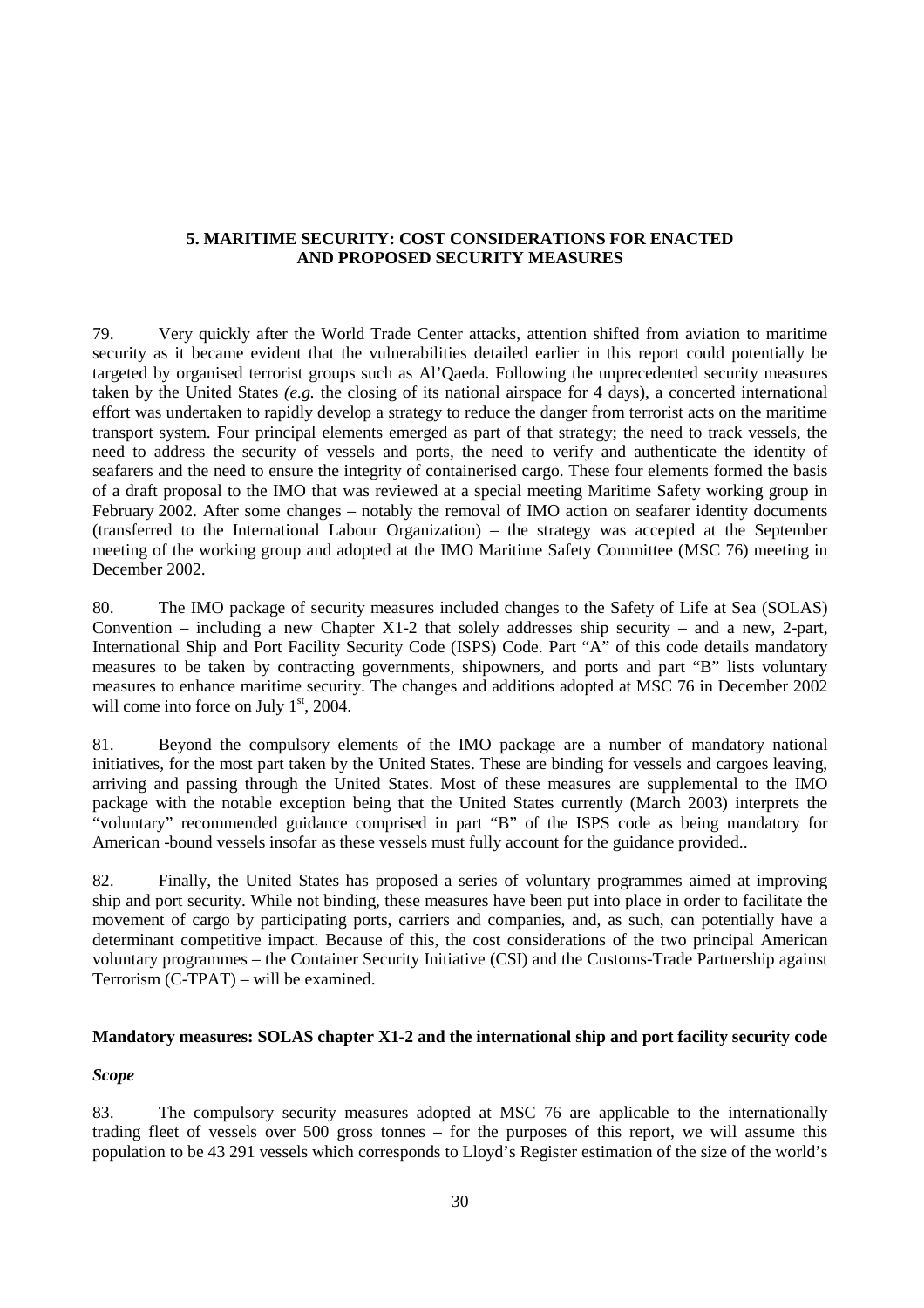cargo-carrying fleet (of over 1000 gt) in 2001. The security measures adopted at the IMO are also applicable to passenger ships, mobile offshore craft and other merchant vessels of between 500 and 1000 gross tonnes. While security costs associated with these vessels are important, especially for passenger vessels, they fall beyond the scope of this report and will not be included in the analysis.

# *Measures*

84. The measures prescribed in SOLAS XI and the ISPS Code can be broadly broken down into five major categories according to their focus. These are:

- − Measures targeting contracting governments.
- − Measures targeting ships.
- Measures targeting maritime carrier companies.
- − Measures targeting ports.
- − Certification/documentary requirements.

#### *Measures targeting contracting governments*

85. The principal responsibilities of contracting governments under the new IMO security regulations are to determine and set security levels (*e.g*. 1=low, 2=medium and 3=high) and communicate information regarding security levels to ships flying their flag, to port facilities within their territory and to foreign flag vessels in, or about to enter ports within their territory. These alert levels are associated with a number of security procedures that are to be implemented by ships crews and port operators in order to ensure that security measures are commensurate with the level of risk implied by the alert.

86. While some expense is associated with the development of these security levels, it is likely that this cost is small and would be paid for by the government agency responsible for defence or maritime security. The greater cost would likely stem from the application of the security levels – especially from the declaration of a level 2 or level 3 alert. Part B of the ISPS Code outlines suggested measures to be taken by vessels, crews and ports when operating under levels 2 and 3 (see Annex I) and gives some idea of the scope of costs/disruptions that would be attributable to these alerts. While the majority of the actions outlined under security level 2 imply labour, manning and time costs (e.g. when screening cargo), those detailed in section 3 could have major disruptive effects (*e.g*. evacuating the ship, stopping all cargo loading operations in port, etc). Extended operations under level 2 alerts punctuated by some level 3 alerts, therefore, would generate relatively elevated indirect costs – with the exact level of these contingents on the duration of the security alerts and the number of ports declaring them.

87. Contracting governments also have other responsibilities under SOLAS XI-2 that could entail material expenses. These include:

- − Determining which port facilities are required to designate a Port Facility Security Officer.
- Ensuring completion and approval of a Port Facility Security Assessment and the Port Facility Security Plan for each port facility that serves ships engaged on international voyages.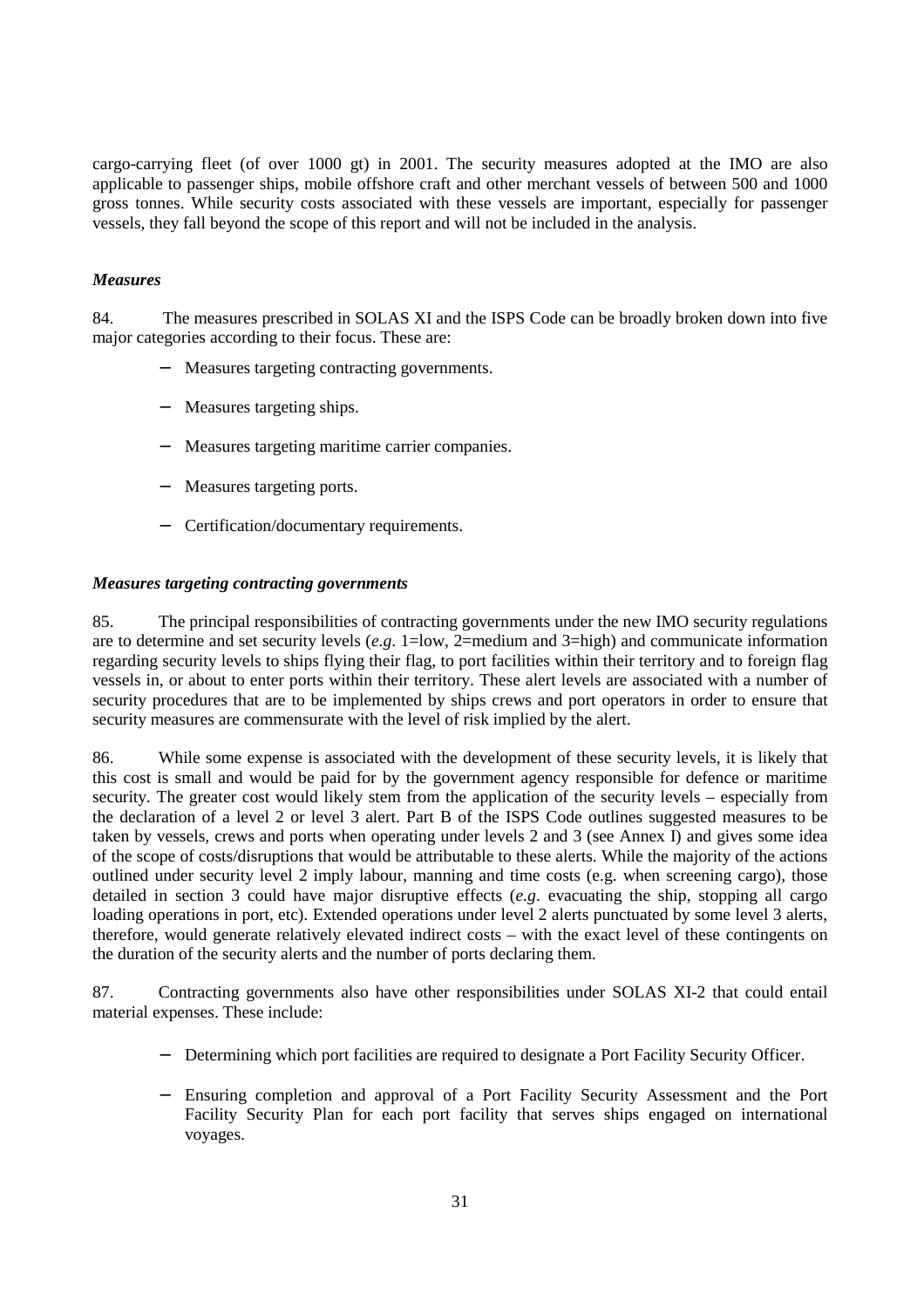- − Approving the Ship Security Plans and amendments to previously approved plans.
- − Verifying the compliance of ships and issuing the International Ship Security Certificate, and any subsequent amendments; and exercising control and compliance measures.
- − Communicating information to the International Maritime Organization and to the shipping and port industries.
- ¾ Direct costs: low Indirect costs: potentially very large

#### *Measures targeting ships*

88. The modifications to SOLAS undertaken at MSC 76 included three ship-related provisions. These were the advancement of the date at which all ships were to be equipped with Automatic Identification Systems (AIS), the permanent marking and display of the ship's unique identification number and the installation of a ship security alert system.

#### *Automatic identification systems (AIS)*

89. Automatic Identification Systems are ship-borne communication devices that communicate to other AIS transponders and shore-based facilities basic information regarding the ship's identity, position, heading and speed. Primarily designed to enhance the safety of navigation in crowded areas, AIS systems can also be used by states to monitor the movements of ships that are suspected to present a security risk. Because of this, MSC 76 agreed on moving forward the agreed calendar for vessels to be equipped with AIS to December 2004 at the latest. Passenger vessels and large tankers (over 50 000gt) were already required to have AIS as soon as July 2003 and other vessels trading internationally were scheduled to equip themselves with AIS from July 2003 to July 2007, depending on their size. The basic price for an AIS transponder ranges from USD 10 000 to USD 20 000 and so the cost to equip the entire international commercial fleet is approximately USD 649.3 million (at USD 15 000 per transponder). This amount, however, should not be seen as a security cost *per se* given that AIS requirements were already in place before MSC 76. If there is a security-related component to the costs of AIS, it covers the opportunity costs for money spent on AIS now, as opposed to according to the original AIS implementation schedule. Also, another ISPS-related cost might be that shipowners will equip their vessels with simple AIS systems in line with the ISPS requirements/deadline, only to have to upgrade these for more sophisticated systems that comply to the original AIS specification as these come on line at a later date.

90. The other cost associated with AIS is the development of shore-based reception facilities. These will generally be built and operated by governments as an extension of their traditional safety of navigation roles. It is premature at this time to make an estimation of these costs since shore-based reception facilities are not required under SOLAS. It is equally unclear if and how governments may seek to recoup these costs from users.

¾ Direct costs: ~USD 649.3 million Indirect costs (shore stations): undetermined

# *Ship identification number*

91. SOLAS Chapter X 1 also requires vessels to prominently and permanently display their unique identification number. This number must be displayed no later than following the ship's first dry-docking after July 1, 2004 and must be embossed, punched and/or cut into the ship. Industry sources estimate this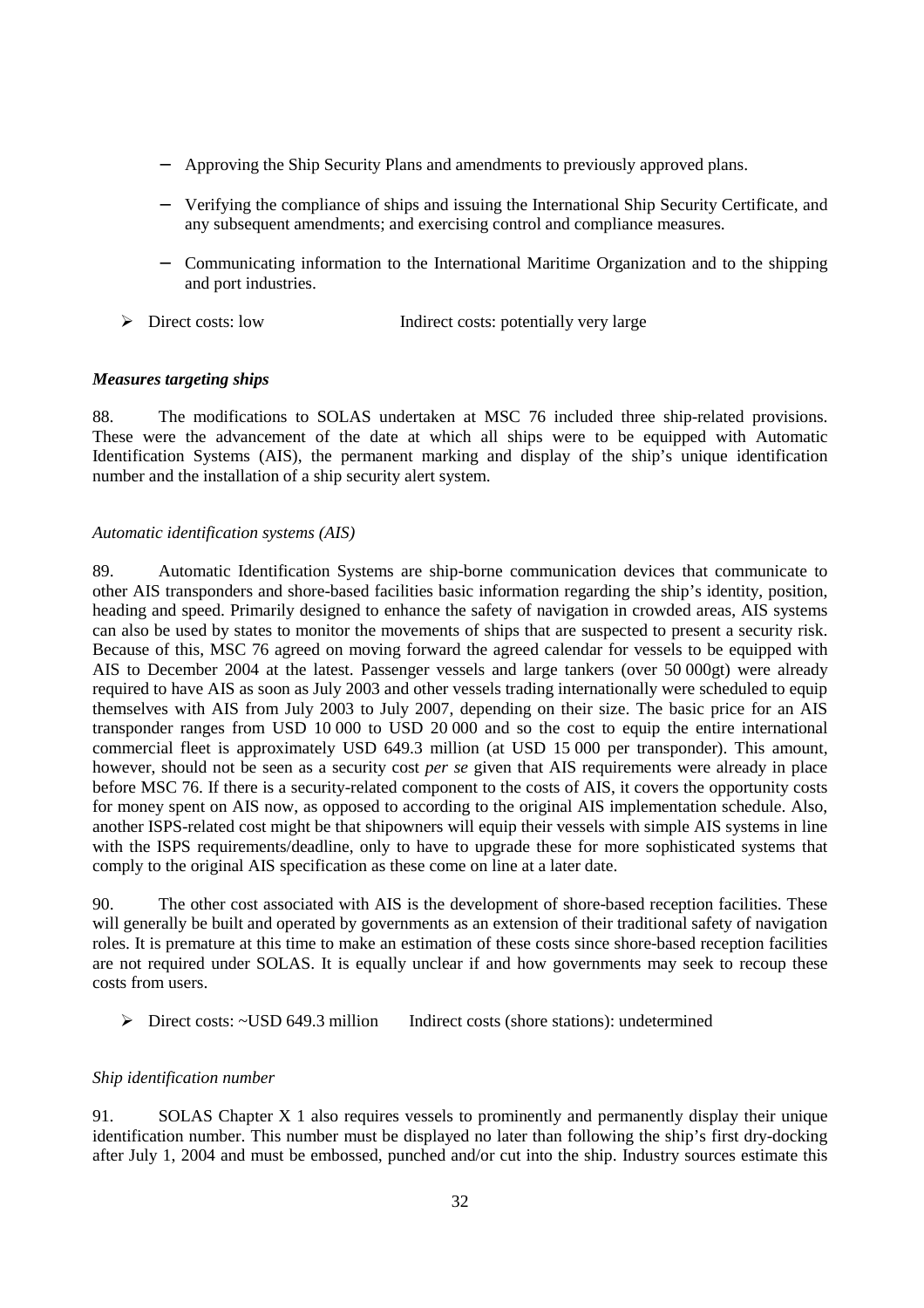cost to be in the order of USD 5 000 although this expense might be folded into scheduled re-painting operations during the vessels' scheduled dry-docking.

¾ Direct Costs: USD 21.6 million Indirect costs: nil

#### *Ship security alert system*

92. Finally, SOLAS Chapter X1 also specified that all passenger ships, high-speed cargo vessels, chemical tankers, oil tankers and gas carriers of more than 500 gt must be fitted with a Ship Security Alert System no later than the first radio equipment survey after July 1, 2004. Other cargo vessels of more than 500 gt will have to do the same no later than the first radio equipment survey after July 1, 2006. According to the new rule, the security alert system will:

- − Initiate and transmit a ship-to-shore security alert to a competent authority designated by the Flag administration*,* which in these circumstances may include the company, identifying the ship, its location and indicating that the security of the ship is under threat or it has been compromised.
- − Not send the ship security alert to any other ships.
- − Not raise any alarm on-board the ship.
- − Continue the ship security alert until deactivated and/or reset.
- − Be capable of being activated from the navigation bridge and in at least one other location.
- − Conform to performance standards not inferior to those adopted by the IMO.

93. The USCG estimates that such a system will cost approximately USD 2 000 apiece and will require approximately USD 100 in maintenance per year. This puts the estimated cost of ship alert system acquisition at approximately USD 86.5 million (~USD 40.1 million for the 2004 deadline and ~USD 46.4 million for the 2006 deadline). Yearly fleet-wide maintenance costs are approximately USD 4.3 million.

¾ Direct costs: ~USD 86.5 million Yearly maintenance costs: ~USD 4.3

#### *Measures targeting companies*

94. SOLAS Chapter X1-2 and the ISPS Code set out a number of security responsibilities incumbent to vessel-owning and/or operating companies. The principal responsibility for these companies is to ensure that each vessel it operates obtains an International Ship Security Certificate (ISSC). This certificate is to be issued by the Flag Administration or by a Recognised Security Organisation (RSO), such as a classification society, on the Flag State's behalf. The IMO rules outline six steps required for the issuance of a Ship Security Certificate. These are:

- − Designating a Company Security Officer (CSO).
- − Undertaking a Ship Security Assessment (SSA), including an on-site visit, for every vessel to be issued a SSC.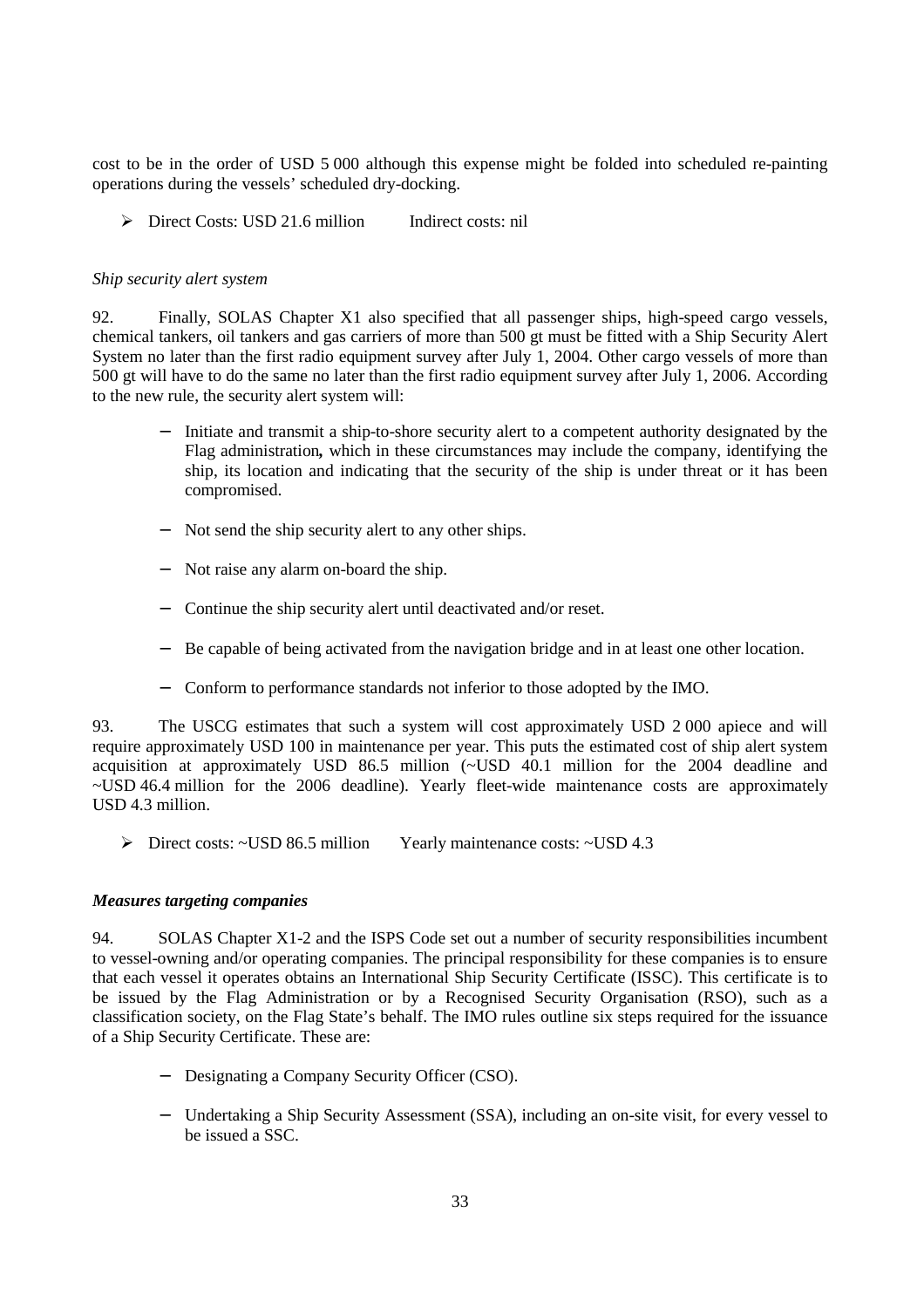- Developing a Flag-State-approved Ship Security Plan (SSP) that references the individual ship's SSA and incorporates all of the elements included in part "A" of the ISPS Code.
- − Designating a Ship Security Officer (SSO).
- Providing adequate training for the CSO, SSO and crew and ensuring that adequate drills and exercises are carried out.
- Ensuring that vessels are equipped to carry out the security procedures outlined in their SSP's.
- − Ensuring adequate security-related record-keeping as outlined in part "A" of the ISPS Code.

#### *Company security officer*

95. While a company may designate several company security officers, every company operating vessels must have at least one CSO who is ultimately responsible for company and ship compliance with the new IMO security rules. These rules identify 13 specific responsibilities incumbent upon the CSO ranging from carrying out/organising CSA's for all vessels to ensuring training for SSO's, and crews (see Annex II for details). The IMO rules do not specify whether a CSO must be a dedicated position within the company or whether the responsibilities of the CSO can be assigned to an existing position within the company. Initial feedback from industry is mixed – larger ship operators will likely (if they have not already done so) create a new CSO post while smaller operators might seek to assign those duties to an existing post.

96. The United States Coast Guard assesses the cost of a CSO for a large American-based company to be USD 150 000 per year and USD 37 500 per year for a small American-based company. For the purposes of this paper, we will consider that large firms in the international shipping sector are generally competing against each other in the international job market and face similar labour costs for upper management. Therefore we will assume that a. large international shipping companies will a) create a dedicated CSO post and that b) the annual cost of a CSO for a large internationally trading operator is USD 150 000 per year. Furthermore, based on USCG figures, we will assume the following costs for large ship operators: CSO training (USD 3 500/yr) and training of other key crew (USD 5 000/year).

97. Another complicating factor is determining the size cut-off between large and small companies. For the purposes of this study, we will assume a "large" company operates more than 10 vessels and a "small" company less than ten. Fairplay/Lloyd's List counts 12 987 ship operators throughout the world in their online world shipping directory. Many of these, however, are solely domestic operators. We will assume that 50% (6 494) are active in international trades. Precise estimates on the number of companies controlling ten or more vessels are difficult to make given that, for liability purposes, many vessels are owned by "one ship" companies. Many of these companies, however, are effectively controlled by the same entity. Past work on ISM Code compliance indicates that as many as 50% of these companies (3 247) may indeed control 10 or more vessels. Thus the cost related to the hiring of a CSO and training appropriate staff for "large" companies is approximately USD 514.6 million per year.

98. The cost of a CSO for a smaller company is more problematic because these companies tend to operate in local labour markets for which data is relatively scarce in the shipping sector. Furthermore, it is unclear to what extent CSO duties will be assigned to existing posts within smaller companies. Industry sources estimate these costs to be in the order of USD 100 to USD 200 million per year. For the purposes of this report, we will assume these costs to be approximately USD 150 million per year.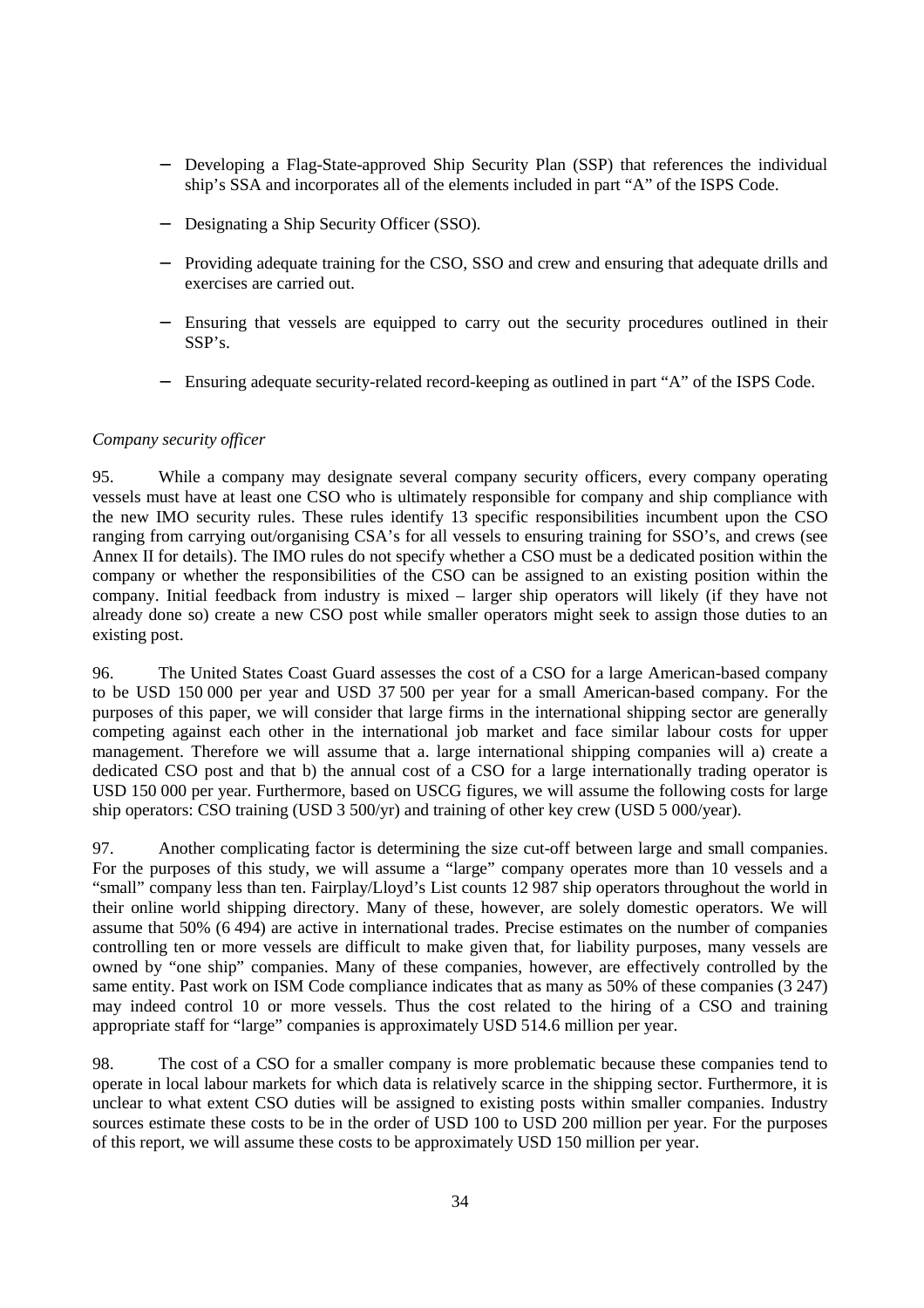- $\triangleright$  Direct costs (large companies): ~USD 514.6 million/yr
- ¾ Direct costs (small companies): ~USD 150 million/yr

# *Ship security assessment*

- Part "A" of the ISPS Code sets out the requirements of the mandatory Ship Security Assessment. The SSA must include an on-site visit for each vessel and accomplish the following, at a minimum:
- Identification of existing security measures, procedures and operations.
- − Identification of and evaluation of key ship-board operations that are important to protect.
- − Identification of possible threats to key ship-board operations and the likelihood of their occurrence, in order to establish and prioritize security measures.
- − Identify weaknesses, including those related to crew/personnel ("human factors"), in the infrastructure, policies and procedures for ship-board security.

99. The SSA is a fairly comprehensive review of the ship's particularities, trading patterns and vulnerabilities and should outline preventative counter-measures to address the latter. The SSA should address the physical security of the vessel (including access points), the structural integrity of the vessel (including high-risk areas to be designated as restricted access), crew protection systems, security procedures, radio, computer and other communication systems and ship stores/cargo areas. The USCG estimates that completing a SSA requires 16 hours (2 8-hour days) at an hourly rate of USD 100. Industry sources believe this to be a low estimate and consider that a SSA would require 3 to 4 days. We will assume that such an audit requires 3 8-hour days at an hourly rate of USD 100. We will further assume this cost to be representative of international costs as charged by classification societies and/or other security assessment services who will most likely be undertaking a majority of SSA's. Thus, the total international fleet costs for developing SSA's can be estimated to be approximately USD 103.9 million.

¾ Direct costs: ~USD 103.9 million

# *Ship security plan*

100. The ISPS code requires each ship to carry on board a Ship Security Plan that has been derived from the SSA. This plan must be approved by the Flag Administration and or an approved RSO. Furthermore, this plan cannot be approved by the same RSO that has elaborated its content. The SSP must make provisions to address security procedures and policies for each of the three alert levels determined by Contracting Governments. The SSP is a "living" document that can and should be re-assessed as conditions warrant. At a minimum, the plan should address the following 13 elements:

- − Measures designed to prevent weapons, dangerous substances and devices intended for use against persons, ships or ports and the carriage of which is not authorized from being taken on board the ship.
- − Identification of the restricted areas and measures for the prevention of unauthorized access to them.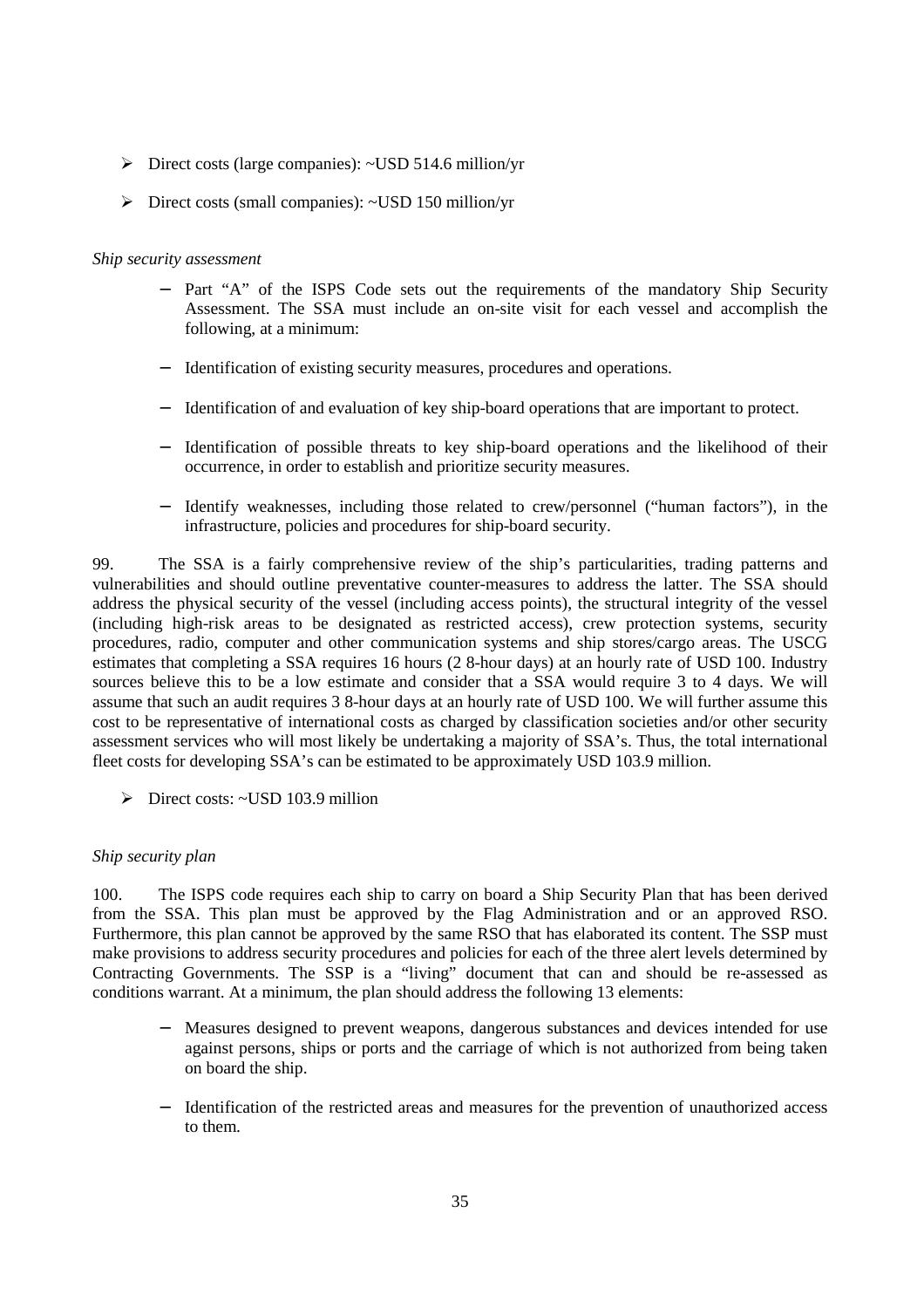- Measures for the prevention of unauthorized access to the ship.
- Procedures for responding to security threats or breaches of security, including provisions for maintaining critical operations of the ship or ship/port interface.
- Procedures for responding to any security instructions Contracting Governments may give at security level 3.
- Procedures for evacuation in case of security threats or breaches of security.
- − Duties of shipboard personnel assigned security responsibilities and of other shipboard personnel on security aspects.
- Procedures for auditing the security activities.
- Procedures for training, drills and exercises associated with the plan.
- Procedures for interfacing with port facility security activities.
- Procedures for the periodic review of the plan and for updating.
- Procedures for reporting security incidents.
- − Identification of the ship security officer.
- − Identification of the company security officer including with 24-hour contact details.
- Procedures to ensure the inspection, testing, calibration, and maintenance of any security equipment provided on board, if any.
- Frequency for testing or calibration any security equipment provided on board,
- Identification of the locations where the ship security alert system activation points are provided.
- Procedures, instructions and guidance on the use of the ship security alert system including the testing, activation, deactivation and resetting and to limit false alerts.

101. Feedback from industry indicates that SSP will likely be elaborated along a set template or series of templates that are modified according to each vessel under review. As such, elaborating a SSP will take less time and resources than carry out a SSA. These SSP's will in many cases be carried out and/or audited by classification societies. The USCG estimates 4 hours per SSP at a rate of USD 100/hr. Industry sources dispute this figure and believe an SSP will take at least 20 hrs. For the purposes of this report, we will assume that an SSP will require 12 hours at USD 100/hr. Thus the total cost of elaborating SSP's for the internationally trading cargo fleet is approximately USD 51.9 million.

 $\triangleright$  Direct costs: ~USD 51.9 million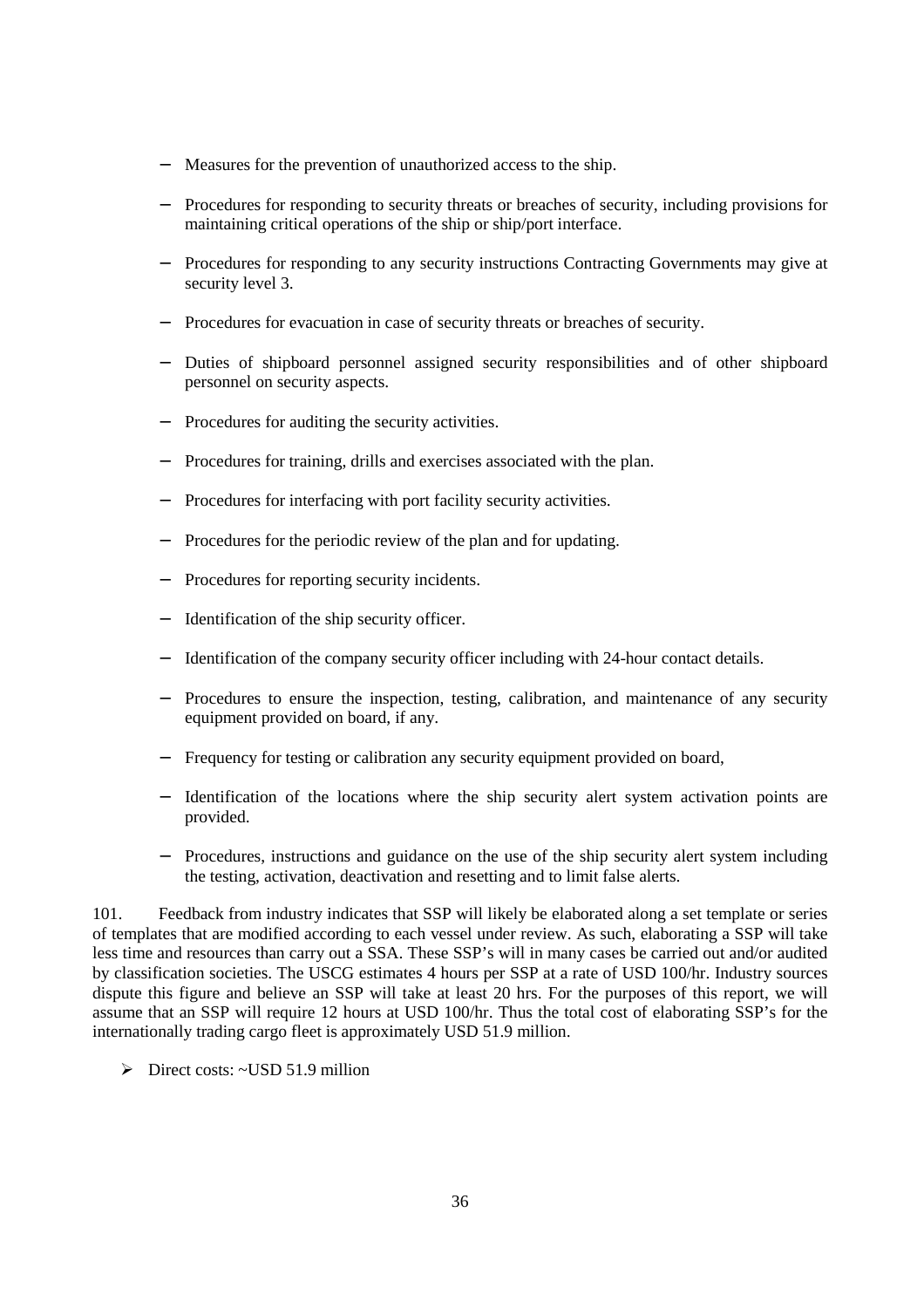# *Ship security officer*

102. Beyond the other company-targeted provisions of the ISPS Code, companies are also required to designate and train a Ship Security Officer for every vessel the company operates. This officer will be responsible for all security-related aspects of the vessel's operation, including the implementation of the SSP for each security alert level. At a minimum, the SSO will be responsible for the following 10 duties:

- − Undertaking regular security inspections of the ship to ensure that appropriate security measures are maintained.
- Maintaining and supervising the implementation of the ship security plan, including any amendments to the plan.
- − Coordinating the security aspects of the handling of cargo and ship's stores with other shipboard personnel and with the relevant port facility security officers.
- Proposing modifications to the ship security plan.
- Reporting to the Company Security Officer any deficiencies and non-conformities identified during internal audits, periodic reviews, security inspections and verifications of compliance and implementing any corrective actions.
- Enhancing security awareness and vigilance on board.
- Ensuring that adequate training has been provided to shipboard personnel, as appropriate.
- Reporting all security incidents.

103. At the time of this report's writing, only 3 months after MSC 76, it had already become apparent that the vast majority of ship operators will fold the responsibilities of the SSO into an existing post onboard – most likely that of the Master. For the purposes of this analysis we assume that security duties occupy the Master 5 days per year (principally for security inspections). Using the International Transport Workers' Federation's Grade B benchmark wage rate of USD 4 080/month, we estimate SSO costs for the internationally-trading commercial fleet to be approximately USD 29 million per year.

¾ Direct costs: ~USD 29 million/year

#### *Ship security training and drills*

104. The ISPS code requires companies to ensure that CSO's, other appropriate, shore-based personnel, SSO's and crewmembers with security duties receive training such that they may carry out their security related duties. The costs of this training were outlined on page 34 (discussion of Company Security Officers). The ISPS code also requires periodic training drills to ensure that crew know and understand how to respond to security incidents and alerts. Part "B" of the ISPS Code suggests that these drills occur at least once every three months and should involve the entire crew. For the purpose of this exercise, we will assume an average crew size of 15 plus one Master and a security drill duration of 1 hour, 4 times per year. To determine crew labour costs, we will use the International Transport Workers' Federation's Grade B benchmark monthly wage rate of USD 4 082 for Masters and USD 1 300 for other crew. Thus, the estimated cost of security drills on the world's internationally trading commercial fleet is approximately USD 16.8 million.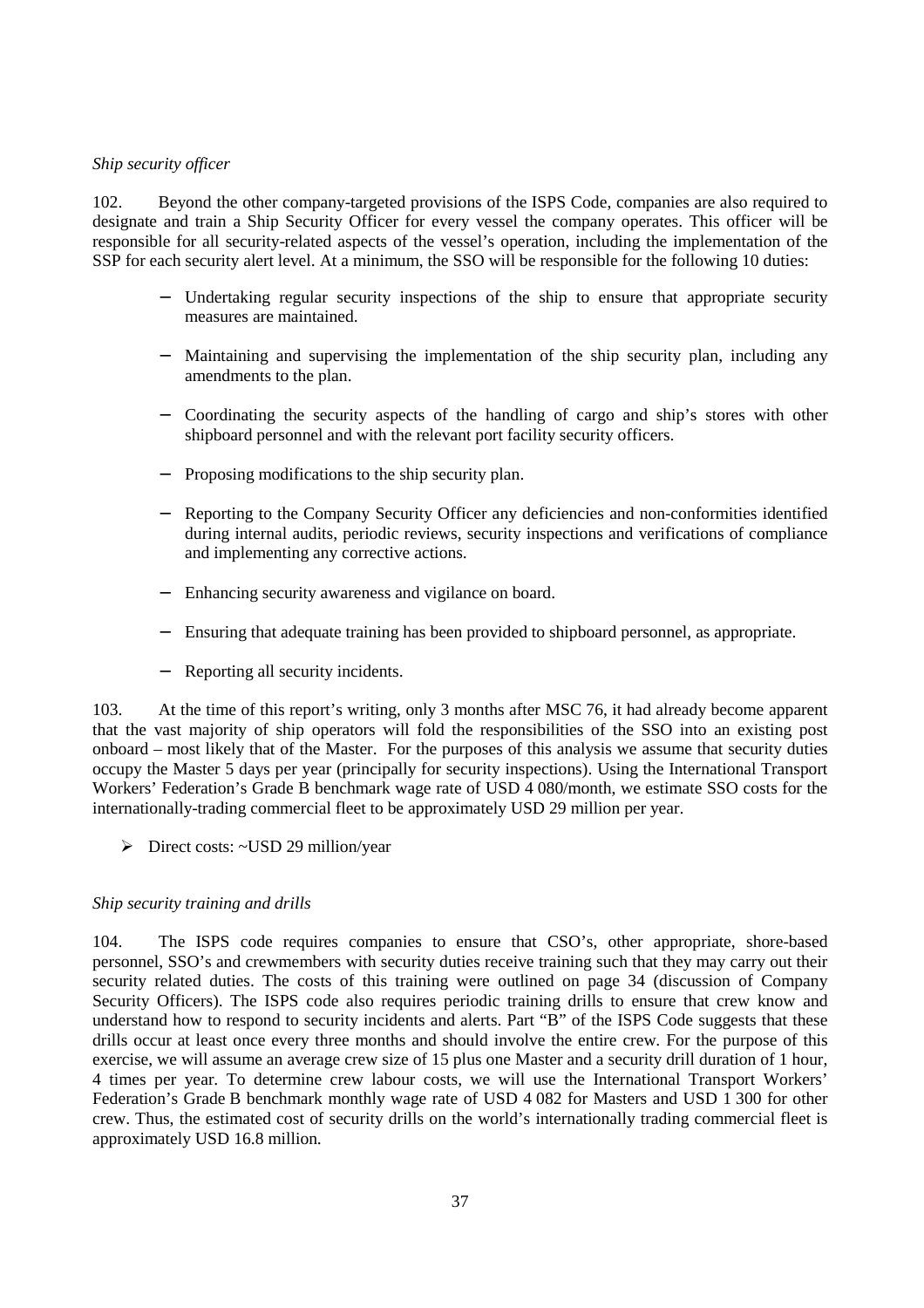# ¾ Direct costs: ~USD 16.8 million/year

# *Vessel security equipment*

105. Part "A" of the ISPS Code does not list specific equipment that must be carried on board in order to ensure the vessel's security at each of the different security alert levels. In reading the detailed suggestions in part "B" of the ISPS Code (which, again, is not compulsory with the exception of vessels in the American trades), however, one can get an idea of the general equipment needs that the IMO rules imply. The United States Coast Guard has detailed the equipment requirements that it feels would enable vessels to comply with the guidance given in part "B" of the ISPS Code. These are differentiated by vessel type between tankers and other freight vessels and by investment and maintenance costs as outlined in the table below.

|                                           |                | Initial investment | Annual maintenance         |                    |                           |
|-------------------------------------------|----------------|--------------------|----------------------------|--------------------|---------------------------|
| Item                                      | <b>Number</b>  | Cost/item<br>(USD) | <b>Total cost</b><br>(USD) | Cost/item<br>(USD) | <b>Total cost</b><br>USD) |
| Tanker                                    |                |                    |                            |                    |                           |
| Hand-held metal detector                  | 1              | 200                | 200                        | 10                 | 10                        |
| Hand-held Radio                           | 5              | 200                | 1 0 0 0                    | 10                 | 50                        |
| Lock                                      | 10             | 300                | 3 0 0 0                    | 15                 | 150                       |
| Light                                     | 5              | 400                | 2 0 0 0                    | 20                 | 100                       |
| Auto-intrusion alarm                      | 5              | 500                | 2 500                      | 25                 | 125                       |
| <b>Freight Ship</b>                       |                |                    |                            |                    |                           |
| Hand-held metal detector                  | $\overline{c}$ | 200                | 400                        | 10                 | 20                        |
| Hand-held Radio                           | 5              | 200                | 1 0 0 0                    | 10                 | 50                        |
| Lock                                      | 10             | 300                | 3 0 0 0                    | 15                 | 150                       |
| Light                                     | 5              | 400                | 2 0 0 0                    | 20                 | 100                       |
| Auto-intrusion alarm                      | 5              | 500                | 2 5 0 0                    | 25                 | 125                       |
| Portable vapour detector (for explosives) | 1              | 8 0 0 0            | 8 0 0 0                    | 400                | 400                       |

106. It is unlikely that security equipment expenditures for the worldwide fleet of commercial vessels will conform to the costs outlined above, principally because these costs assume all of the guidance in part "B" of the ISPS code to be mandatory. For the purposes of this exercise, we will assume that commercial vessels visiting the United States will conform to the above expenditure schedule as will container vessels trading internationally (because of the heightened risk their cargos pose).

107. The United States Department of Transport keeps statistics on vessels of over 10 000 dwt visiting the United States<sup>7</sup> (as opposed to Lloyd's which compiles data on the merchant fleet of over 1 000 gt). In 2000, 6 353 vessels of over 10 000 dwt visited American ports, of which 1 577 were oil, gas or chemical

<sup>-</sup>7

 <sup>&</sup>quot;Vessel Calls at US Ports 2000", MARAD Office of Statistical and Economic Analysis, January 2002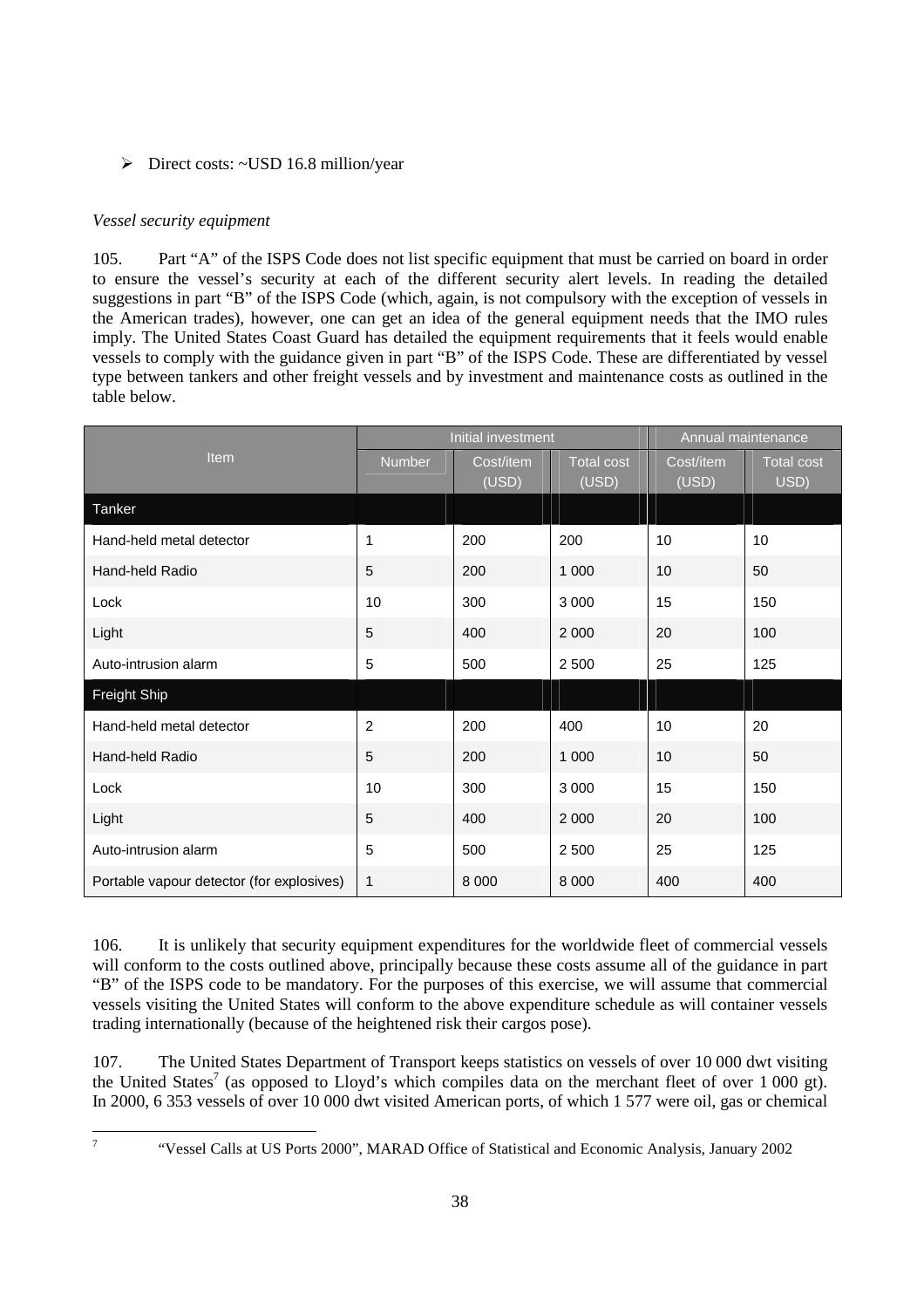tankers and 907 were container vessels. This represents 48%, 44% and 44% respectively of the world commercial fleet of over 10 000 dwt (13 235 vessels in 2000). This also represents 14%, 13% and 35%, respectively of the world commercial fleet of over 1 000 gt. Since data is lacking on the number of smaller vessels visiting the United States (1 000 gt to 10 000 dwt), we will take the latter figures as a conservative estimate of the number of vessels visiting American ports and will assign the costs outlined in the above schedule only to these. We will further assume that the fleet distribution in 2000 (for which we have American data) is similar to the fleet distribution for 2001 (the latest reporting year for Lloyd's). For other vessels, we will assume that the following equipment needs will be sufficient to comply with the vessels' SSP: 0 hand-held metal detectors, 3 hand-held radios, 5 locks, 5 lights, 2 auto-intrusion alarms and 0 portable vapour detectors. Thus we estimate the total initial investment in equipment necessary to comply with the ISPS code (and the American's interpretation of the Code's part "B") to be approximately USD 304.4 million. We also estimate the yearly maintenance costs of ISPS-related equipment to be approximately USD 15.2 million.

|                                                          | <b>Initial</b><br>Investment<br>per Vessel<br>(USD) | Annual<br>Maintenance<br>per Vessel<br>(USD) | Number of<br>vessels<br>(2001) | <b>Total Initial</b><br>Investment<br>(USD) | <b>Total annual</b><br>maintenance<br>(USD) |
|----------------------------------------------------------|-----------------------------------------------------|----------------------------------------------|--------------------------------|---------------------------------------------|---------------------------------------------|
| American Trading Tankers                                 | 8700                                                | 435                                          | 1587                           | 13 805 852                                  | 690 293                                     |
| American Trading Freight<br>vessels (non-container)      | 16 900                                              | 845                                          | 3852                           | 65 098 757                                  | 3 254 938                                   |
| <b>World Container Fleet</b>                             | 16 900                                              | 845                                          | 2756                           | 46 576 400                                  | 2 328 820                                   |
| Non- American Trading Tankers                            | 5 100                                               | 255                                          | 9496                           | 48 430 214                                  | 2 4 2 1 5 1 1                               |
| Non- American Trading Freight<br>Vessels (non Container) | 5 100                                               | 255                                          | 25 600                         | 130 560 013                                 | 6 528 001                                   |
| Total                                                    |                                                     |                                              | 43 291                         | 304 471 236                                 | 15 223 562                                  |

¾ Direct costs: ~USD 304.4 million Yearly maintenance costs: ~USD 15.2 million

#### *Record-keeping*

108. Finally, the ISPS Code requires ships to keep on board records of the following activities for a period set by the Flag Administration:

- Training, drills and exercises.
- Security threats and security incidents.
- Breaches of security.
- − Changes in security level.
- − Communications relating to the direct security of the ship such as specific threats to the ship or to port facilities the ship is, or has been.
- Internal audits and reviews of security activities.
- − Periodic review of the ship security assessment.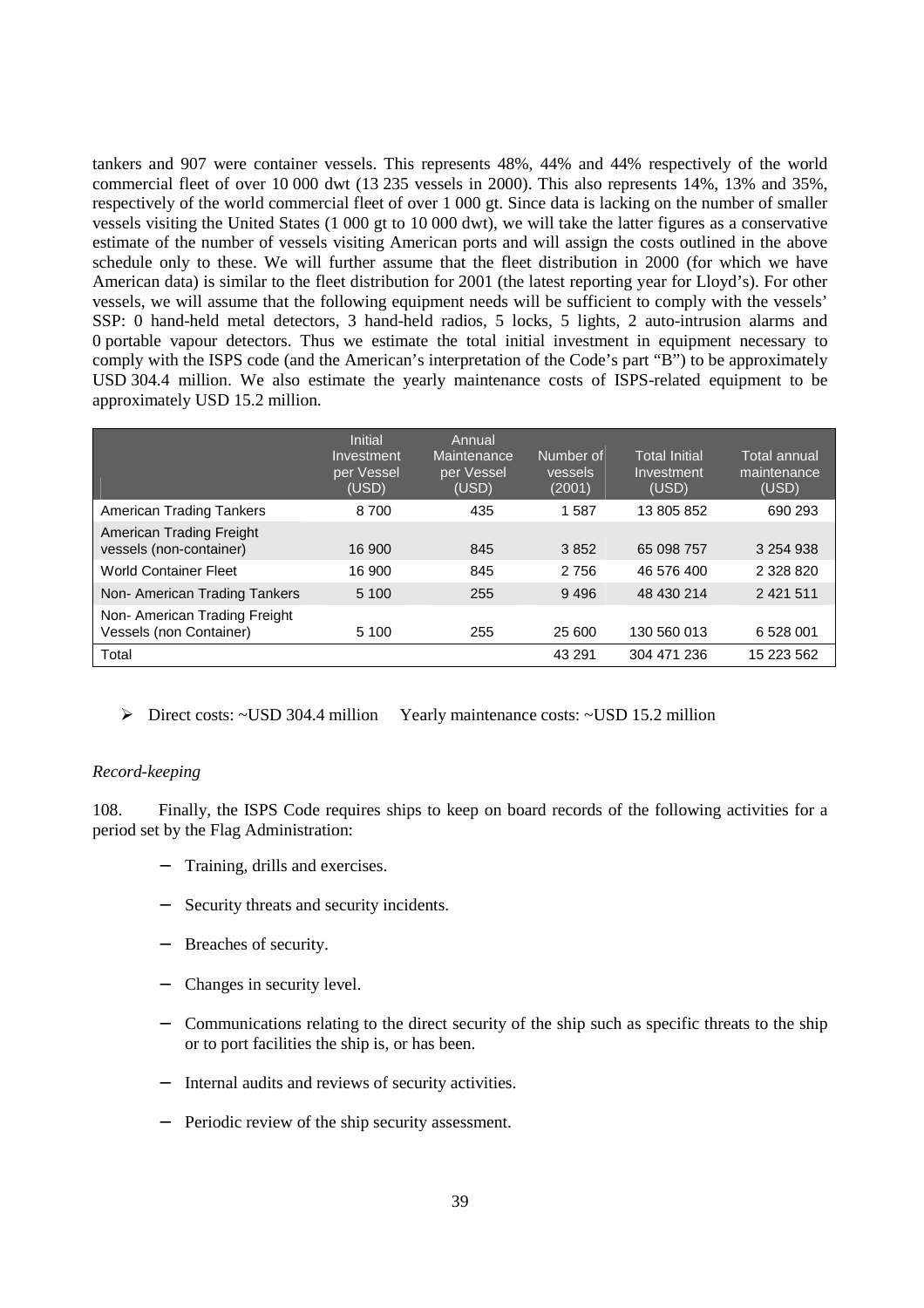- Periodic review of the ship security plan.
- Implementation of any amendments to the plan.
- − Maintenance, calibration and testing of any security equipment provided on board, including testing of the ship security alert system.

109. At the time of this report's writing, there is no experience with security-related record keeping on-board vessels. However, we will assume for the purpose of this analysis that the amount of time spent keeping and updating security records will be negligible and assign no cost to this element of the ISPS Code.

 $\triangleright$  Direct costs: low

# *Conclusion: SOLAS/ISPS code ship and company-related costs*

110. Summarising the previous two sections on ISPS Code-related ship and company costs, we estimate the initial ISPS Code compliance burden on ship operators to be *at least* ~USD 1 279 million and USD 730 million per year thereafter. Not included in these estimates are the costs of implementing IMO AIS requirements (since these were only accelerated by the MSC 76 SOLAS modifications) and the indirect costs of operating under level 2 and 3 security alerts (potentially very large) . The addition of the latter two into these estimates would possibly change the order of magnitude of costs under consideration.

111. As can be seen from the figure below, the bulk of costs faced by ship owners/operators are related to creating a new Company Security Officer post and to equipping their vessels with securityrelated equipment. Security staff costs also form the majority of recurring security-related costs as maintenance costs for security equipment are relatively low. Given the relative size of security staff costs in overall security expenditures, it is possible that a greater number of "large" companies than we have assumed for this exercise will seek to assign Company Security Officer Responsibilities to an existing staff position.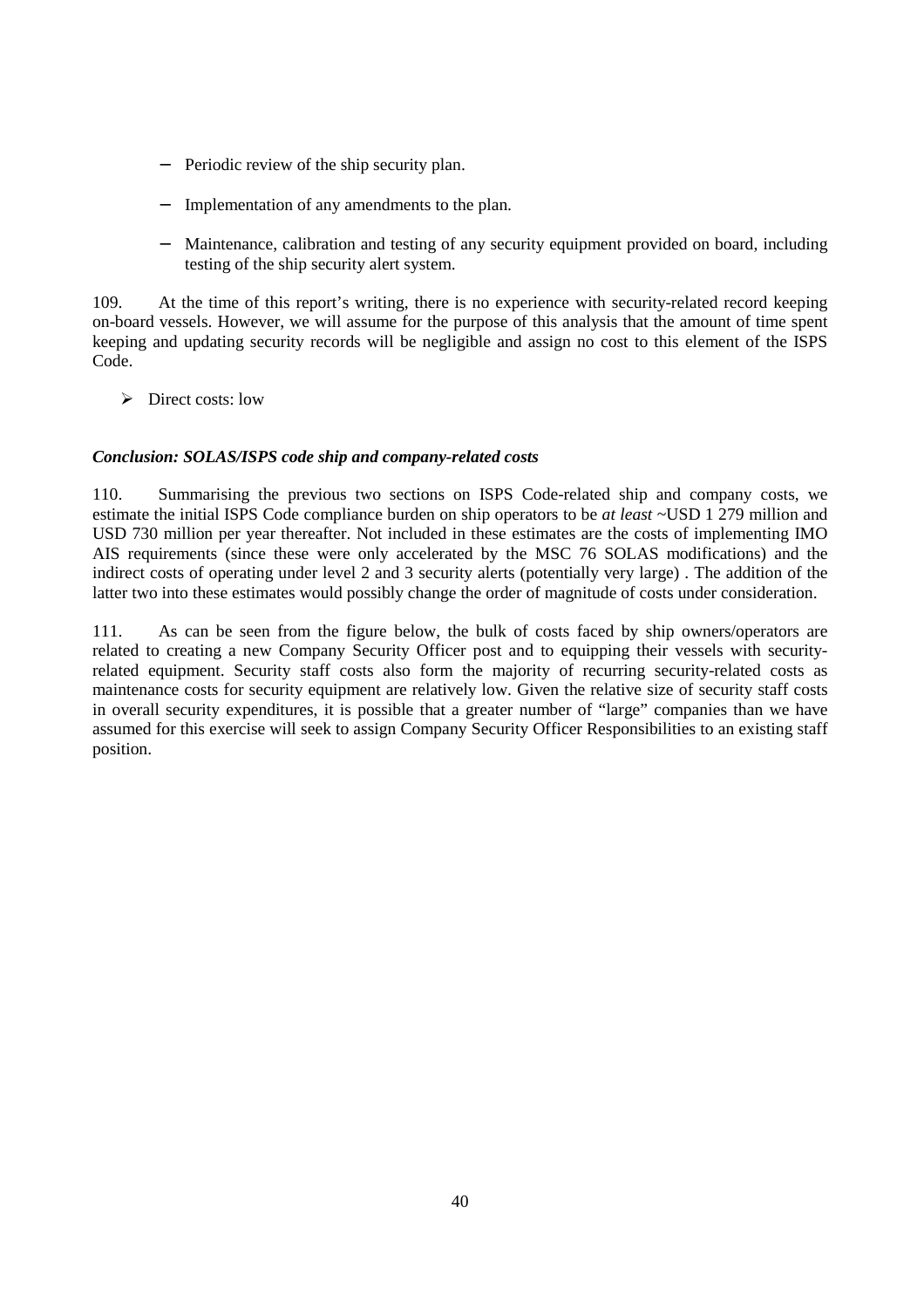

# **Distribution of SOLAS/ISPS Code Ship and Company-related Costs\***

#### *Measures targeting ports*

112. Chapter X1-2 of SOLAS and the ISPS Code set out broadly analogous requirements for ports as they do for vessels. Ports facilities that receive vessels engaged in international trade are required to:

- Carry out, and have approved, port facility security assessments.
- Develop port facility security plans that detail measures to be taken at each security alert level, and address single-ship security alerts.
- − Designate a Port Facility Security Officer (PFSO) with skills and training roughly similar to the CSO.
- − Ensure that the PFSO and other appropriate personnel receive adequate training to carry out their duties and that security drills are held to ensure the readiness.
- Ensure that port facilities are sufficiently equipped and staffed in order to operate under the three security alert levels.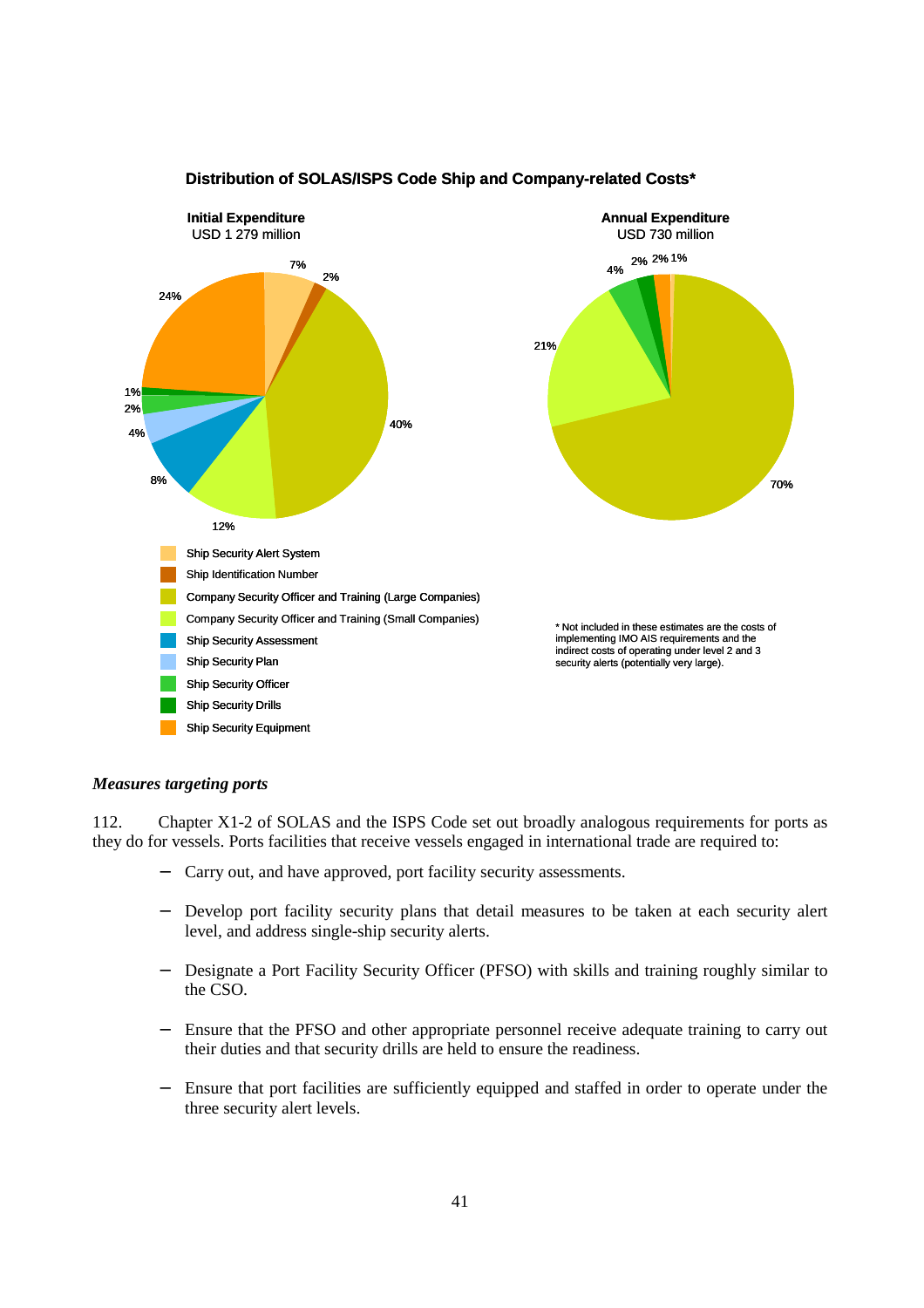113. Assessing the port-related costs of the ISPS Code is complicated by the great number of ports world-wide and their diversity. The United States Department of Transport identifies at least 3 970 ports in the world (USDOT listing of world ports in "schedule K"). However, a quick assessment of these reveals that some of these ports are only very marginally involved in international trade. Fairplay/Lloyd's Register count 2 814 port authorities world-wide. For the purposes of this report, we will assume the latter to be representative of the universe of ports involved in international trade. These range from megaport complexes that house numerous berths, terminals and facilities to small, single-berth ports that are only infrequently involved in international trade. Furthermore, these port facilities range from highly automated modern container facilities to oil terminals, dry bulk facilities and multiple-use berths. The potential costs faced by port facilities can also vary by several orders of magnitude according to local labour costs, port characteristics and port size.

114. The ISPS Code targets *port facilities*; however data on the number of port facilities (private berthing quays, independent terminals, etc.) within the world's 2 814 international cargo ports is hard to come by. To give an idea of the discrepancy between ports and the port facilities they contain, the United States counts *226 ports* and *4 365* port facilities. The Fairplay/Lloyd's List World Ports and Terminals Guide lists approximately 6 500 port facilities. While this figure is only a third larger than the number of American port facilities as counted by the American Coast Guard, it should be noted that the latter include many domestic-only facilities along inland waterways and in the Great Lakes area. Furthermore, the United States are home to several large multiple-terminal ports such as the Port of Houston, the Port of South Louisiana, and the container ports of Los Angeles/Long Beach and New York. This may partly account for the high number of American port facilities. We will therefore adopt the Fairply/Lloyd's List figure 6 500 port facilities as a conservative estimate of the number of facilities worldwide.

115. United States Coast Guard cost estimates for United States port facility compliance with the ISPS code will serve as a basis for our cost calculations. However we will opt not to include certain expenditure categories and ports where data is lacking on local costs, and where it is unreasonable to project USCG estimates. This means that the focus of the section below will necessarily focus on the world's top ports.

#### *Port facility security assessment*

116. As with individual ships, the ISPS Code mandates that port facilities undertake comprehensive security assessments that, at a minimum, cover the following four items:

- − Identification and evaluation of important assets and infrastructure it is important to protect.
- − Identification of possible threats to the assets and infrastructure and the likelihood of their occurrence, in order to establish and prioritize security measures.
- − Identification, selection and prioritization of counter measures and procedural changes and their level of effectiveness in reducing vulnerability.
- − Identification of weaknesses, including human factors in the infrastructure, policies and procedures.

117. The cost of undertaking a Port Facility Security Assessment will likely vary among ports according to their size and desire to go beyond minimal compliance with the new IMO security rules.

118. The world's top 40 ports (by tonnage) accounted for approximately 80% of total international seaborne trade by goods loaded in 2000. The corresponding figure for TEU's handled by the top 40 container ports was 63% in 2001. We assume that these ports are global competitors and will seek a high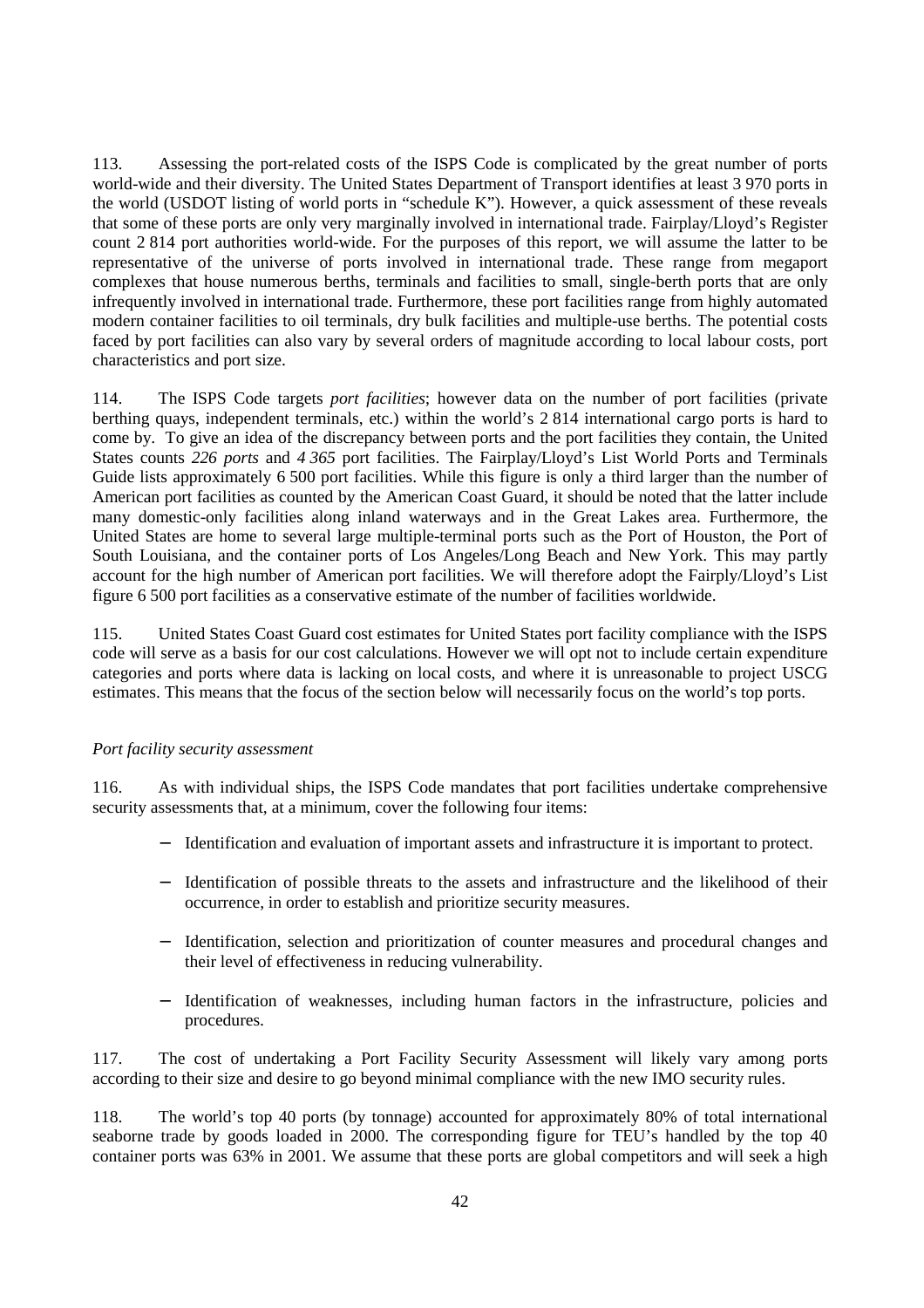standard of compliance with the ISPS Code. These port facilities will therefore face higher PFSA costs. We will further assume that these ports contain a higher share of port facilities than other ports – these ports represent 1.5% of ports worldwide and we will assume that they represent 7.5 % of port facilities. The USCG estimates PFSA costs for high-standard port facilities to be USD 8 000 initially and USD 400 per year thereafter. Corresponding costs for lower-standard port facilities are USD 4 000 and USD 100, respectively. Thus we estimate the costs of undertaking Port facility Security Assessments for the world's international cargo port facilities to be approximately USD 27.9 million initially and approximately USD .8 million annually.

¾ Direct costs: ~USD 27.9 million Yearly maintenance costs: ~USD .8 million

# *Port facility security plan*

119. Like its ship-related counterpart, the Port Facility Security Plan must be based on the outcome of the Port facility security Assessment and must take into account the following 15 elements:

- − Measures designed to prevent weapons or any other dangerous substances and devices intended for use against people, ships or ports and the carriage of which is not authorized, from being introduced into the port facility or on board a ship.
- − Measures designed to prevent unauthorized access to the port facility, to ships moored at the facility, and to restricted areas of the facility.
- Procedures for responding to security threats or breaches of security, including provisions for maintaining critical operations of the port facility or ship/port interface.
- − Procedures for responding to any security instructions the Contracting Government, in whose territory the port facility is located, may give at security level 3.
- Procedures for evacuation in case of security threats or breaches of security.
- Duties of port facility personnel assigned security responsibilities and of other facility personnel on security aspects.
- Procedures for interfacing with ship security activities.
- Procedures for the periodic review of the plan and updating.
- Procedures for reporting security incidents.
- − Identification of the port facility security officer including 24-hour contact details.
- − Measures to ensure the security of the information contained in the plan.
- − Measures designed to ensure effective security of cargo and the cargo handling equipment at the port facility.
- − Procedures for auditing the port facility security plan.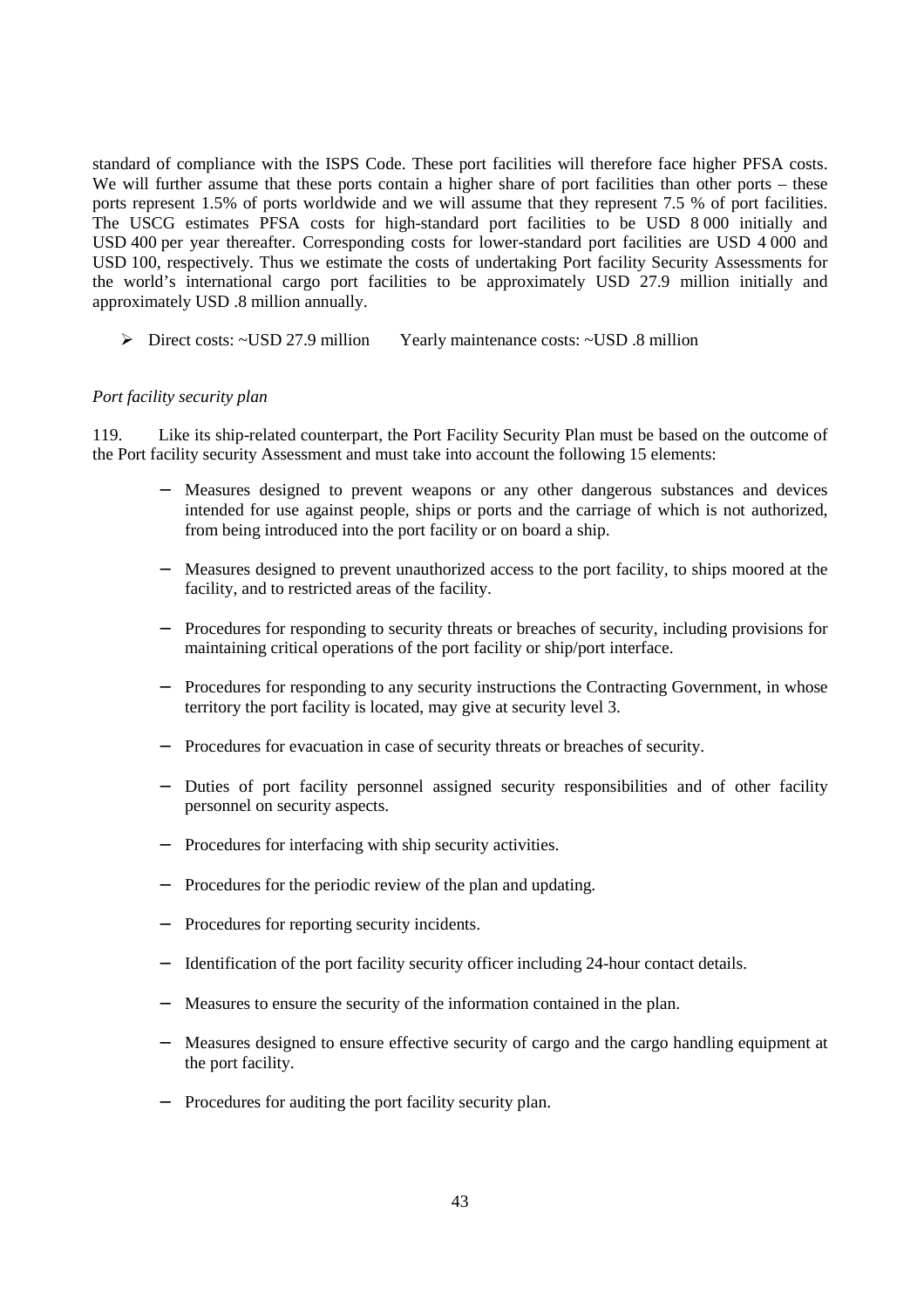- − Procedures for responding in case the ship security alert system of a ship at the port facility has been activated.
- − Procedures for facilitating shore leave for ship's personnel or personnel changes, as well as access of visitors to the ship including representatives of seafarers' welfare and labor organizations.

120. As with the PFSA, the PFSP will likely involve varying costs according to port facility size, operations, etc. The USCG considers the costs of elaborating the PFSP to be roughly analogous to the cost of undertaking a PFSP. Therefore we estimate the costs for developing PFSP for the world's cargo port facilities to be USD 27.9 million initially and approximately USD .8 million annually.

¾ Direct costs: ~USD 27.9 million Yearly maintenance costs: ~USD 8 million

# *Port facility security officer, port facility security training and drills and port facility security equipment and staffing costs*

121. Port facilities are required to designate a Port facility Security Officer responsible for one, or several, port facilities. The PFSOs must possess specific security-related skills and must be trained in order to fulfil their roles which must include the following 13 responsibilities:

- Conducting an initial comprehensive security survey of the port facility taking into account the relevant port facility security assessment.
- − Ensuring the development and maintenance of the port facility security plan.
- − Implementing and exercising the port facility security plan.
- − Undertaking regular security inspections of the port facility to ensure the continuation of appropriate security measures.
- Recommending and incorporating, as appropriate, modifications to the port facility security plan in order to correct deficiencies and to update the plan to take into account of relevant changes to the port facility.
- Enhancing security awareness and vigilance of the port facility personnel.
- Ensuring adequate training has been provided to personnel responsible for the security of the port facility.
- Reporting to the relevant authorities and maintaining records of occurrences which threaten the security of the port facility.
- − Coordinating implementation of the port facility security plan with the appropriate Company and ship security officer(s).
- − Coordinating with security services, as appropriate.
- − Ensuring that standards for personnel responsible for security of the port facility are met.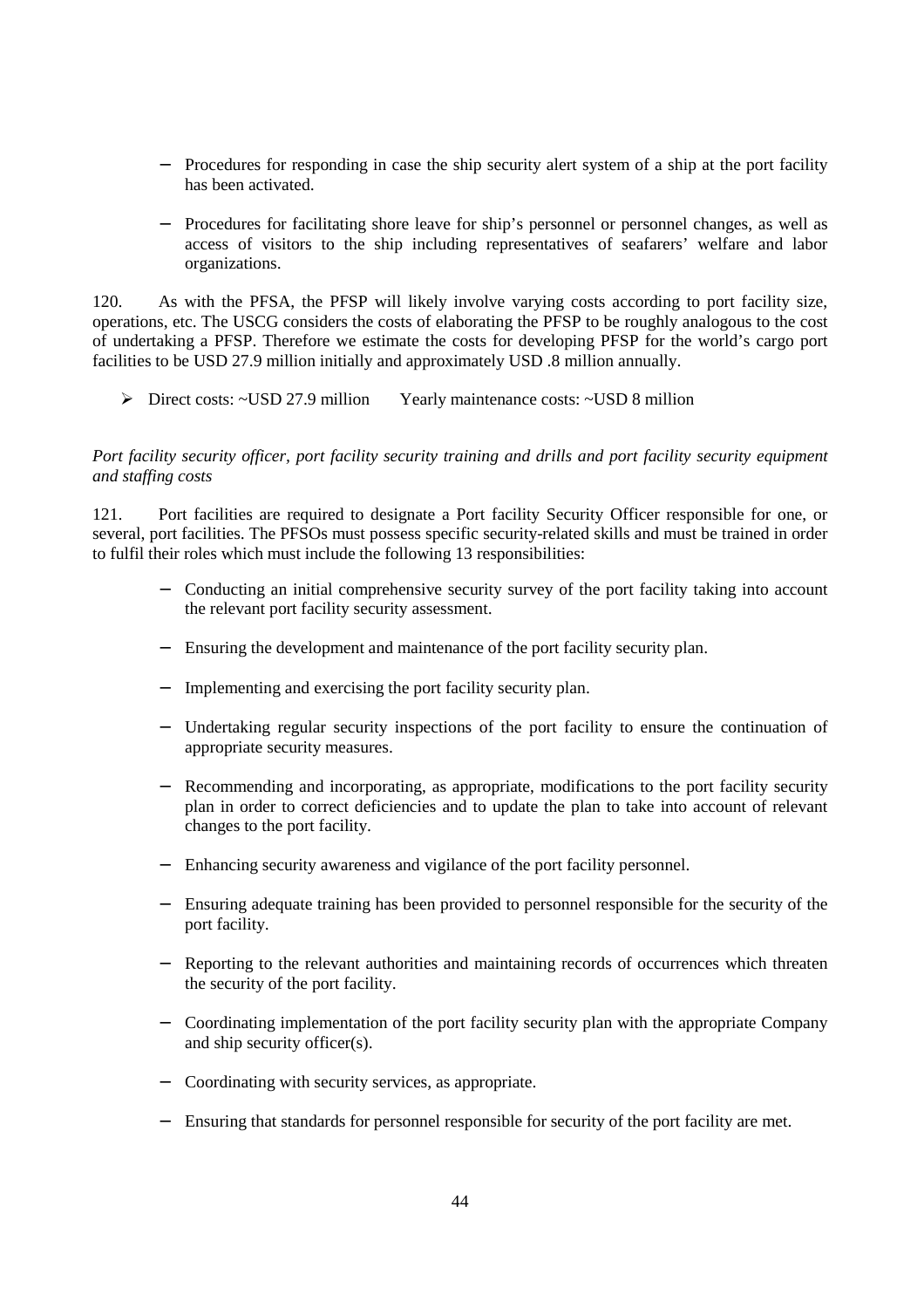- Ensuring that security equipment is properly operated, tested, calibrated and maintained, if any.
- − Assisting ship security officers in confirming the identity of those seeking to board the ship when requested.

122. It is too early to attempt to estimate what cost will be entailed by the deployment of Port facility Security Officers in 2 810 ports and twice as many facilities in 131 countries around the world.

123. The first difficulty lies in the fact that PFSO's can be assigned to one or several facilities and it is unclear how many PFSO's will be responsible for multiple facilities. The second difficulty is that PFSO responsibilities might be assigned to a new post by the port facility operator or folded into an existing post. The USCG estimates that 1/3 of American Port facilities will create a dedicated PFSO position, while the remainder will likely add PFSO responsibilities as a ½- or ¼ -time post, according to facility type.

124. The second and perhaps greatest difficulty in estimating the burden imposed by the PFSO requirement is that there are no data on international labour costs for these officers. PFSO's will in some cases be national government positions, regional/local government positions or private sector positions. Furthermore, even among private sector facility operators there are vast differences in pay between local and multi-national terminal operators. Furthermore background requirements, and corresponding labour rates, for PFSO's will change from country to country. Even though the very top port facility operators are likely to be operating in roughly the same labour market for their key management executives, we cannot say with certainty whether the pool of such ports is confined to the top 5 the top ten or any other subset of the world's top-ranked ports.

125. For these reasons, it is premature to attempt to gauge the labour costs associated with the new Port Facility Security Officer position.

126. Other port requirements in the ISPS cover training needs for PFSO and other appropriate staff (*e.g.* security officers, security drills, and equipment/staff expenditures necessary to adequately carry out the Port facility's Security Plan. Again, estimating the costs of these investments is an extremely complicated task given the great variability of costs from port to port. Hourly labour wages for security guards vary from just slightly higher than day-labourer levels in many areas (*e.g*. Africa, South-west Asia) to relatively high government pay levels. Costs for equipment (fencing, lighting, secured gates, locks, communications equipment, monitoring equipment, etc) also vary tremendously according to local construction and installation-related labour costs and port size and equipment needs. Finally, many ports, in order to reduce losses from cargo theft, have already invested heavily in security infrastructure and equipment. For all of these reasons, we cannot estimate with any level of certainty what the cost impact will be from the ISPS requirements for PFSO training, security staff training, port security drills, port security equipment investments implied by PFSP's and additional labour costs generated by new security guards required to implement PFSP's.

127. However, in order to give an idea of the scope of costs likely to be faced for the expenditures outlined above, we can turn to the USCG's estimates of these costs for the United States. In order to account port's past investments in security equipment, guards, etc, the USCG estimated the percentage of port facilities that would require new investments in order to comply with the United States Maritime Security Act of 2002 which translates the IMO ISPS Code into national legislation. As seen from the table below, a number of facilities already have sufficient security equipment/guards in place – especially among terminals handling hazardous cargoes and containers. The fact that American bulk cargo terminals will require greater ISPS-related investments will likely be mirrored at the international level given that these terminals have generally been less concerned with cargo theft losses.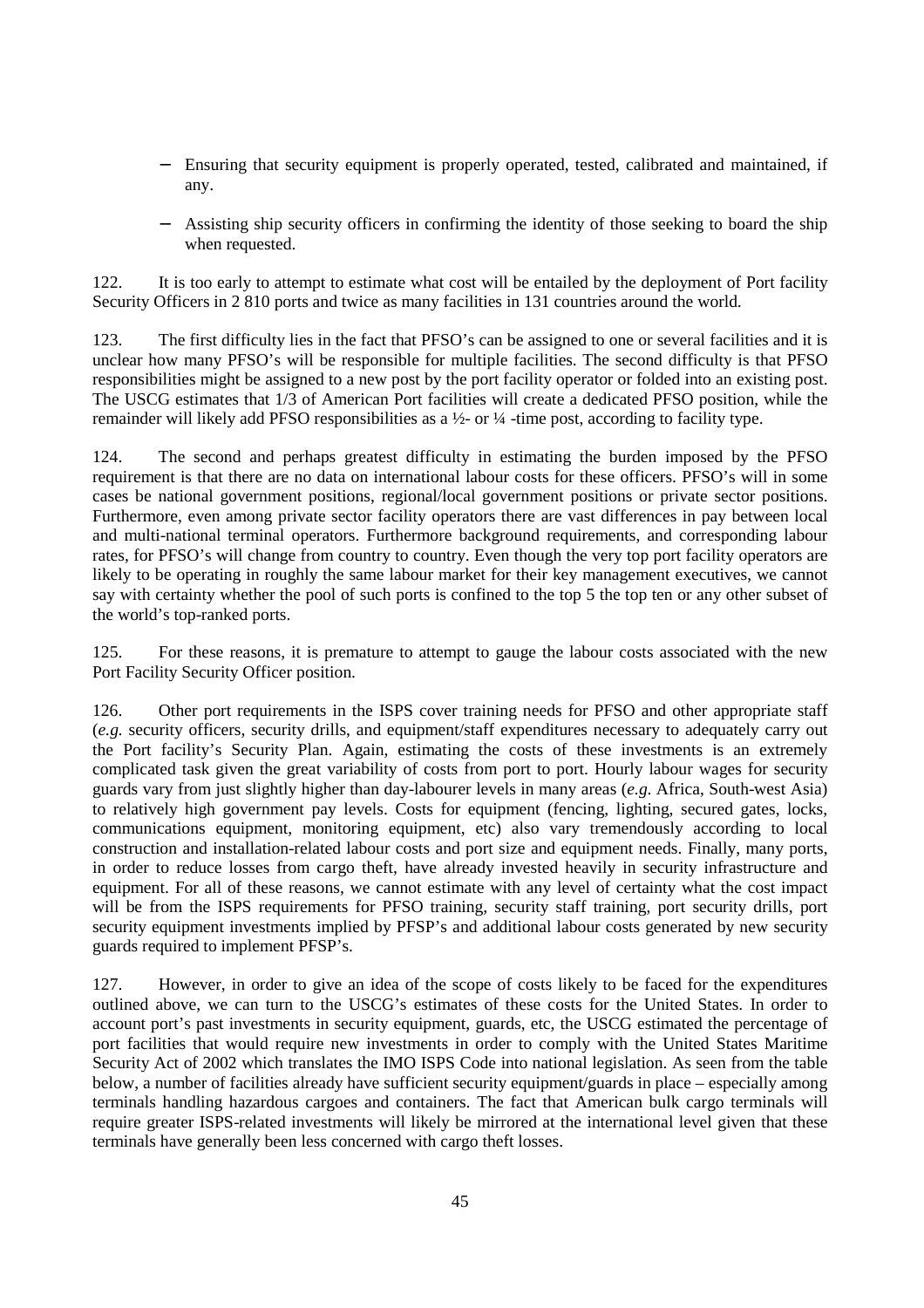| Estimated Percentage of American Port Facilities that will Purchase/Enhance Security measures by Facility Type |                          |          |                          |                                 |                   |  |
|----------------------------------------------------------------------------------------------------------------|--------------------------|----------|--------------------------|---------------------------------|-------------------|--|
|                                                                                                                | Container,<br>Break-bulk | Dry Bulk | Hazardous Bulk<br>Liquid | <b>Other Hazardous</b><br>Cargo | Other Bulk Liquid |  |
| Hand-held radio                                                                                                | 5                        | 70       | 5                        | 5                               | 10                |  |
| Gates                                                                                                          | 30                       | 70       | 10                       | 5                               | 10                |  |
| <b>CCTV</b>                                                                                                    | 5                        | 10       | 5                        | 5                               | 10                |  |
| Lights                                                                                                         | 5                        | 60       | 5                        | 5                               | 10                |  |
| Com. System                                                                                                    | 5                        | $\Omega$ | 5                        | 5                               | 10                |  |
| Fencing                                                                                                        | 5                        | 20       | 5                        | 5                               | 10                |  |
| <b>Security Guards</b>                                                                                         | 30                       | 70       | 10                       | 5                               | 10                |  |

128. These costs represent 61% of the first-year burden of United States Port Facilities' compliance with the ISPS Code (see table below) and 37% of the annual cost of ISPS compliance by Port facilities. These ratios are likely not to be duplicated internationally because the labour costs associated with the PFSO and security guard positions are significantly higher in the United States than in many other countries. What can be concluded from the table below is that annual ISPS Code compliance costs for international port facilities are likely to be dominated by PFSO and security guard labour costs just as they are in the United States.

| American Initial and Annual ISPS Code Compliance Costs by Category (million USD) |                     |                         |             |                         |  |  |
|----------------------------------------------------------------------------------|---------------------|-------------------------|-------------|-------------------------|--|--|
| Category                                                                         | <b>Initial Cost</b> | <b>Percent of Total</b> | Annual Cost | <b>Percent of Total</b> |  |  |
| <b>Port Facility Security Assessment</b>                                         | 23                  | 2                       | 1           | $\theta$                |  |  |
| Port Facility Security Plan                                                      | 23                  | $\overline{c}$          | 1           | 0                       |  |  |
| Port Facility Security Officer                                                   | 335                 | 35                      | 335         | 63                      |  |  |
| <b>Security Training</b>                                                         | 17                  | $\mathcal{P}$           | 17          | 3                       |  |  |
| Port facility Security Drills                                                    | $\Omega$            | $\theta$                | 35          | 7                       |  |  |
| <b>Security Guards</b>                                                           | 124                 | 13                      | 124         | 23                      |  |  |
| <b>Security Equipment</b>                                                        | 441                 | 46                      | 22          | $\overline{4}$          |  |  |
| <b>Total</b>                                                                     | 963                 | 100                     | 509         | 100                     |  |  |

¾ Direct costs: undetermined Yearly costs: undetermined (dominated by labour costs)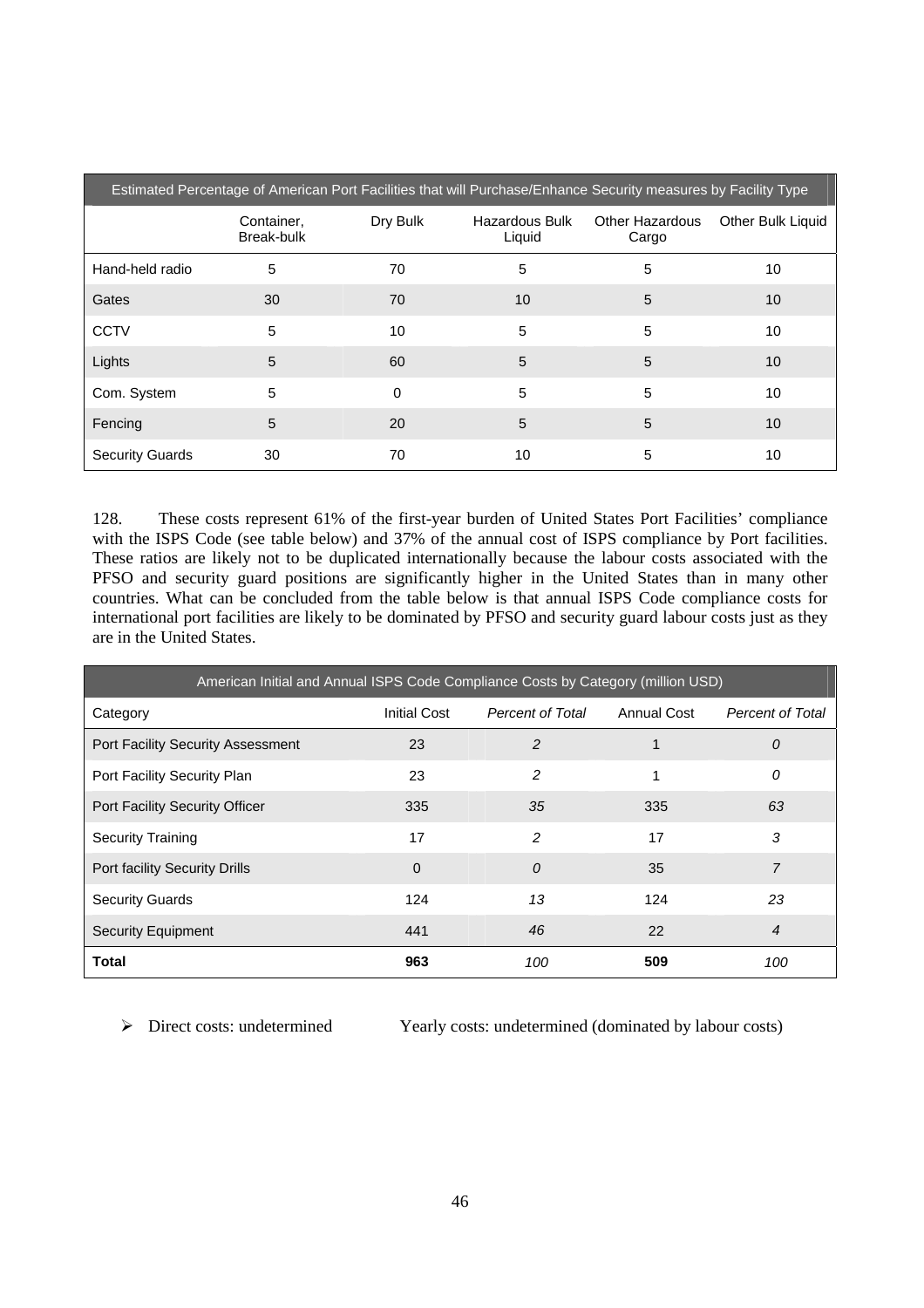### **Non-IMO mandatory measures**

# *United States Maritime Transportation Security Act of 2002*

129. In reaction to increased calls for greater maritime transport security measures, the United States Senate and House passed public law 107-295 – the American Maritime Transportation Security Act of 2002 – in November of 2002. The bulk of the maritime-security related provisions of the law are in its first section and mainly serve to enact into American law the security-related modifications of SOLAS and the ISPS Code. The USCG has estimated the American compliance cost for the SOLAS- and ISPS Coderelated provisions of the law to be approximately USD 1.2 billion initially and approximately USD 699 million every year thereafter. For the next 10 years, the USCG estimates the present value of these expenditures (7% discount rate) to be approximately USD 5.97 billion – largely dominated by portrelated costs (USD 1.1 billion for vessel security and USD 4.87 billion for port security).

130. The Maritime Transportation Security Act also includes several new measures that go beyond what has been agreed at the IMO. Among these are requirements for "Transportation Security Cards" for port personnel, new secure seafarer identification papers (if these are not agreed-upon through negotiations at the International Labour Organization within 2 years) and the development of a system of foreign port security assessments.

131. It is the latter – the requirement to assess security plans and procedures at foreign ports -- that has the greatest potential to impose significant costs. While standards for these assessments have not yet been promulgated, the law does allow for the United States to bar access to its ports for vessels arriving from what it will consider to be "unsafe" ports Under the new IMO rules, Port States are ultimately be responsible for validating the PFSA's and PFSP's that should guarantee (at least nominally) a certain level of security. The American law would further allow the United States to make a judgement on the effectiveness of the foreign Port State's oversight. The extent of costs associated with this clause will depend on the number of non-American ports "blacklisted", their volume of trade and the measures taken by American authorities to counter what they perceive as the security threat posed by shipments from these ports (*e.g*. greater cargo scrutiny, full cargo screening, outright ban on arrival of the vessel in the United States, etc.). It is still too early to attempt to estimate these costs.

#### *United States 96-hour advance notification of arrival*

132. On 4 October 2001, the USCG issued a modification to its notification of vessel arrival requirements for United States ports. Whereas previously, vessels were required to provide notice of their arrival 24 hours ahead of their scheduled arrival time, the new rule quadrupled this requirement to 96 hours. Following two subsequent amendments to the temporary rule, the USCG issued a final rule on 28 February 2003. The final rule upheld the 96-hour advance notification requirement and added further requirements regarding the submission of cargo manifests, itinerary and extensive crew information including ports where crew boarded and possible aliases crew are known to employ.

133. Ship operators have generally not objected to the central thrust of the new notification of arrival rules, but have pointed out that some of the detailed provisions of the rule will be problematic to enforce (*e.g.* the provision of crew "aliases"). Furthermore, they have expressed some concern regarding duplicative data submission requirements (*e.g*. crew information to be supplied to the USCG and immigration authorities, Cargo manifests to be supplied both to the USCG and to the American Customs Service). Finally, the cargo manifest filing requirement involves some data processing time and software costs given the USCG's preference to see this information submitted electronically. Overall, however,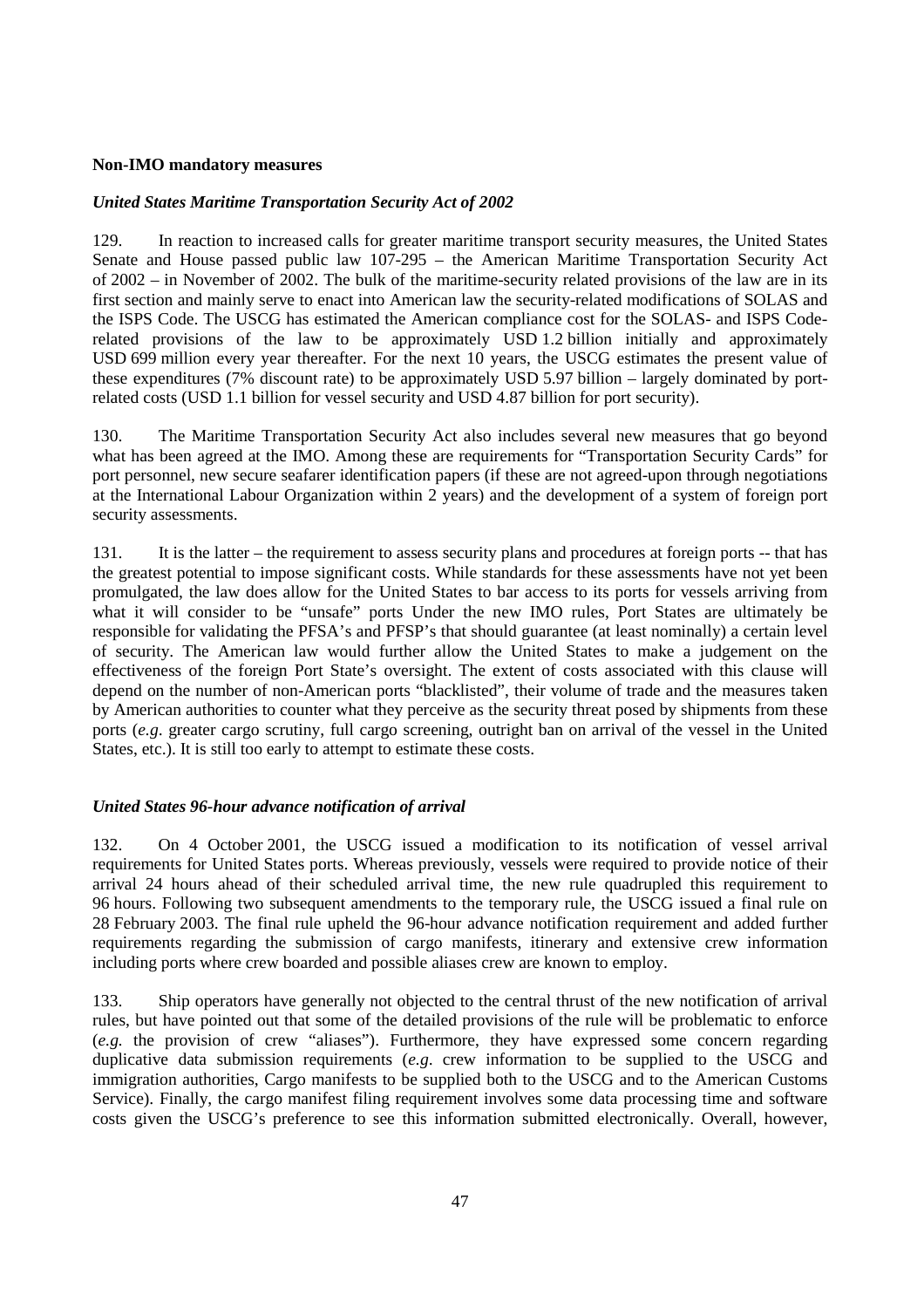compliance costs for this rule should not be too significant. Absent better data from ship operators, we will use the USCG's estimate of approximately USD 6.7 million per year.

 $\triangleright$  Annual costs: ~USD 6.7 million/yr

# *Department of State crew visa requirements (proposed)*

134. On December 13, 2002, the United States Department of State issued a proposed rule -- The Enhanced Border Security and Visa Entry Reform Act of 2002 – to discontinue the use of crew list visas and require foreign seafarers to individually apply for non-immigrant visas in order to accommodate new requirements for biometric indicators on visa forms. .Crew list visas are typically used to expedite the entry process for workers such as seafarers and air crews whose work brings them temporarily to a foreign country. Given that 6 353 vessels visited American ports in 2000 and assuming an average crew size of 15-20, we estimate that approximately 95 000-127 000 seafarers visited the United States in that year. While some of these seafarers are American citizens and are therefore exempt from the proposed visa requirements, the overwhelming majority are foreign nationals. Crew list visas used to be fairly inexpensive (approximately USD 45 per visa) but the proposed change in visa requirements and the recent, unrelated increases in the cost of processing crew list visas (from USD 45/seafarer to USD 100/seafarer in November 2002) will have important repercussions for ship-operators visiting the United States. Direct visa-related fees could range from USD 95-127 million to which additional costs (*e.g*. interview requirements, cost of intermediaries, etc) must also be added.

135. Other crew-visa related costs have to do with differing local federal agencies' interpretation of seafarer visa requirements. Seafarers lacking proper individual visas, lacking proper identification documents, missing from crew list visas and/or simply being nationals of certain countries having certain nationalities have been prevented from disembarking in many American ports. Data collecting from the American-based Center for Seafarer Rights in early 2003 show some major American ports experiencing denial of shore leave incidents for as many as 40% to 64% of all visiting vessels during the period covered. In some cases (*e.g*. for some oil and gas terminals), all seafarers irrespective of their visa status have been detained on board. In many of these cases, armed security guards have been posted at the owner's expense.

136. The United States Immigration and Naturalization Service (INS) keeps a "watch list" of nations whose visa applications receive greater scrutiny from its officials. This list is classified but a certain number of countries, including Malaysia, Pakistan, Indonesia and nations with a suspected presence of Al'Qaeda operatives are known to be on the list. Given the activities of the Al'Qaeda-linked Philippinebased Abu-Sayef terrorist group, it is not unreasonable to imagine that the Philippines, the world's largest supplier of seafarers ( $\approx$ 20% of the world's seafarers), might also figure on that list. In addition to the Philippines, Intertanko has identified a number of other nationalities that seem to trigger greater scrutiny from United States immigration officials including Turkey, Russia and the Ukraine. Collectively these countries represent approximately 40% of the world supply of all seafarers. Were American visa applications from seafarers of these nationalities processed more slowly and/or blocked, the world trading fleet would experience great difficulty operating its vessels in the United States.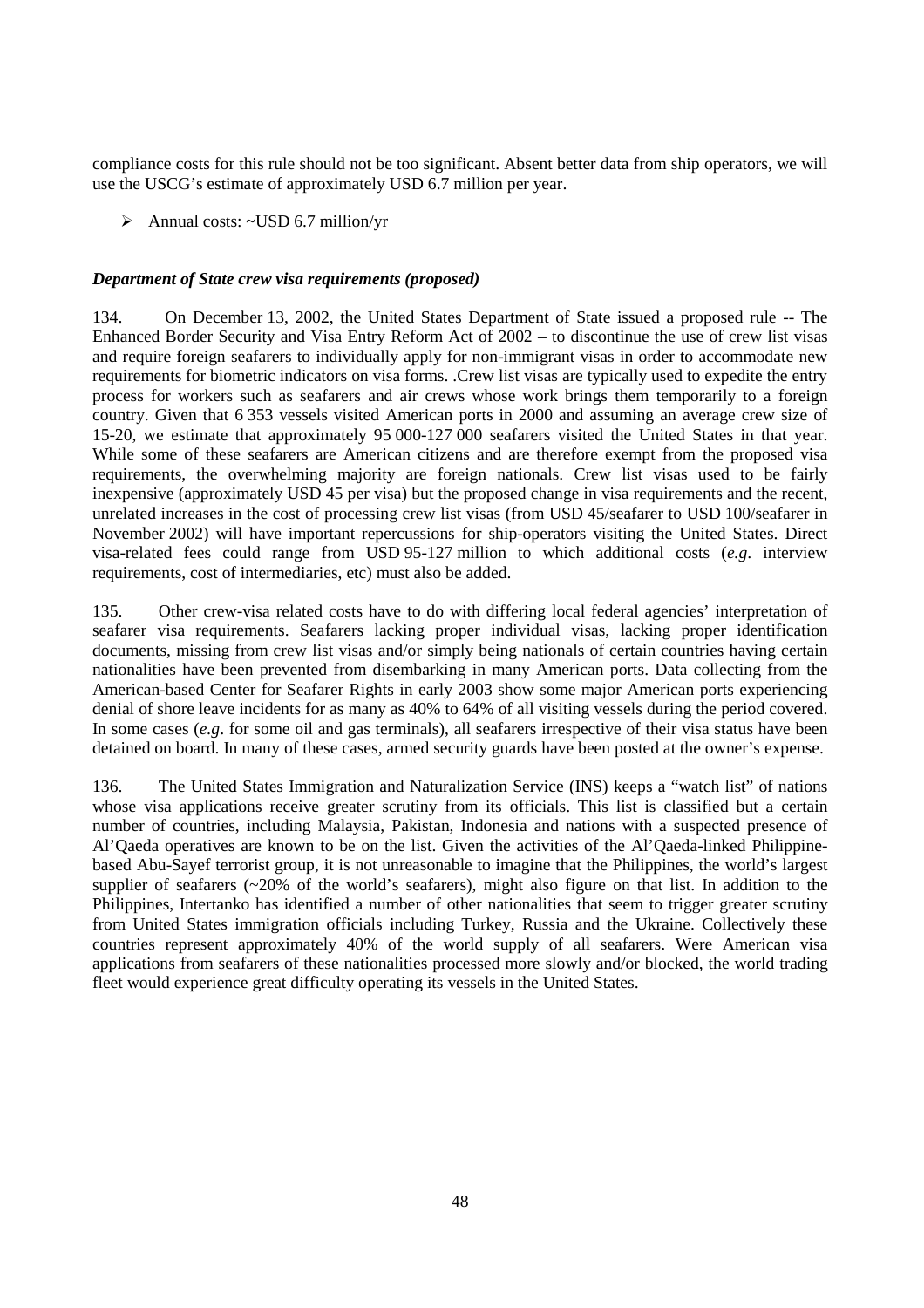|                                                    | Top Ten Labor-Supplying Countries (2000) |           |  |
|----------------------------------------------------|------------------------------------------|-----------|--|
| Country                                            | <b>Officers</b>                          | Ratings   |  |
| China                                              | 34 197                                   | 47 820    |  |
| Greece                                             | 17 000                                   | 15 500    |  |
| India                                              | 11700                                    | 43 000    |  |
| Indonesia                                          | 15 500                                   | 68 000    |  |
| Italy                                              | 9 5 0 0                                  | 14 000    |  |
| Japan                                              | 18813                                    | 12 200    |  |
| Philippines                                        | 50 000                                   | 180 000   |  |
| <b>Russian Federation</b>                          | 21 680                                   | 34 000    |  |
| Turkey                                             | 14 30 3                                  | 48 144    |  |
| Ukraine                                            | 14 000                                   | 23 000    |  |
| Total Supply of Ratings from the Top Ten suppliers | 206 693                                  | 485 664   |  |
| <b>Total Supply of Seafarers</b>                   |                                          | 1 227 000 |  |

Source: BIMCO/ISF manpower update, 2000, and Couper et. al, 1999.

137. As outlined in this section, the proposed new American seafarer visa requirements have the potential to impose significant burdens on vessel operators visiting the United States. However, because these rules have not yet been finalised, and it is unclear at the moment of this report's writing to what extent they will remain unchanged, it is premature to estimate their total cost burden.

# *United States 24-hour advance manifest rule*

138. This unilateral measure imposed by the United States for containers loaded onto vessels destined for its ports is probably the most contentious of all of the security measures announced to date. Succinctly, the rule obliges carriers and/or non-vessel operating common carriers (NVOCCs -- freight forwarders acting as principal transport agents) with automated data submission capabilities to submit a cargo declaration 24 hours before a container is to be *loaded* on board a vessel bound for the United States. The rule is applicable both to containers to be discharged in the American as well as containers loaded on the vessel for non- American destinations, but does not apply to empty containers.

139. The rule is a response to the risk for containers to be used to transport weapons of mass destruction. Because these weapons might target ports in the United States, the rule's premise is that security assessments of containers should be undertaken *before* containers are loaded onto a ship and are underway. Indeed container inspections are extremely difficult to carry out on board a modern container vessel where the majority of the containers may be inaccessible below deck.

140. Based on the manifest data (consignor, consignee intermediaries, origin port, description, count, etc.), American Customs applies 55 rules in an automatic profiling system. These rules are not made public but some manifest data will automatically give containers a high targeting score and others will fail the container outright. Among the former are masked shipper or consignee information (including post box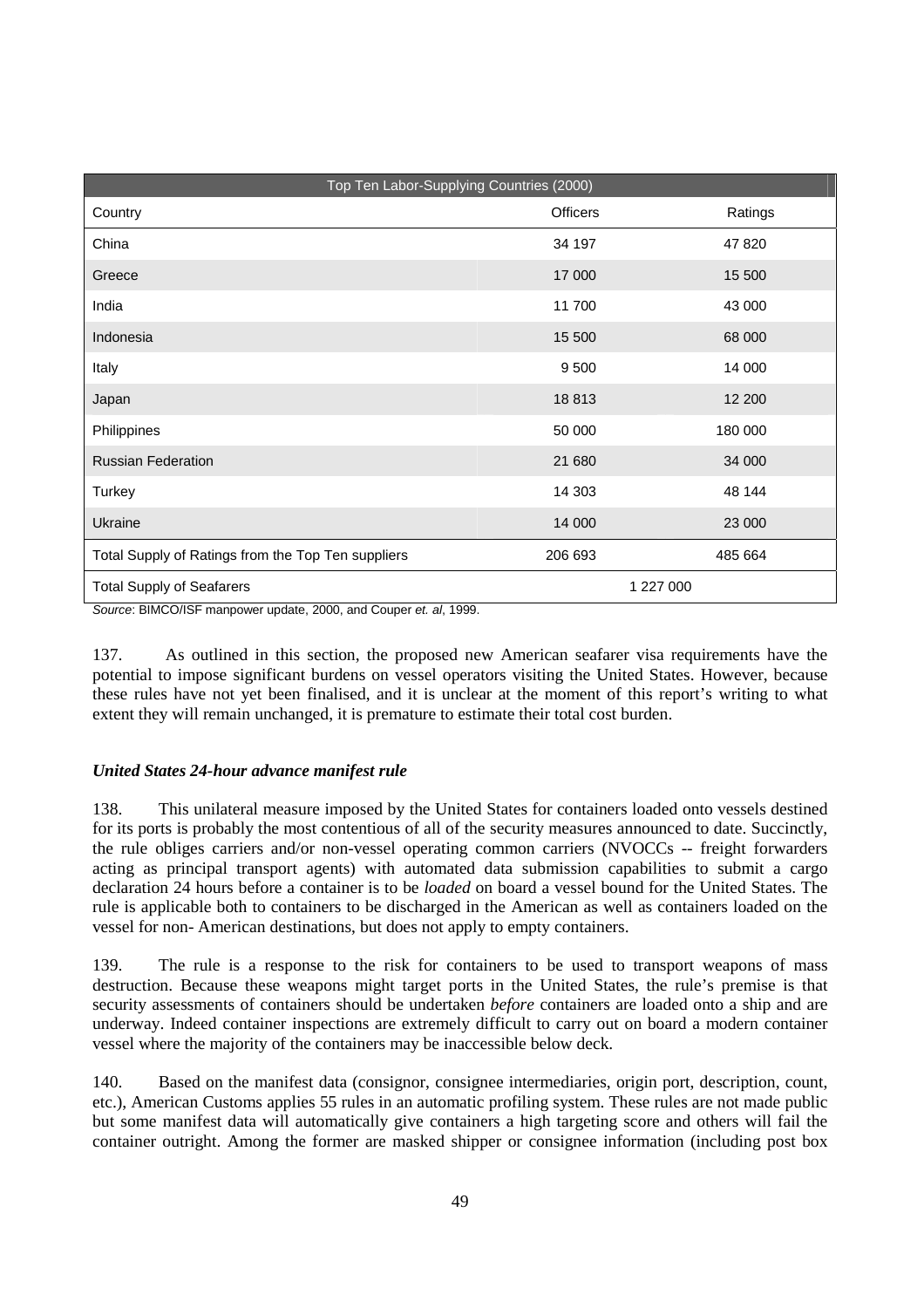address) and certain countries of origin for either the goods or the shipment. Included in the latter are imprecise descriptions of the container's contents such as the widely-used "said to contain", "FAK" (freight all kinds)", general merchandise", etc. After inspecting the manifest data, American Customs makes a decision to allow the carrier to load the container or to issue a "do not load" message to the port authority before the container's scheduled load time. In the latter case, the port authority notifies the carrier and the container is not allowed to load. If a carrier loads a "do not load" container, the vessel will not be allowed to discharge at an American port.

141. The 24-hour rule became effective on 2 December 2002. However, in order to give importers a "breaking-in" period, American Customs declared a 60-day non-enforcement period during which nonfraudulent violations would not trigger the rule's provisions, including penalties. The rule became fully effective and enforced on 2 February 2003.

142. The new requirements of the 24-hour rule break significantly with past practice in the maritime transport sector. Previous to the 24-hour rule, American Customs would accept final bill of lading information up to 30 days *after* a shipment's arrival in the United States. This relatively long time-lapse suited most carriers well since booking container space on a vessel remains a slow manual process (with the exception of some large shippers and forwarders). In many cases, the process of manually re-entering bill of lading data provided by the shipper only commences once the vessel is already underway.





143. The principal impact of the 24-rule has been to move up the later steps in the booking cycle to 24-hours *before* the container is loading on board the ship. This imposes costs on carriers who must field sufficient clerical/data entry staff to handle bookings 24 hours a day and seven days a week. Some carriers have also expressed fears that the rule would reduce their flexibility to accept last-minute bookings although only the *time* at which they can accept last-minute bookings has changed. Finally carriers have expressed concern that the new requirements – and the carriers' liability under these requirements (*e.g.* for the proper and accurate description of the contents of containers they have not packed) – may have significant impacts in the event of loss, theft or terrorist attack.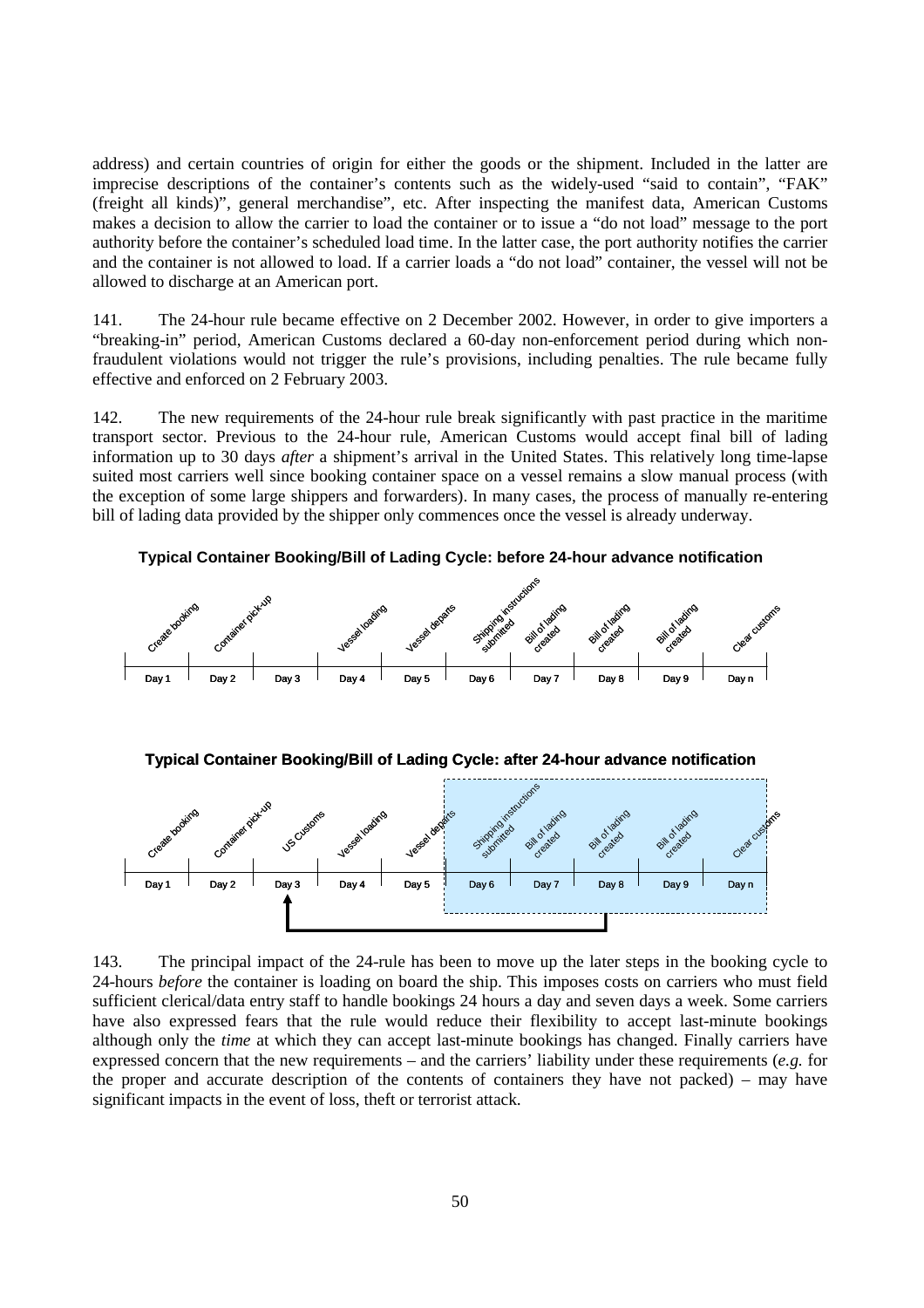144. Shippers have also expressed concerns regarding the costs stemming from the early manifest requirements. Among these are the costs associated with paying for port space for containers shipped in advance of the 24-hour deadline. While the rule states that only data regarding the shipment must be provided in advance of loading, a recent survey shows that 15% of shippers are also providing their loaded containers early. In some congested ports, this influx of containers needing temporary storage has also entailed costs. The same survey found that 30% of shippers are building buffer periods in their logistics operations to account for the rule. This buffer period often extends beyond the 24-hour period given that some carriers are requiring shippers to provide data even earlier so that they have time to re-key and transmit the data to American Customs.

145. All of the above factors have led some analysts to predict that the overall cost of the 24-hour rule will be in the order of USD 5-10 billion per year<sup>8</sup>. However, at the time of this report's writing, the rule has only been enforced for 2 months and there is only scant evidence as to the actual costs of this rule. Despite strong and vocal concerns regarding shipper non-compliance with the rule, experiences have been largely positive so far. In the first week of compliance enforcement, American Customs issued 13 "no-load" orders among 143 000 bills of lading (although Customs has admitted it principally focused compliance with cargo designation terminology – a broader focus may have resulted in more containers held). In fact, many shippers have pointed to benefits from the rule stemming from the tighter control of supply chains. The only tangible cost data emerging from implementation of the rule has been from forwarders and carriers themselves.

146. In response to mostly staff costs associated with the new 24-hour rule requirements, several carriers and forwarders have introduced new "documentation fees" into their container rates. These are detailed below. Assuming that a) these fees accurately reflect carrier costs (which some shippers dispute) and b) all carriers importing containers to the United States face these same costs, we can get a general idea of the potential burden imposed on carriers by the rule – approximately USD 281.7 million/yr (11 268 000 TEU's imported by sea in 2001 multiplied by USD 25).

8

 <sup>&</sup>quot;Ten billion dollar costs for 24-hour rule", CI-Online (www.ci-online.co.uk), 12 March, 2003.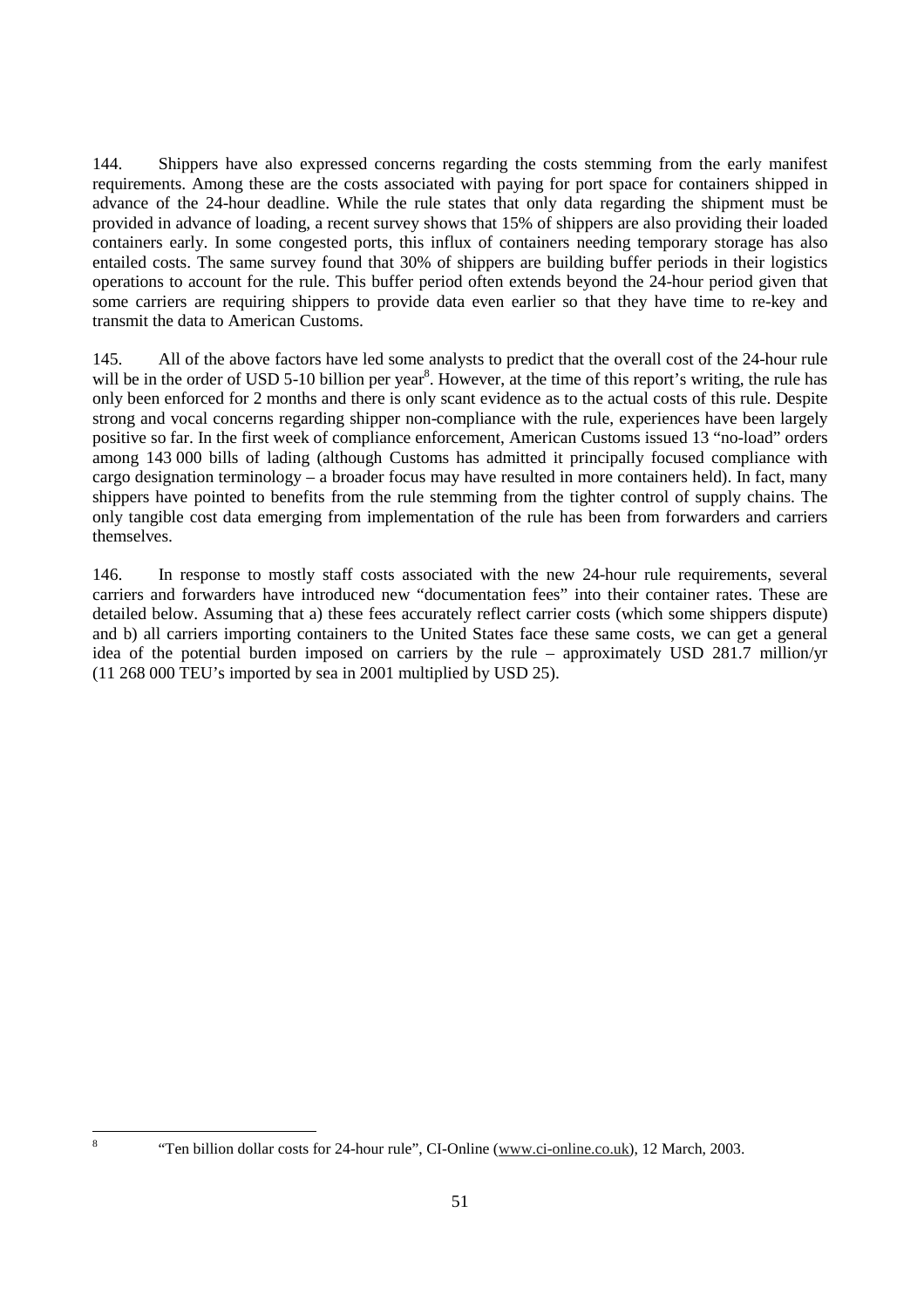| Name                           | Activity  | <b>Basis</b>          | Base fee (USD) | Corrections fee |
|--------------------------------|-----------|-----------------------|----------------|-----------------|
| Danzas                         | Forwarder | Container             | 25             |                 |
| Panalpina                      | Forwarder | <b>Bill of Lading</b> | 40-60          |                 |
| Kuehne & Nagel                 | Forwarder | <b>Bill of Lading</b> | 35             |                 |
| OOCL*                          | Carrier   | <b>Bill of Lading</b> | 25             | 40              |
| Maersk Sealand*                | Carrier   | <b>Bill of Lading</b> | 25             | 40              |
| P&O Nedlloyd*                  | Carrier   | <b>Bill of Lading</b> | 25             | 40              |
| APL*                           | Carrier   | Bill of Lading        | 25             | 40              |
| Hapag-Lloyd*                   | Carrier   | <b>Bill of Lading</b> | 25             | 40              |
| CMA CGM*                       | Carrier   | <b>Bill of Lading</b> | 25             | 40              |
| Cosco*                         | Carrier   | <b>Bill of Lading</b> | 25             | 40              |
| HMM*                           | Carrier   | <b>Bill of Lading</b> | 25             | 40              |
| K Line*                        | Carrier   | <b>Bill of Lading</b> | 25             | 40              |
| MOL*                           | Carrier   | <b>Bill of Lading</b> | 25             | 40              |
| NYK Line*                      | Carrier   | <b>Bill of Lading</b> | 25             | 40              |
| Yangming*                      | Carrier   | Bill of Lading        | 25             | 40              |
| Hanjin*                        | Carrier   | <b>Bill of Lading</b> | 25             | 40              |
| Evergreen*                     | Carrier   | <b>Bill of Lading</b> | 25             | 40              |
| Shipping Corporation of India  | Carrier   | Container             | 25             |                 |
| <b>Contship Containerlines</b> | Carrier   | Container             | 25             |                 |
| <b>CSCL</b>                    | Carrier   | <b>Bill of Lading</b> | 25             |                 |

\* members of the Transpacific Stabilisation Agreement

 $\triangleright$  Annual costs: unknown (USD 281.7 million/yr – USD 10 billion/yr)

#### **Voluntary measures: United States**

147. Voluntary programmes are by their nature non-binding and the costs resulting from participation in these programmes are not part of the regulatory burden faced by the actors in the maritime sector. However, this does not mean that these programmes do not sometimes have indirect costs that can be very real. We will examine two voluntary maritime security initiatives proposed by the United States and examine some of the economic ramifications of these. These programmes are the Container Security Initiative (CSI) and the Customs-Trade Partnership Against Terrorism (C-TPAT).

148. Both of these programmes share the same premise as the mandatory 24-hour Advance manifest Rule – namely that given the risk that containers pose once they reach a destination port, it is preferable to ensure their contents and integrity as far upstream in the logistics chain as possible. Thus CSI moves the loci of container inspection into origin ports and C-TPAT moves the loci of ensuring container integrity all the way to the origin shipper.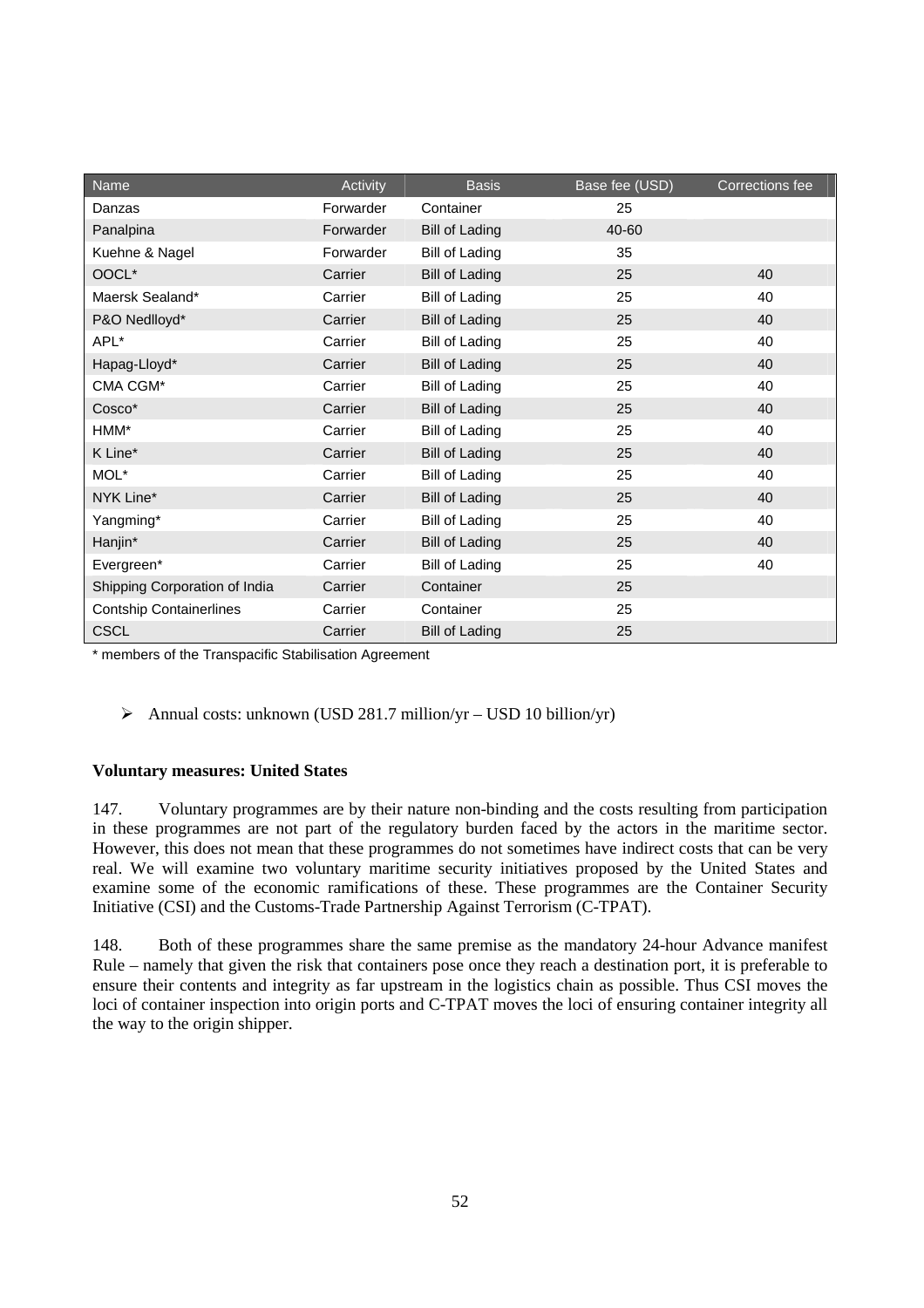

# **International Container Logistics Chain Vulnerability Assessment:** Scope of IMO and US Security Initiatives

# **Container Security Initiative (CSI)**

149. The Container Security Initiative seeks to develop bi-lateral agreements between the United States and foreign countries to pre-screen high-risk containers in ports of loading. The vast majority of containers do not pose any security threat. All identified high-risk containers will be inspected, either before loading at a CSI port or, if arriving from another port, upon arrival in the United States. In CSI ports, local customs officials and a team from the U.S. Bureau of Customs and Border Protection will decide on which containers to inspect before loading.

150. The initiative is built around 4 principal elements:

- Establish security criteria to identify high-risk containers.
- − Pre-screen those containers prior to American arrival (involves the deployment of American Customs officials to foreign ports).
- Use technological means to pre-screen these containers.
- Develop and use IT-enabled and secure containers.

151. As of June 2003, 23 ports representing at least 60 % of container imports to the United States had signed CSI agreements and the CSI was operational in 15 of these (Antwerp, Bremerhaven, Felixtowe, Genoa, Göteborg, Halifax, Hamburg, le Havre, Hong Kong, Montreal, Rotterdam, Singapore, la Spezia, Vancouver and Yokohama). The direct costs of participation include the purchase/upgrade of container scanning systems if existing container scanning capacity is not sufficient. Container scanners can cost between USD 1-5 million and can handle anywhere from 4-20 containers per hour according to the technology employed. Depending on the nature of port management and national Customs arrangements, these costs can be borne by any number of parties ranging from national governments, local port authorities (government or private) and commercial terminal operators. Furthermore, any of the previously mentioned parties may, or may not, put in place cost-recovery mechanisms such as container surcharges, scanning fees, port duties, etc.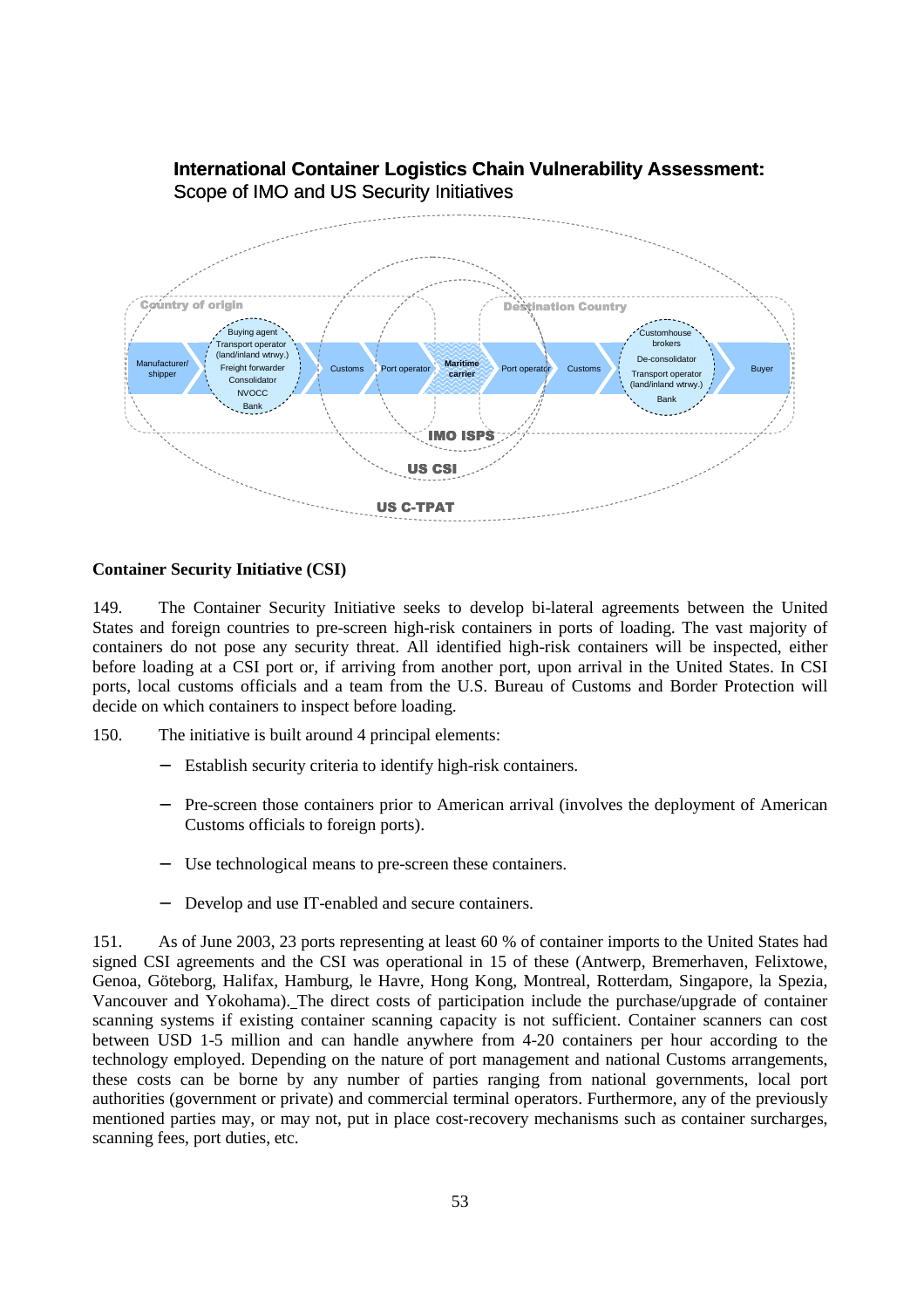152. Scanning high-risk containers also generates indirect costs linked to the number of container yard moves and time required to get the container out of a stack, to the scanning station, and back. These costs, again, are variable depending on such factors as port size and layout, local labour rates and container yard technology.

153. American Customs has not yet determined what standards to apply to meet the definition of "smart and secure" containers. There are many competing technologies available ranging from off-theshelf systems to untested experimental technologies. Costs associated with these vary tremendously as well and currently do not represent savings that would become available with greater economies of scale. As such, we feel it is still too early to estimate what "Smart and Secure" containers will cost – except to say that it will be more than current container costs.

| Top 20 Container Ports Exporting to the United States and CSI Participation: March 2003 |                                 |                   |
|-----------------------------------------------------------------------------------------|---------------------------------|-------------------|
| Port                                                                                    | % of American Container Imports | <b>CSI Status</b> |
| 1. Hong Kong                                                                            | 9.8                             | yes               |
| 2. Shanghai                                                                             | 5.8                             | yes               |
| 3. Singapore                                                                            | 5.8                             | yes               |
| 4. Kaohsiung                                                                            | 5.6                             |                   |
| 5. Rotterdam                                                                            | 5.1                             | yes               |
| 6. Pusan                                                                                | 5.0                             | yes               |
| 7. Bremerhaven                                                                          | 4.5                             | yes               |
| 8. Tokyo                                                                                | 2.8                             | yes               |
| 9. Genoa                                                                                | 2.1                             | yes               |
| 10. Yantian                                                                             | 2.0                             | yes               |
| 11. Antwerp                                                                             | 2.0                             | yes               |
| 12. Nagoya                                                                              | 1.9                             | yes               |
| 13. Le Havre                                                                            | 1.9                             | yes               |
| 14. Hamburg                                                                             | 1.8                             | yes               |
| 15. La Spezia                                                                           | 1.7                             | yes               |
| 16. Felixstowe                                                                          | 1.7                             | yes               |
| 17. Algeciras                                                                           | 1.6                             | yes               |
| 18. Kobe                                                                                | 1.6                             | yes               |
| 19. Yokohama                                                                            | 1.5                             | yes               |
| 20. Laem Chabang                                                                        | 1.4                             | yes               |
| Other ports in CSI                                                                      |                                 |                   |
| Gothenburg                                                                              |                                 |                   |
| Klang                                                                                   |                                 |                   |
| Colombo                                                                                 |                                 |                   |
| Tanjung Pelepas                                                                         |                                 |                   |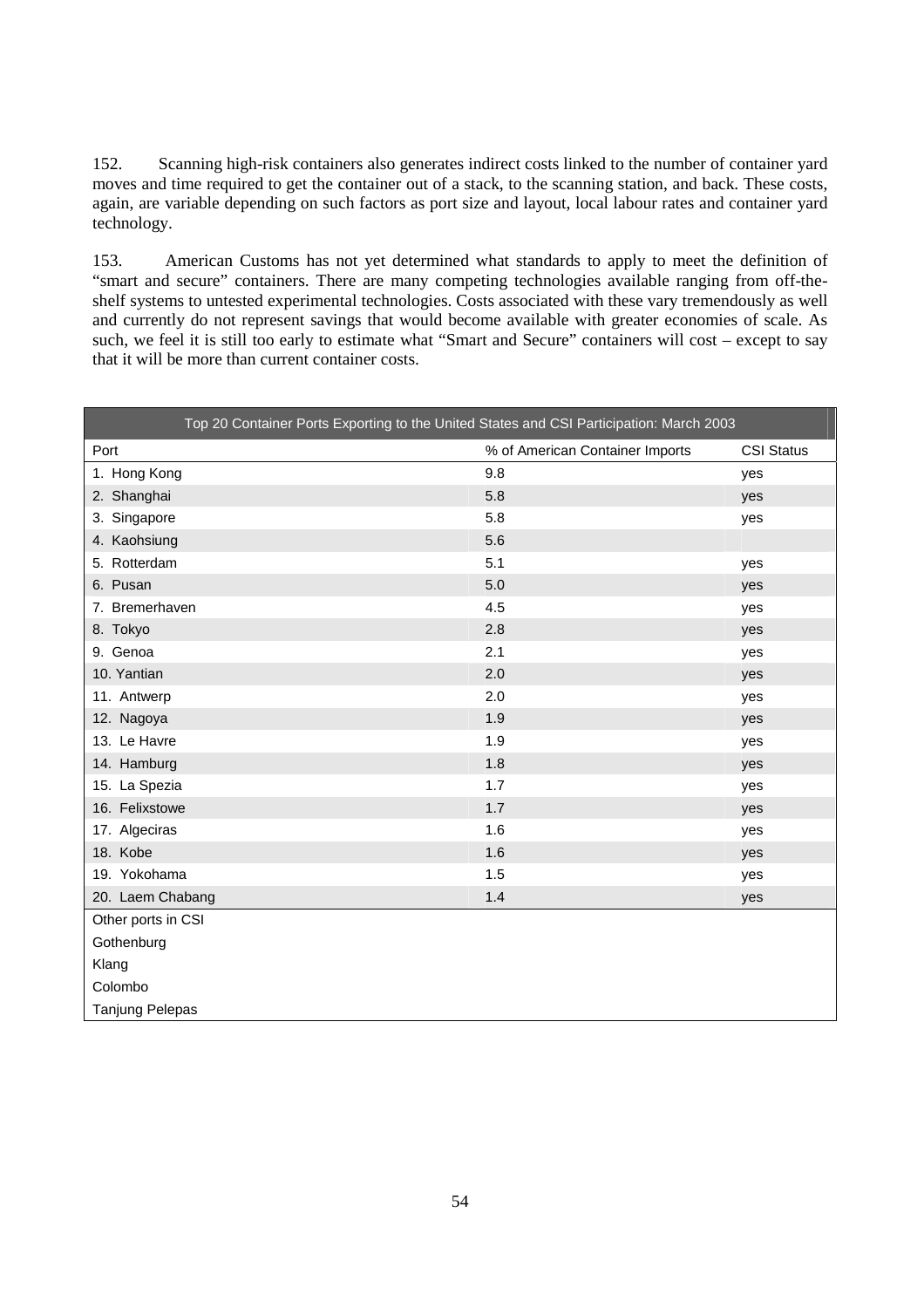# **Customs-Trade Partnership against Terrorism (C-TPAT)**

154. C-TPAT is the second major voluntary supply chain security initiative announce by the United States. It aims to ensure that participants implement policies, plans and procedures to ensure the integrity of their entire supply chain. Specifically, participants must sign an agreement that commits them to the following four actions:

- − Conduct a comprehensive self-assessment of supply chain security using the C-TPAT security guidelines jointly developed by Customs and the trade community. These guidelines encompass the following areas: Procedural Security, Physical Security, Personnel Security, Education and Training, Access Controls, Manifest Procedures, and Conveyance Security.
- Submit a supply chain security profile questionnaire to Customs.
- − Develop and implement a program to enhance security throughout the supply chain in accordance with C-TPAT guidelines.
- − Communicate C-TPAT guidelines to other companies in the supply chain and work toward building the guidelines into relationships with these companies.

155. In return, once American Customs have validated the participant's plans, C-TPAT participants are less likely to be targeted for customs inspections and benefit from expedited customs procedures.

156. The potential costs to participants are great as they must invest in securing the physical integrity of their own premises, but also ensure that their trading partners do so as well. Other costs include training staff, adding security guards, developing plans and processing C-TPAT paperwork. Although C-TPAT participation will require substantial investments for some shippers, intermediaries and carriers, others already have in place fairly strong security practices that were originally put in place to counter the risk of theft. The latter will likely face lower participation costs.

#### *Impacts on competition*

157. Possibly the greatest potential cost of both CSI and C-TPAT have to do with the competitive advantage that participants could derive over others. Indeed non-participants in both programmes face greater scrutiny and delays when shipping to the United States. The threat of differential treatment between CSI and non-CSI ports has been one of the principal factors behind the number of ports signing up to the programme. Likewise, large shippers have been quick to seek C-TPAT validation in order to expedite their American-bound shipments. Smaller ports and some small shippers have complained saying that they simply cannot afford to compete with CSI and C-TPAT participants and that their shipments will be penalised through their non-participation. This may be true, but it must be pointed out that while these programmes might have impacts on intra-port and intra-shipper competition, they do not bring about *unfair* competition. Participants are simply investing in greater security, a premium which the United States is willing to "pay" for through expedited cargo processing.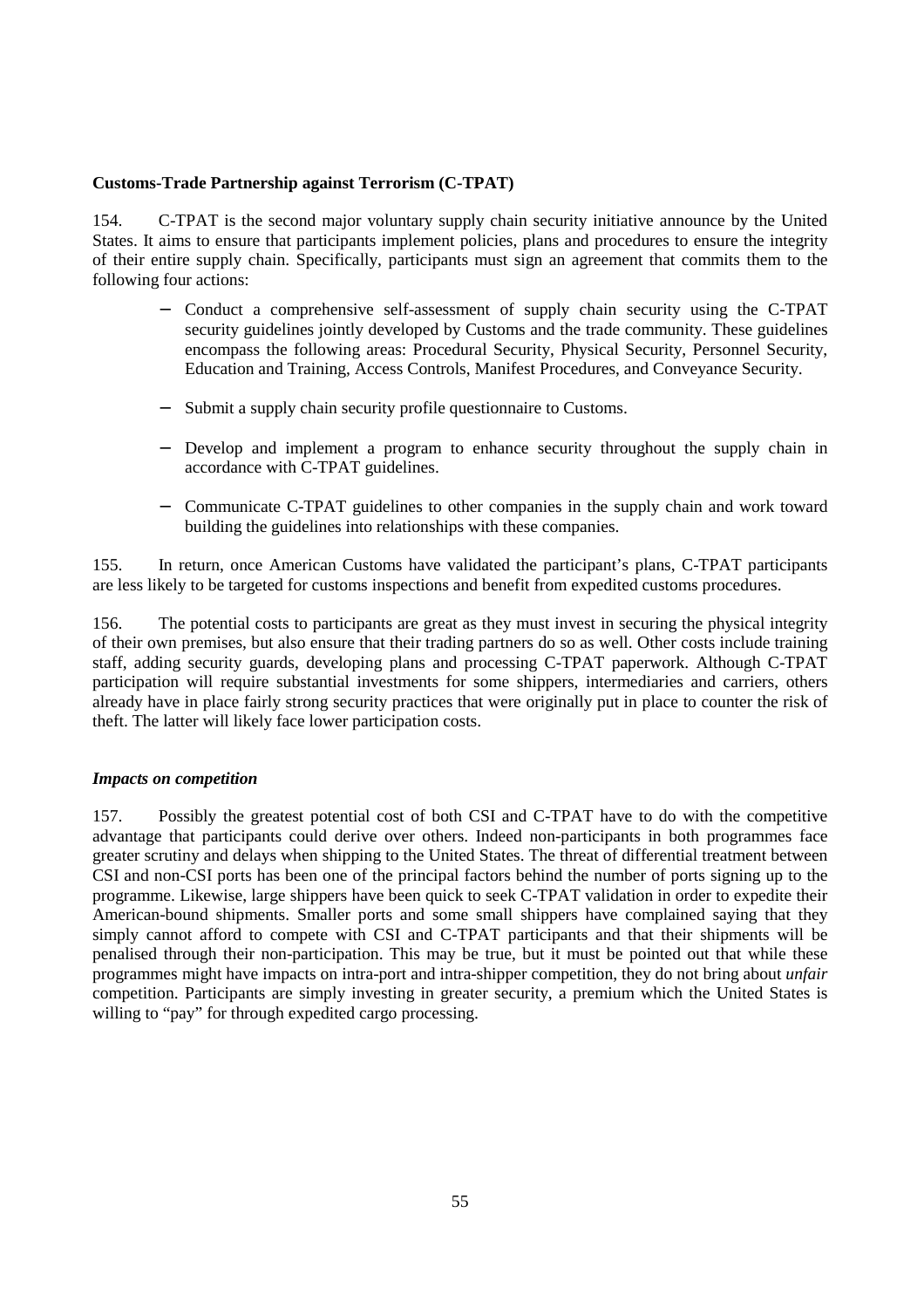# **6. CONCLUSIONS**

158. The Al'Qaeda attacks on the World Trade Center represented perhaps the first incidence of mega-terrorism. The success, with which Al'Qaeda mobilised resources, planted and trained operatives over a two-year period across several countries and planned, co-ordinated and carried out four nearsimultaneous attacks on the territory of the world's largest superpower ushered in a sobering new era. What before had been taken for granted, suddenly became a source of worry – and the world maritime transport system proved to be no exception.

159. This system, moving billions of tons of goods and millions of containers on thousands of vessels operated by hundreds of thousands of seafarers between thousands of world ports, has been predicated on two principles – open participation and the unfettered flow of trade. These principles allowed the maritime transport network to deliver tremendous gains in prosperity, and yet now  $-$  following the September  $11<sup>th</sup>$ attacks – has become a source of alarm for world governments.

#### **Maritime transport is open… and vulnerable**

160. The maritime transport system is vulnerable to being used and/or targeted by terrorists. It is vulnerable because the system is largely open and porous enough that terrorists can enter and/or manipulate it according to their purposes. This is especially true of the container transport system where the velocity of trade, the use of anonymous and uniform containers and the relative ease with which the contents of the latter can be wilfully misrepresented, offer many opportunities for terrorists – just as they currently do for drug and contraband smugglers. Bulk shipments also pose a danger because of the dangerous nature of some of their cargos.

161. The system is already targeted by pirates and criminals with some success in various parts of the world and seafarers often bear the brunt of these attacks. But some seafarers themselves, or people posing as such, are implicated in some acts of piracy, just as some port workers are implicated in cargo theft. We cannot assume that terrorists have not noticed these stratagems and are not already planning to adapt them for their purposes.

162. Finally, the maritime transport sector, largely because of the availability of opaque ownership disclosure requirements (or lack thereof), can provide an attractive option for groups seeking to combine legitimate "front" revenue-generating businesses with a more sinister global logistics capacity.

#### **Disruption of maritime trade bears tremendous potential costs**

163. The economic impact of a terrorist attack using, or targeting, maritime transport is difficult to gauge. What is clear is that the direct impact of such an attack would be several orders of magnitude smaller than the potential indirect impacts caused by a disruption in world trade and the cost burden of emergency security measures. These costs could be as high as USD 58 billion, for the United States alone, following an orchestrated campaign of terror. Any loss-causing disruption in world trade would also have a relatively larger impact on many developing countries whose economies are more export-dependent.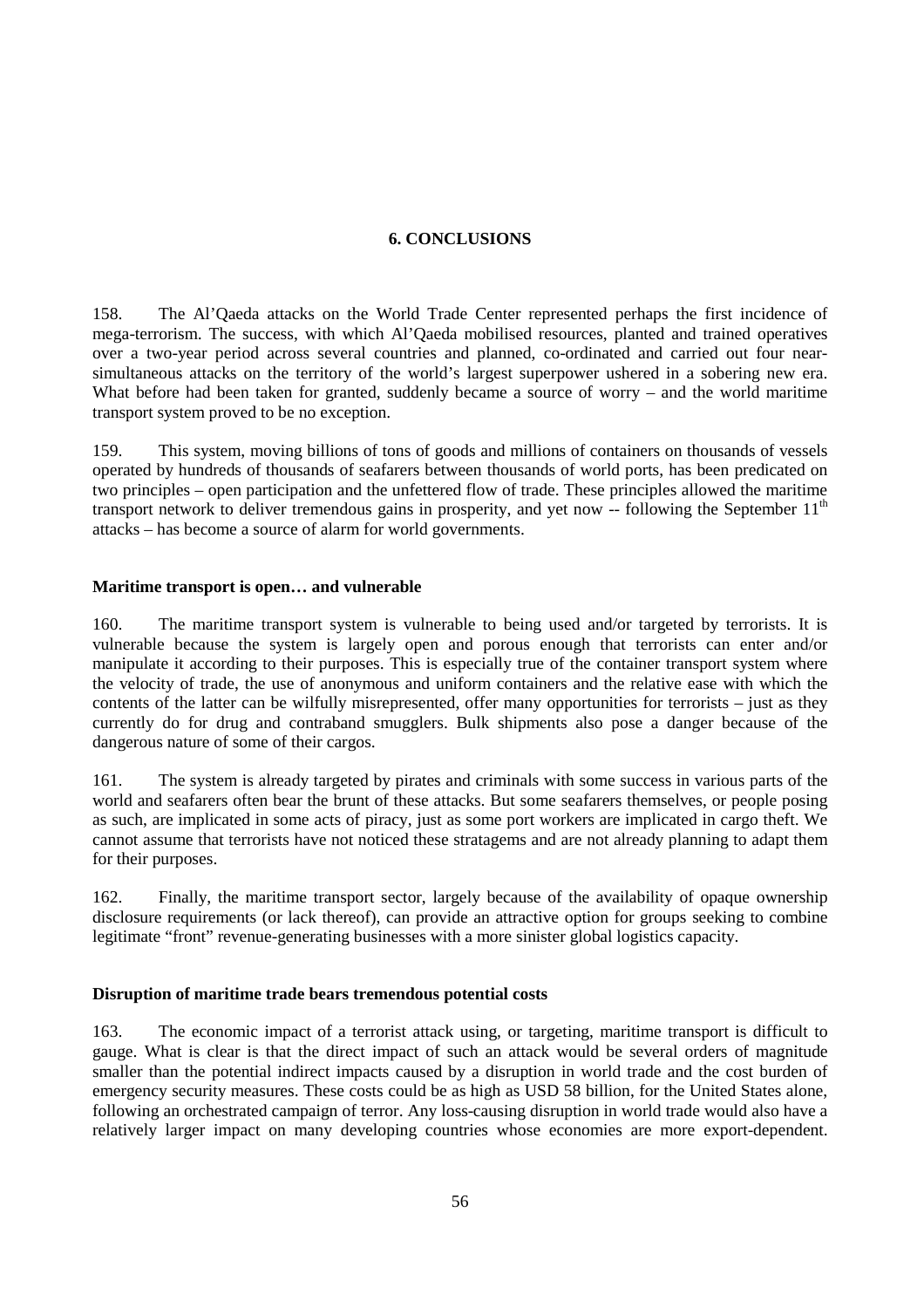Finally adaptive strategies by businesses in the face of such risks, such as increases in inventory holdings can go far to wipe out recent gains in supply-chain performance and logistics savings.

# **International and national security measures reduce this vulnerability… at a price**

164. Measures addressing the most obvious gaps in maritime security have been negotiated and approved at the IMO or have been initiated by the United States. Many of these measures have yet to come into force and for those that are currently effective (03/2003) scant evidence exists on their costs. We have attempted to estimate those costs that can be quantified and have sought to speak to the cost considerations of other measures for which data is currently lacking. These costs are tabulated below according to the measure in question, its initial, yearly and possible indirect costs, our confidence level with the estimate provided, and an assessment of the non-antiterrorism benefits that might result from implementation of the measure.

165. As indicated in the paper and summarised below, IMO measures targeting companies and ships share a higher overall confidence rating than other IMO measures targeting ports and many of the American initiatives. We estimate the initial ISPS Code compliance burden on ship operators to be *at least* ~USD1 279 million and ~USD 730 million per year thereafter. However, costs stemming from implementation of the ISPS Code for port facilities are likely to be as large if not larger.

166. We have less overall confidence in our judgement of costs stemming from many of the American initiatives simply because these have fewer technical elements and have a potentially broader and more diffuse effect. What can be said is that for many of the costs where we have a reasonable level of confidence, we are dealing with sums that are many orders of magnitude smaller than those that might result from a trade-disrupting terrorist attack.

| Summary Table: Costs of Maritime Security Measures and Assessment of non Anti-terrorism Benefits |                                                |                                               |                       |                     |                                  |
|--------------------------------------------------------------------------------------------------|------------------------------------------------|-----------------------------------------------|-----------------------|---------------------|----------------------------------|
| Measure                                                                                          | Initial Cost -<br>approximate<br>(million USD) | Yearly Cost -<br>approximate<br>(million USD) | <b>Indirect Costs</b> | Confidence<br>level | Non-terrorism<br><b>Benefits</b> |
| <b>IMO SOLAS/ISPS Code</b>                                                                       |                                                |                                               |                       |                     |                                  |
| <b>Government Security Alert</b><br>Levels                                                       | (low)                                          | n/a                                           | potentially<br>large  | low                 | ٠                                |
| Automatic Identification<br>Systems                                                              | 649.3                                          | (undetermined)                                | undetermined          | high                | $^{++}$                          |
| <b>Ship Security Alert System</b>                                                                | 86.5                                           | 4.3                                           | $\overline{0}$        | high                |                                  |
| Ship Identification Number                                                                       | 21.6                                           | n/a                                           | $\Omega$              | medium              | ÷                                |
| <b>Company Security Officer</b><br>(large companies)                                             | 514.6                                          | 514.6                                         | undetermined          | medium              | ÷                                |
| <b>Company Security Officer</b><br>(small companies)                                             | 150                                            | 150                                           | undetermined          | low                 | ٠                                |
| <b>Ship Security Assessment</b>                                                                  | 103.9                                          | (low)                                         | $\overline{0}$        | medium              |                                  |
| <b>Ship Security Plan</b>                                                                        | 51.9                                           | (low)                                         | 0                     | medium              |                                  |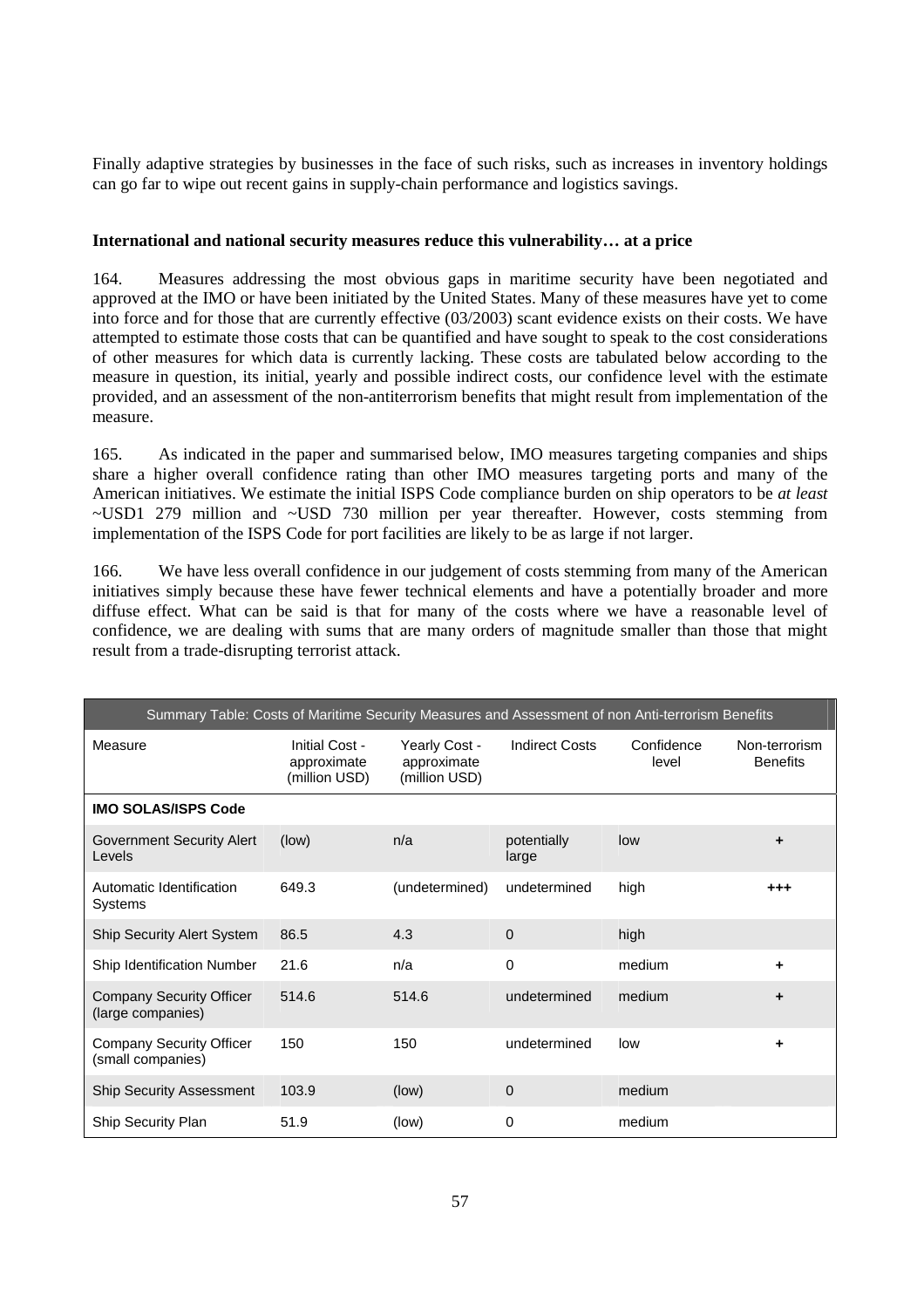| <b>Ship Security Officer</b>                                           | 29                    | 29                     | $\overline{0}$ | medium | ÷       |
|------------------------------------------------------------------------|-----------------------|------------------------|----------------|--------|---------|
| Ship Security Training/drills                                          | 16.8                  | 16.8                   | 0              | medium |         |
| <b>Vessel Security Equipment</b>                                       | 304.4                 | 15.2                   | $\mathbf 0$    | high   | ÷       |
| Record-keeping                                                         | (low)                 | (low)                  | $\mathbf 0$    | high   |         |
| Port facility Security<br>Assessment                                   | 27.9                  | 8.5                    | 0              | low    | $++$    |
| Port facility Security Plan                                            | 27.9                  | 8.5                    | $\mathbf 0$    | low    | $++$    |
| Port facility Security Officer                                         | (undetermined)        | (undetermined)         | (undetermined) |        | $++$    |
| Port facility Training/drills                                          | (undetermined)        | (undetermined)         | (undetermined) |        | ٠       |
| Port facility Security<br>Equipment/staff                              | (undetermined)        | (undetermined)         | (undetermined) |        | $^{++}$ |
| <b>United States Maritime Security measures</b>                        |                       |                        |                |        |         |
| Maritime Transportation<br>Safety Act of 2002 (non-<br>IMO provisions) | (undetermined)        | (potentially<br>large) | (undetermined) |        |         |
| 96-hour Advance<br>Notification of Arrival                             | 6.7                   | 6.7                    | (undetermined) | high   |         |
| <b>INS Crew Seafarer</b><br>Requirements (proposed)                    | 95 (at least)         | (undetermined)         | (high)         | low    |         |
| 24-Hour Advance Manifest<br>Rule                                       | 281.7<br>to<br>10 000 | 281.7<br>to<br>10 000  | (undetermined) | low    | $++$    |
| <b>Container Security Initiative</b>                                   | (undetermined)        | (undetermined)         | (undetermined) |        | ÷       |
| Customs-Trade<br>Partnership against<br>Terrorism                      | (undetermined)        | (undetermined)         | (undetermined) |        | $^{++}$ |

# **The silver lining…security costs versus trade benefits**

167. This paper has examined the maritime transport system's vulnerability to terrorism, and sought to gauge the cost of measures proposed to remedy the most flagrant gaps in security. It should be pointed out, however, that many of the measures proposed have distinct *benefits* that are not related to their antiterrorism task. These benefits result from reduced delays, faster processing times, better asset control, decreased payroll (due to IT improvements), fewer losses due to theft, decreased insurance costs, etc. While some measures may slow trade, many others can in fact lower trade costs.

168. In an industry still largely dependent on paper and fax transmissions, it is not hard to see room for savings resulting from more integrated IT systems. Many large manufacturers/shippers have already benefited from increased productivity due to IT improvements in their supply chain. If these were extended to all trading parties – small shippers, forwarders, land and sea carriers, customs authorities, port and terminal operators, etc. – the savings could be tremendous. Vessel turn-around times could be shortened,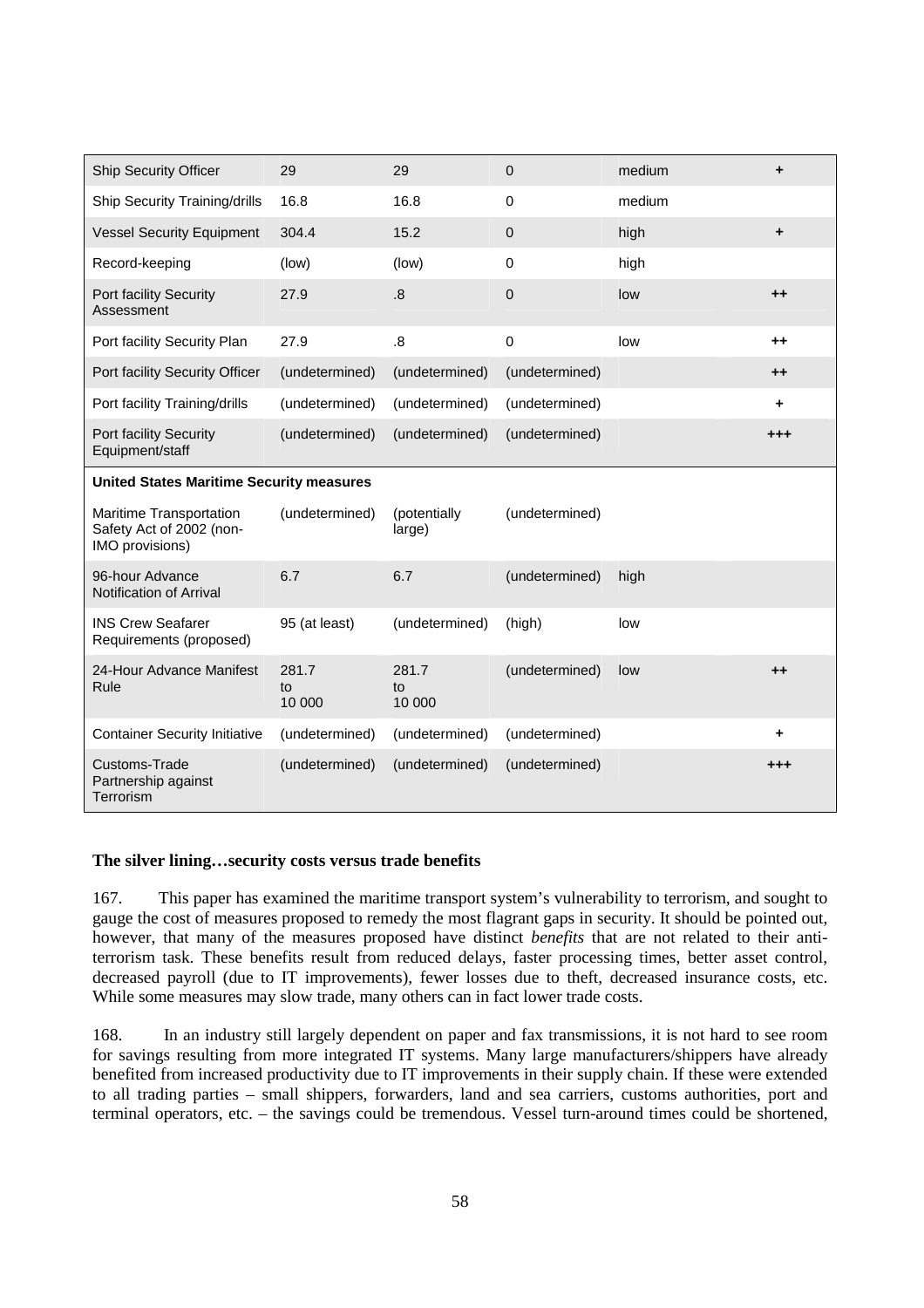customs clearing accelerated and costs associated with redundant data entry eliminated and cargo handling costs slashed<sup>9</sup>.

169. While the calculation of these benefits falls beyond the scope of this report, some insight may be gained by looking at non-security inspired projects that may have similar impacts on trade facilitation. For example, cost-benefit analyses of a new electronic customs manifest handling system proposed by American Customs before September 11th, 2001 the Automated Commercial Environment – ACE), estimate the direct savings to American importers alone to be USD 22.2 billion over 20 years and the American government savings to be USD 4.4 billion over the same period. While these estimates are not directly transposable to security-related measures, they do provide a glimpse of the type of savings that can be realised as a result of faster processing times, better asset control, reduced theft, etc. – all potential benefits of the new maritime security measures.

170. In the end, most participants in the international maritime trading system agree that the recently enacted maritime security measures are desirable. They are not free, but they do bring about benefits that go beyond their mitigating impacts on terrorism. The extent of their costs is uncertain but is likely to be much less than the extent of costs linked to inaction. What is certain is that some of these measures have the potential to change long-established practices in the industry – for the better. This then, is the silver lining. Responses to terrorist threats to the sector have offered new opportunities for the maritime transport industry to better organise itself, its practices and ultimately, its contribution to a more prosperous world.

 $\overline{9}$ 

While the cost savings from information technology applications are important, the lack of widely accepted standardised data transfer protocols among the hundreds of proprietary systems currently being used represents one important hurdle to be overcome before these savings can be realised.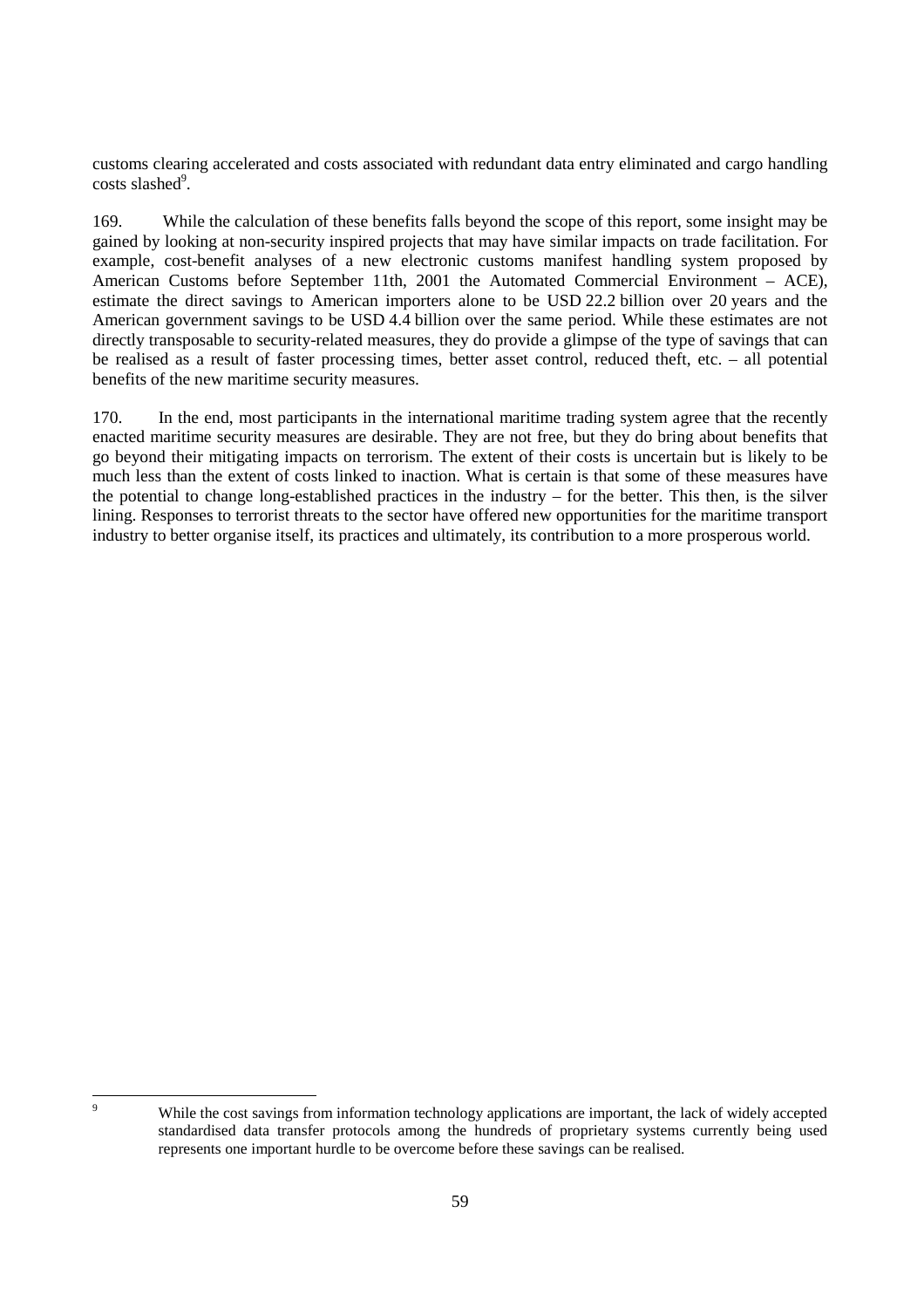# **ANNEX I: ISPS CODE PART B: GUIDANCE REGARDING MEASURES TO BE TAKEN BY SHIPS AND PORT FACILITIES OPERATING UNDER SECURITY LEVELS 2 AND 3**

| Security level 2         |                                                                                                                                                                                                                                                                                                                                                                                                                                                                                                                                                                                                                                                                                                                                                                                                                                                                                                                                                                                                                 | Security level 3                                                                                                                                                                                                                                                                                                                                                                                                                                                  |
|--------------------------|-----------------------------------------------------------------------------------------------------------------------------------------------------------------------------------------------------------------------------------------------------------------------------------------------------------------------------------------------------------------------------------------------------------------------------------------------------------------------------------------------------------------------------------------------------------------------------------------------------------------------------------------------------------------------------------------------------------------------------------------------------------------------------------------------------------------------------------------------------------------------------------------------------------------------------------------------------------------------------------------------------------------|-------------------------------------------------------------------------------------------------------------------------------------------------------------------------------------------------------------------------------------------------------------------------------------------------------------------------------------------------------------------------------------------------------------------------------------------------------------------|
| Shipboard Access         |                                                                                                                                                                                                                                                                                                                                                                                                                                                                                                                                                                                                                                                                                                                                                                                                                                                                                                                                                                                                                 |                                                                                                                                                                                                                                                                                                                                                                                                                                                                   |
| $\bullet$                | assigning additional personnel to patrol deck<br>areas during silent hours to deter unauthorized<br>access;<br>limiting the number of access points to the ship,<br>identifying those to be closed and the means of<br>adequately securing them;<br>deterring waterside access to the ship, including,<br>for example, in liaison with the port facility,<br>provision of boat patrols; establishing a restricted<br>area on the shore-side of the ship, in close co-<br>operation with the port facility;<br>increasing the frequency and detail of searches<br>of people, personal effects, and vehicles being<br>embarked or loaded onto the ship;<br>escorting visitors on the ship;<br>providing additional specific security briefings to<br>all ship personnel on any identified threats, re-<br>emphasizing the procedures for reporting<br>suspicious persons, objects, or activities and the<br>stressing the need for increased vigilance; and<br>carrying out a full or partial search of the ship. | limiting access to a single, controlled, access<br>point;<br>granting access only to those responding to the<br>$\bullet$<br>security incident or threat thereof;<br>directions of persons on board;<br>$\bullet$<br>suspension of embarkation or disembarkation;<br>٠<br>suspension of cargo handling operations,<br>deliveries etc;<br>evacuation of the ship;<br>$\bullet$<br>movement of the ship; and<br>preparing for a full or partial search of the ship. |
|                          | <b>Restricted Areas</b>                                                                                                                                                                                                                                                                                                                                                                                                                                                                                                                                                                                                                                                                                                                                                                                                                                                                                                                                                                                         |                                                                                                                                                                                                                                                                                                                                                                                                                                                                   |
| $\bullet$                | establishing restricted areas adjacent to access<br>points;<br>continuously monitoring surveillance equipment;<br>and<br>dedicating additional personnel to guard and<br>patrol restricted areas.                                                                                                                                                                                                                                                                                                                                                                                                                                                                                                                                                                                                                                                                                                                                                                                                               | setting up of additional restricted areas on the<br>ship in proximity to the security incident, or the<br>believed location of the security threat, to which<br>access is denied; and<br>searching of restricted areas as part of a search<br>of the ship.                                                                                                                                                                                                        |
| Shipboard Cargo Handling |                                                                                                                                                                                                                                                                                                                                                                                                                                                                                                                                                                                                                                                                                                                                                                                                                                                                                                                                                                                                                 |                                                                                                                                                                                                                                                                                                                                                                                                                                                                   |
|                          | detailed checking of cargo, cargo transport units<br>and cargo spaces;<br>intensified checks to ensure that only the<br>intended cargo is loaded;<br>intensified searching of vehicles to be loaded on<br>car-carriers, ro-ro and passenger ships; and<br>increased frequency and detail in checking of<br>seals or other methods used to prevent<br>tampering by; increasing the frequency and                                                                                                                                                                                                                                                                                                                                                                                                                                                                                                                                                                                                                 | suspension of the loading or unloading of cargo;<br>and<br>٠<br>verify the inventory of dangerous goods and<br>hazardous substances carried on board, if any,<br>and their location.                                                                                                                                                                                                                                                                              |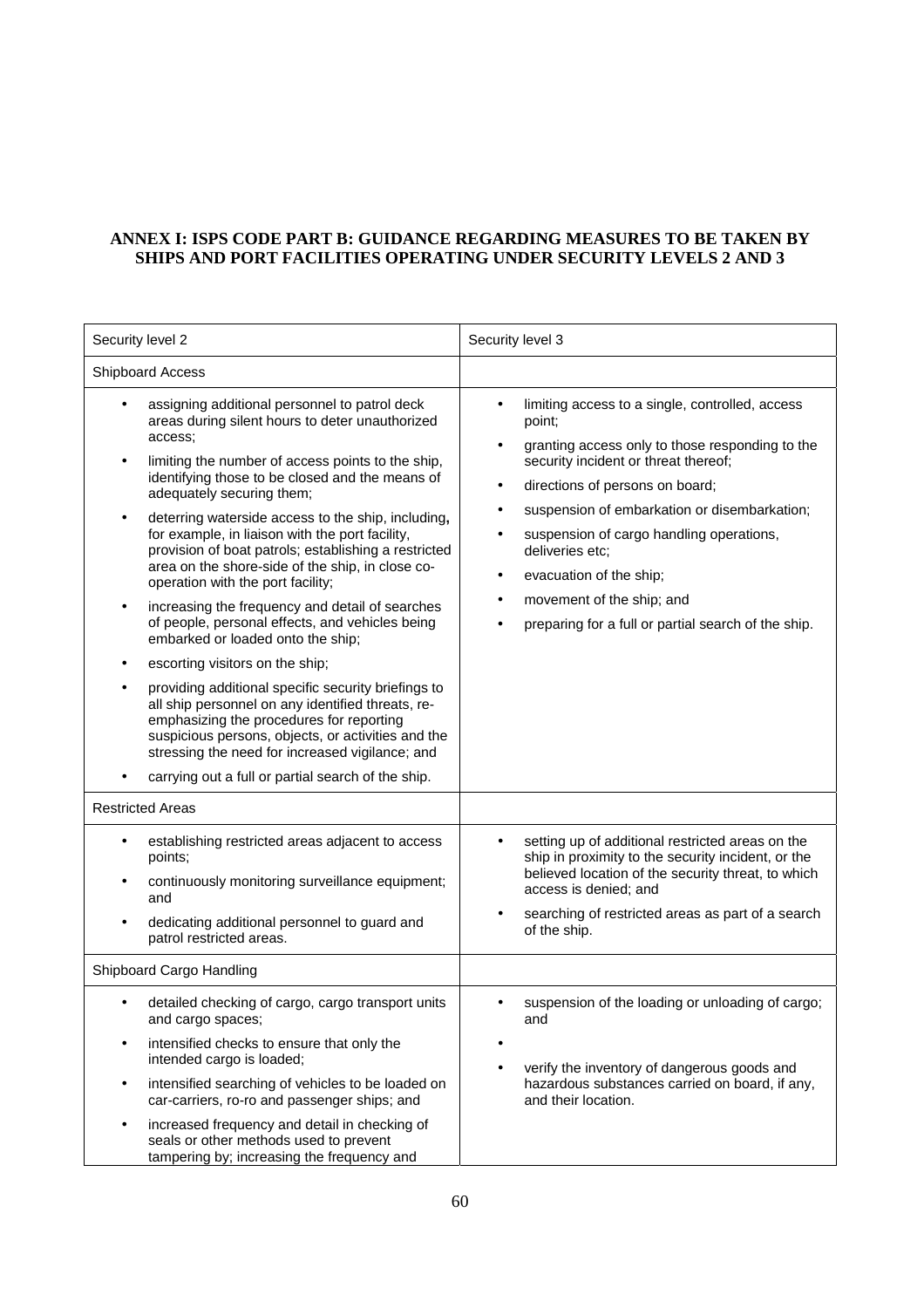| detail of visual and physical examination;<br>increasing the frequency of the use of<br>scanning/detection equipment, mechanical<br>devices, or dogs; and/or coordinating enhanced<br>security measures with the shipper or other<br>responsible party in accordance with an<br>established agreement and procedures.                                                  |                                                                                                                                                                                                                                                                                                                                                                                                                                       |
|------------------------------------------------------------------------------------------------------------------------------------------------------------------------------------------------------------------------------------------------------------------------------------------------------------------------------------------------------------------------|---------------------------------------------------------------------------------------------------------------------------------------------------------------------------------------------------------------------------------------------------------------------------------------------------------------------------------------------------------------------------------------------------------------------------------------|
| Monitoring Ship Security                                                                                                                                                                                                                                                                                                                                               |                                                                                                                                                                                                                                                                                                                                                                                                                                       |
| increasing the frequency and detail of security<br>$\bullet$<br>patrols;<br>increasing the coverage and intensity of lighting<br>٠<br>or the use of security and surveillance and<br>equipment;<br>assigning additional personnel as security<br>lookouts; and<br>ensuring coordination with waterside boat<br>٠<br>patrols, and foot or vehicle patrols on the shore- | switching on of all lighting on, or illuminating the<br>$\bullet$<br>vicinity of, the ship;<br>switching on of all on board surveillance<br>$\bullet$<br>equipment capable of recording activities on, or<br>in the vicinity of, the ship;<br>maximizing the length of time such surveillance<br>$\bullet$<br>equipment can continue to record;<br>preparation for underwater inspection of the hull<br>$\bullet$<br>of the ship; and |
| side, when provided.<br>Additional lighting may be necessary to protect<br>$\bullet$<br>against a heightened risk of a security incidents.<br>When necessary, the additional lighting<br>requirements may be accomplished by<br>coordinating with the port facility to provide<br>additional shore side lighting.                                                      | initiation of measures, including the slow<br>$\bullet$<br>revolution of the ship's propellers, if practicable,<br>to deter underwater access to the hull of the<br>ship.                                                                                                                                                                                                                                                             |
| Ports                                                                                                                                                                                                                                                                                                                                                                  |                                                                                                                                                                                                                                                                                                                                                                                                                                       |
| assigning additional personnel to guard access<br>$\bullet$<br>points and patrol perimeter barriers;<br>limiting the number of access points to the port<br>٠<br>facility, and identify those to be closed and the<br>means of adequately securing them;                                                                                                               | suspension of access to all, or part of, the port<br>facility;<br>granting access only to those responding to the<br>$\bullet$<br>security incident or threat thereof;                                                                                                                                                                                                                                                                |
| providing for means of impeding movement<br>$\bullet$<br>through the remaining access points, e.g.<br>security barriers;                                                                                                                                                                                                                                               | suspension of pedestrian or vehicular movement<br>$\bullet$<br>within all, or part, of the port facility;<br>increased security patrols within the port facility,<br>$\bullet$<br>if appropriate;                                                                                                                                                                                                                                     |
| increasing the frequency of searches of persons,<br>personal effects, and vehicle;                                                                                                                                                                                                                                                                                     | suspension of port operations within all, or part,<br>of the port facility;                                                                                                                                                                                                                                                                                                                                                           |
| deny access to visitors who are unable to<br>provide a verifiable justification for seeking<br>access to the port facility; and                                                                                                                                                                                                                                        | direction of vessel movements relating to all, or<br>part, of the port facility; and                                                                                                                                                                                                                                                                                                                                                  |
| using of patrol vessels to enhance waterside<br>security;                                                                                                                                                                                                                                                                                                              | evacuation of all, or part of, the port facility.                                                                                                                                                                                                                                                                                                                                                                                     |
| <b>Port Restricted Areas</b>                                                                                                                                                                                                                                                                                                                                           |                                                                                                                                                                                                                                                                                                                                                                                                                                       |
| enhancing the effectiveness of the barriers or<br>$\bullet$<br>fencing surrounding restricted areas, including<br>the use of patrols or automatic intrusion<br>detection devices;                                                                                                                                                                                      | setting up of additional restricted areas within the<br>port facility in proximity to the security incident,<br>or the believed location of the security threat, to<br>which access is denied; and                                                                                                                                                                                                                                    |
| reducing the number of access points to<br>٠<br>restricted areas and enhancing the controls<br>applied at the remaining accesses;                                                                                                                                                                                                                                      | preparing for the searching of restricted areas as<br>part of a search of all, or part, of the port facility.                                                                                                                                                                                                                                                                                                                         |
| restrictions on parking adjacent to berthed ships;                                                                                                                                                                                                                                                                                                                     |                                                                                                                                                                                                                                                                                                                                                                                                                                       |
| further restricting access to the restricted areas                                                                                                                                                                                                                                                                                                                     |                                                                                                                                                                                                                                                                                                                                                                                                                                       |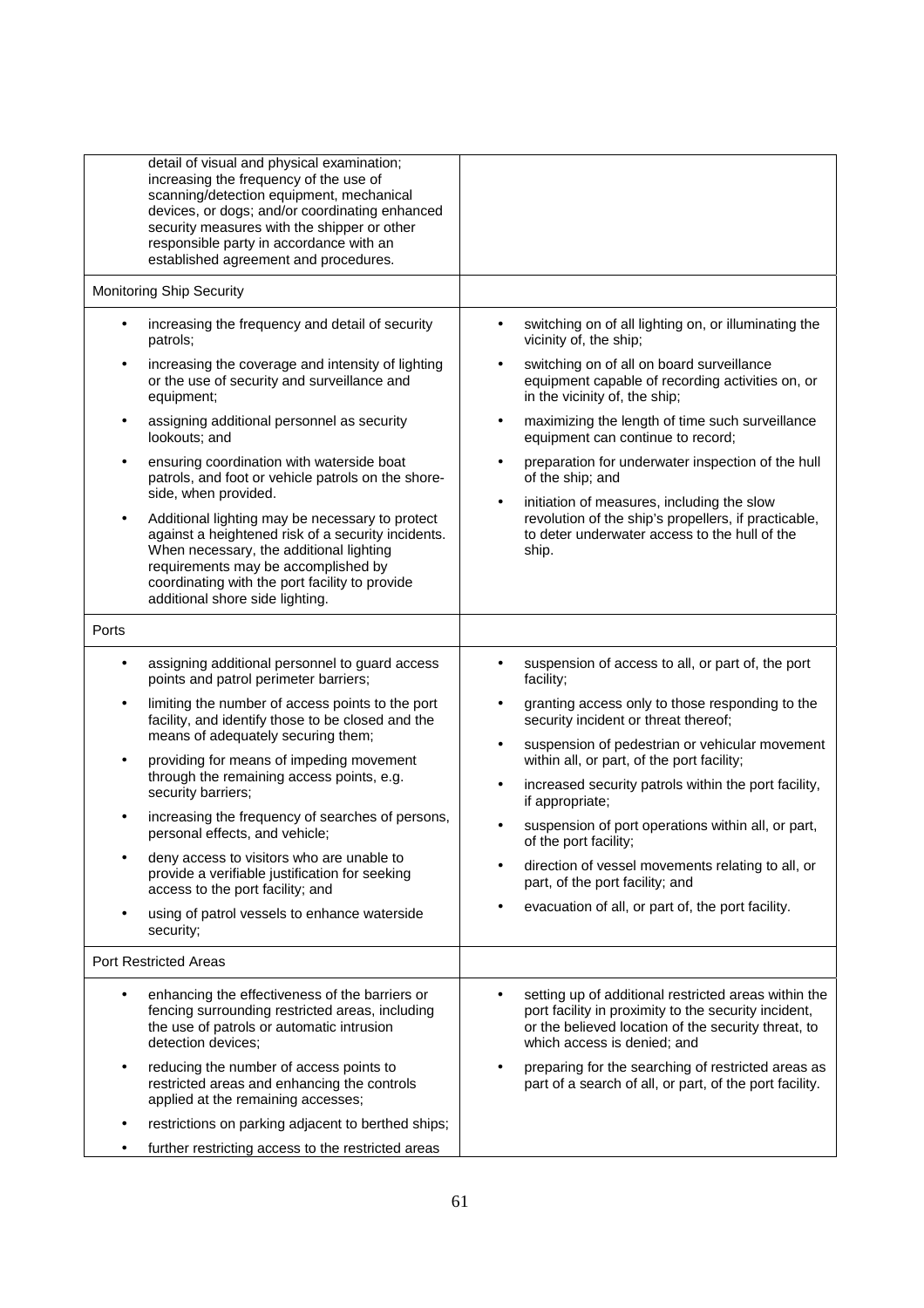| and movements and storage within them;                                                                                                                                                                                                                                                                                                                                                                                                                                                                                                                    |                                                                                                                                                                                                                                                                                          |
|-----------------------------------------------------------------------------------------------------------------------------------------------------------------------------------------------------------------------------------------------------------------------------------------------------------------------------------------------------------------------------------------------------------------------------------------------------------------------------------------------------------------------------------------------------------|------------------------------------------------------------------------------------------------------------------------------------------------------------------------------------------------------------------------------------------------------------------------------------------|
| use of continuously monitored and recording<br>$\bullet$<br>surveillance equipment;                                                                                                                                                                                                                                                                                                                                                                                                                                                                       |                                                                                                                                                                                                                                                                                          |
| enhancing the number and frequency of patrols<br>including waterside patrols undertaken on the<br>boundaries of the restricted areas and within the<br>areas:                                                                                                                                                                                                                                                                                                                                                                                             |                                                                                                                                                                                                                                                                                          |
| establishing and restricting access to areas<br>adjacent to the restricted areas; and                                                                                                                                                                                                                                                                                                                                                                                                                                                                     |                                                                                                                                                                                                                                                                                          |
| enforcing restrictions on access by unauthorized<br>craft to the waters adjacent to ships using the<br>port facility.                                                                                                                                                                                                                                                                                                                                                                                                                                     |                                                                                                                                                                                                                                                                                          |
| Port Cargo Handling                                                                                                                                                                                                                                                                                                                                                                                                                                                                                                                                       |                                                                                                                                                                                                                                                                                          |
| detailed checking of cargo, cargo transport units<br>$\bullet$<br>and cargo storage areas within the port facility;                                                                                                                                                                                                                                                                                                                                                                                                                                       | restriction or suspension of cargo movements or<br>operations within all, or part, of the port facility or                                                                                                                                                                               |
| intensified checks, as appropriate, to ensure that<br>only the documented cargo enters the port<br>facility, is temporarily stored there and then<br>loaded onto the ship;                                                                                                                                                                                                                                                                                                                                                                                | specific ships; and<br>verifying the inventory of dangerous goods and<br>hazardous substances held within the port<br>facility and their location.                                                                                                                                       |
| intensified searches of vehicles; and<br>$\bullet$                                                                                                                                                                                                                                                                                                                                                                                                                                                                                                        |                                                                                                                                                                                                                                                                                          |
| increased frequency and detail in checking of<br>seals and other methods used to prevent<br>tampering.                                                                                                                                                                                                                                                                                                                                                                                                                                                    |                                                                                                                                                                                                                                                                                          |
| Detailed checking of cargo may be<br>$\bullet$<br>accomplished by some or all of the following<br>means: .1 increasing the frequency and detail of<br>checking of cargo, cargo transport units and<br>cargo storage areas within the port facility (visual<br>and physical examination); increasing the<br>frequency of the use of scanning/detection<br>equipment, mechanical devices, or dogs; and<br>coordinating enhanced security measures with<br>the shipper or other responsible party in addition<br>to an established agreement and procedures. |                                                                                                                                                                                                                                                                                          |
| <b>Monitoring Port Security</b>                                                                                                                                                                                                                                                                                                                                                                                                                                                                                                                           |                                                                                                                                                                                                                                                                                          |
| increasing the coverage and intensity of lighting<br>and surveillance equipment, including the<br>provision of additional lighting and surveillance<br>coverage;<br>increasing the frequency of foot, vehicle or<br>$\bullet$<br>waterborne patrols, and                                                                                                                                                                                                                                                                                                  | switching on all lighting within, or illuminating the<br>vicinity of, the port facility;<br>switching on all surveillance equipment capable<br>$\bullet$<br>of recording activities within, or adjacent to, the<br>port facility; and<br>maximizing the length of time such surveillance |
| assigning additional security personnel to<br>monitor and patrol                                                                                                                                                                                                                                                                                                                                                                                                                                                                                          | equipment can continue to record.                                                                                                                                                                                                                                                        |